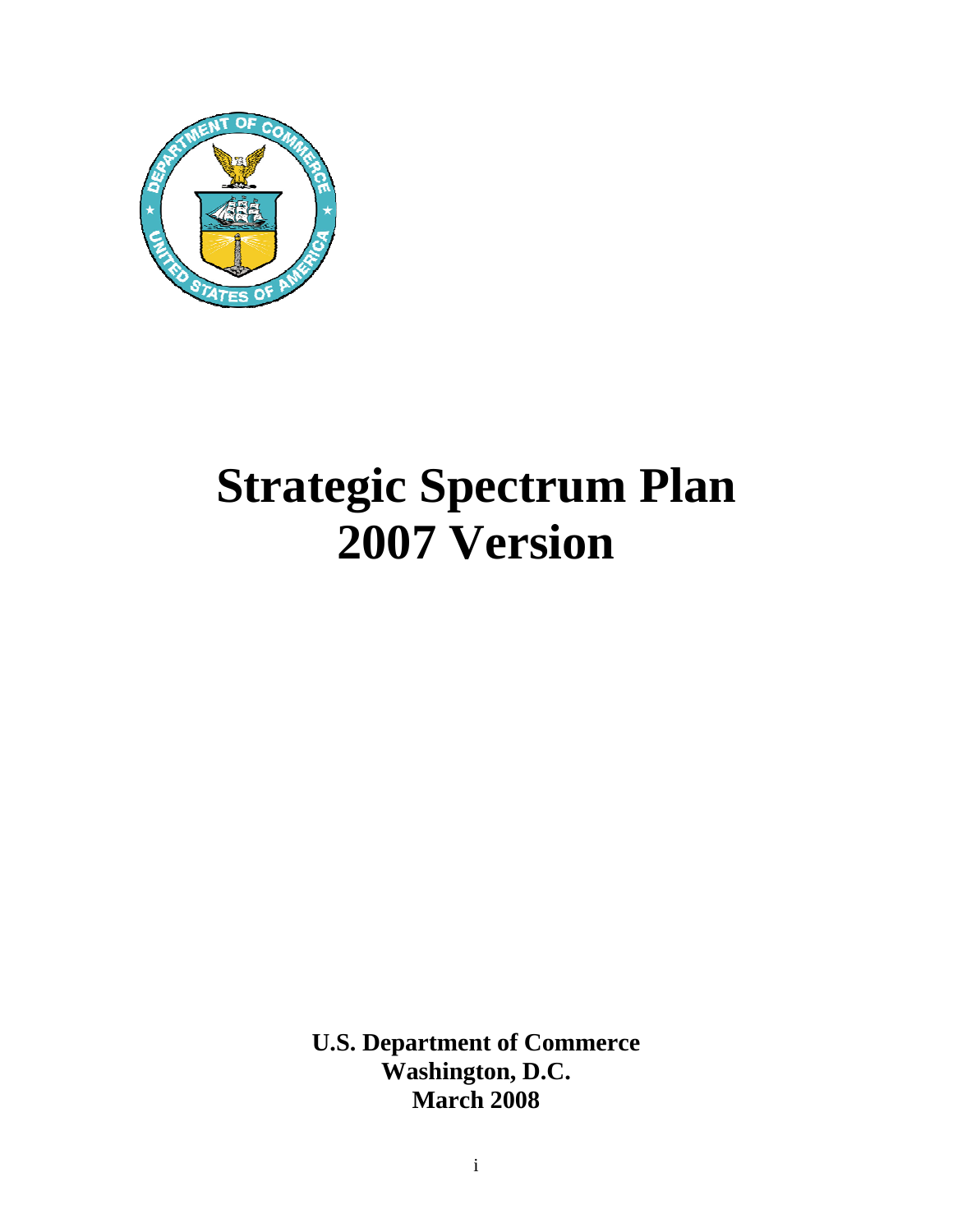## **Table of Contents**

| Radiodetermination Service (including Radiolocation and Radionavigation). 2 |  |
|-----------------------------------------------------------------------------|--|
|                                                                             |  |
|                                                                             |  |
|                                                                             |  |
|                                                                             |  |
| L.                                                                          |  |
|                                                                             |  |
|                                                                             |  |
|                                                                             |  |
| Current Spectrum Use: Update of November 2005 Department of<br>II. L        |  |
|                                                                             |  |
|                                                                             |  |
|                                                                             |  |
|                                                                             |  |
|                                                                             |  |
| Table 1: Passive Sensing Bands (receiving sensors on polar-orbiting         |  |
|                                                                             |  |
|                                                                             |  |
| Table 2: Active Sensing Bands (sensors on polar-orbiting spacecraft)11      |  |
|                                                                             |  |
|                                                                             |  |
|                                                                             |  |
|                                                                             |  |
|                                                                             |  |
|                                                                             |  |
|                                                                             |  |
|                                                                             |  |
| Table 4: Wildlife and Fish Tracking Spectrum Requirements  15               |  |
| <b>Video Transmission</b>                                                   |  |
|                                                                             |  |
| Table 5: Commercial Satellite Service Current and Future                    |  |
|                                                                             |  |
|                                                                             |  |
|                                                                             |  |
|                                                                             |  |
|                                                                             |  |
|                                                                             |  |
|                                                                             |  |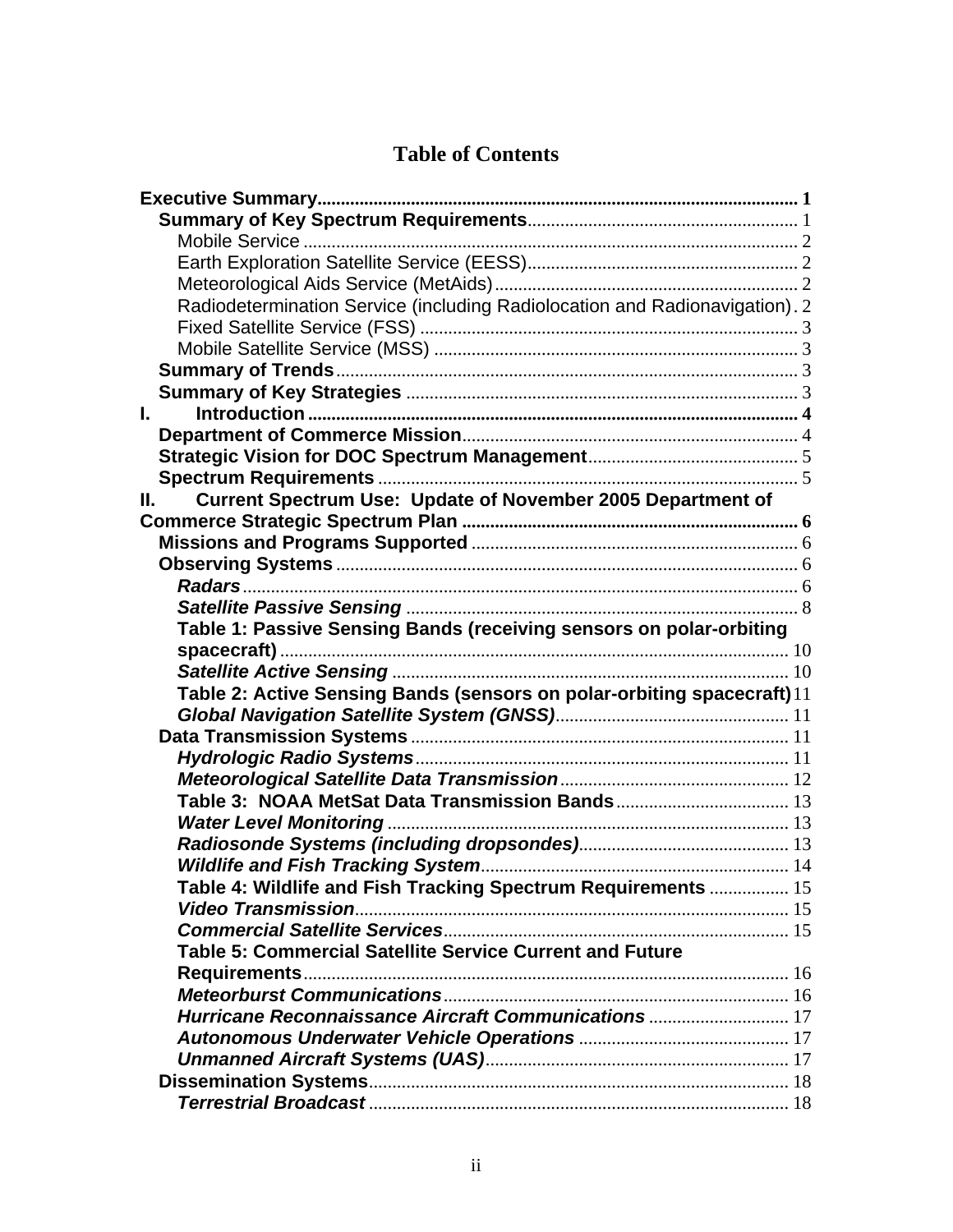| New Technologies and Improved Spectrum Efficiency  30                   |  |
|-------------------------------------------------------------------------|--|
|                                                                         |  |
| Technologies and Expanded Services requiring spectrum (2005-2015)  30   |  |
| New Technologies and Improved Spectrum Efficiency  31                   |  |
|                                                                         |  |
|                                                                         |  |
| <b>Current and Future Use of Non-Federal Spectrum Offered by</b><br>IV. |  |
|                                                                         |  |
|                                                                         |  |
|                                                                         |  |
|                                                                         |  |
|                                                                         |  |
|                                                                         |  |
| VI. IV                                                                  |  |
|                                                                         |  |
|                                                                         |  |
|                                                                         |  |
|                                                                         |  |
| National Telecommunications and Information Administration (NTIA) 34    |  |
|                                                                         |  |
|                                                                         |  |
| Census Bureau (within the Economics and Statistics Administration)  34  |  |
|                                                                         |  |
|                                                                         |  |
| Strategic Spectrum Planning- DOC Budget, Planning, Programming, and     |  |
|                                                                         |  |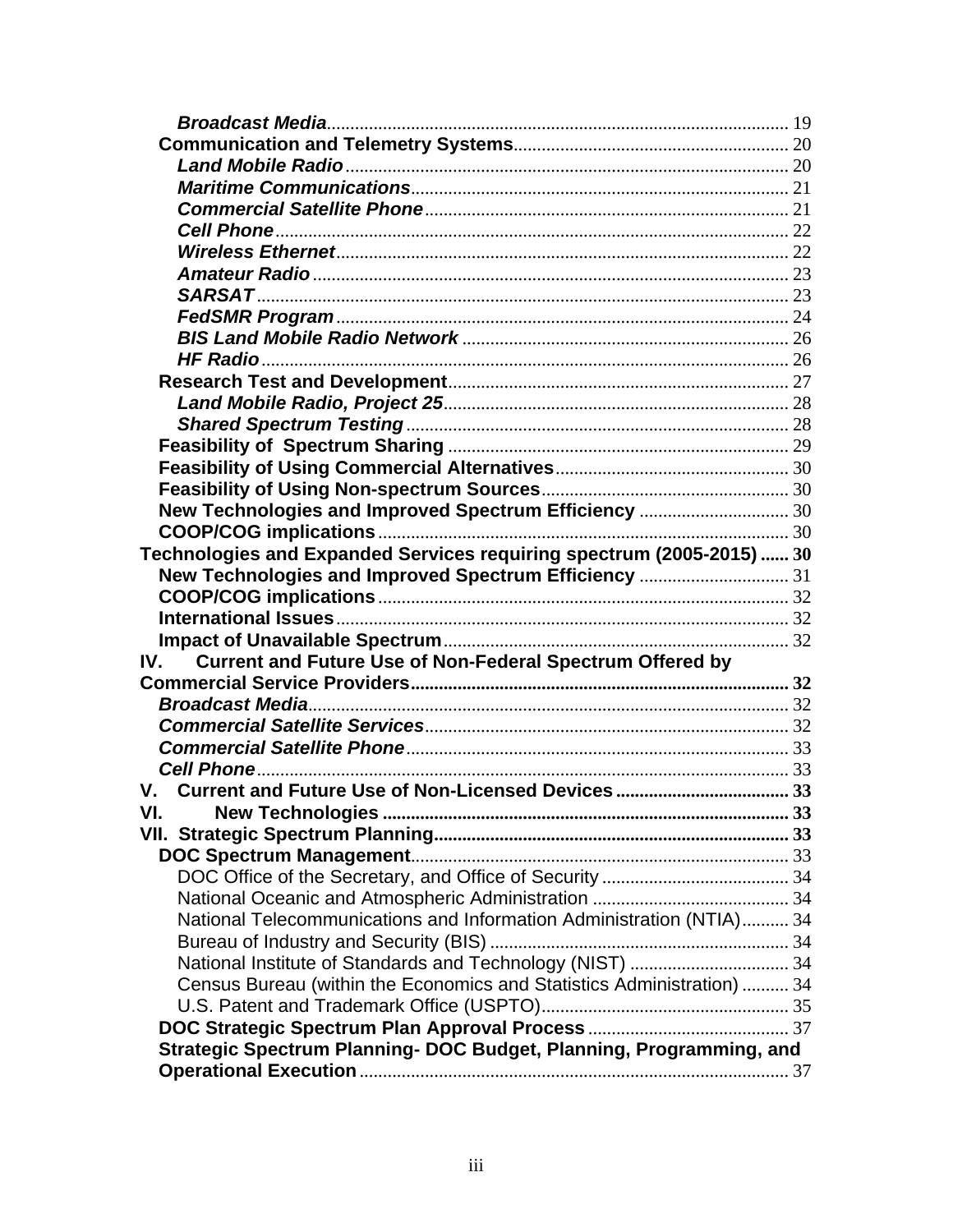| <b>Strategic Spectrum Planning- System Certification and Frequency</b> |  |
|------------------------------------------------------------------------|--|
|                                                                        |  |
|                                                                        |  |
|                                                                        |  |
| <b>ANNEX B- DOC Office and Bureau Spectrum Requirements Points of</b>  |  |
|                                                                        |  |
|                                                                        |  |

Note: The organization of this document reflects conformance with requirements established by the National Telecommunications and Information Administration to standardize strategic spectrum plans across all federal government agencies. It is not optimized for presentation of the specific strategic spectrum plan of the Department of Commerce.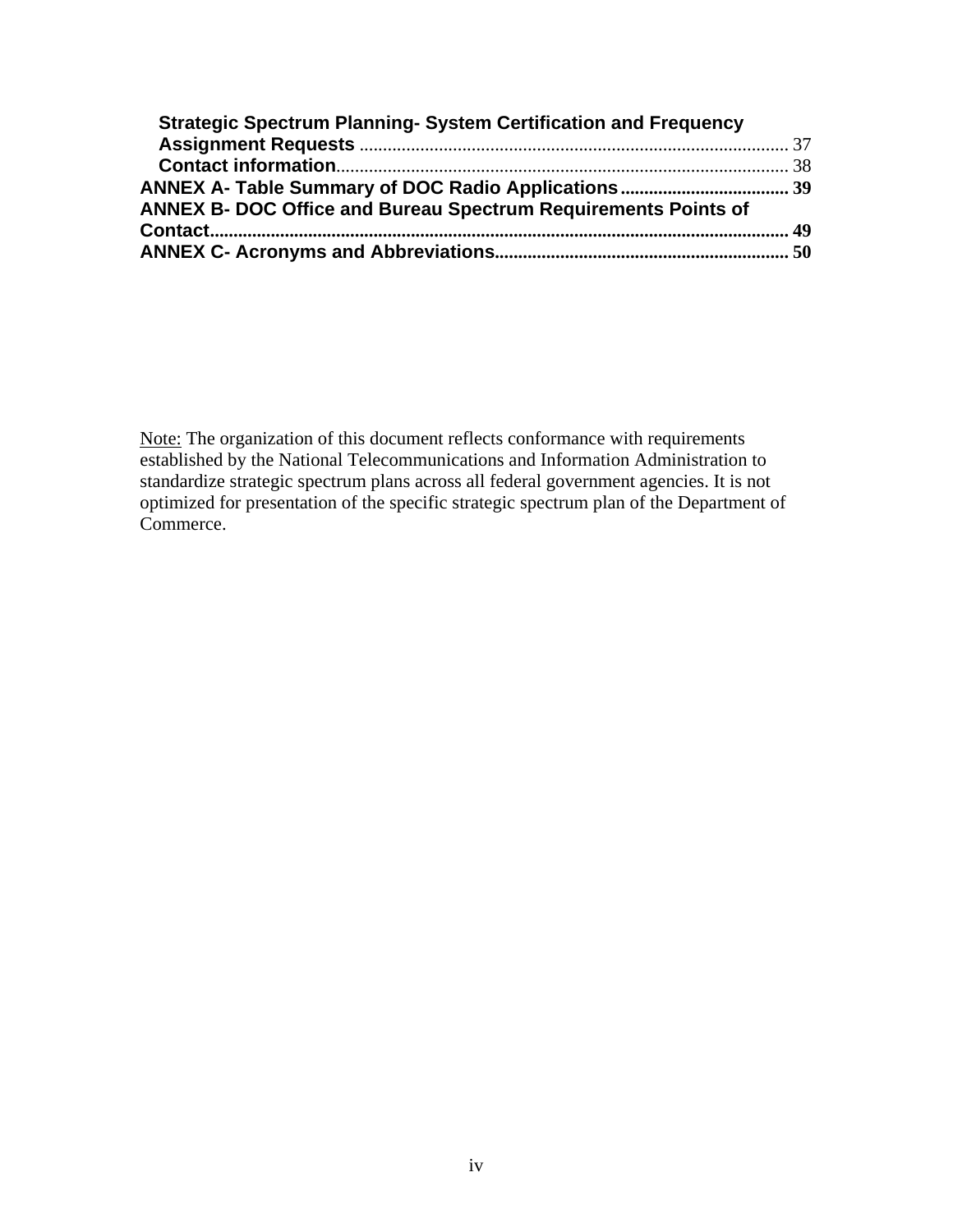## <span id="page-4-0"></span>**Executive Summary**

The Department of Commerce (DOC) developed this Strategic Spectrum Plan in response to the Presidential Spectrum Reform Initiative and a November 29, 2004, Presidential Memorandum. Strategic Spectrum Plan objectives, specified by Secretary Gutierrez, are to provide:

- spectrum requirements, including bandwidth and frequency location for future technologies or services;
- planned uses of new technologies or expanded services requiring spectrum over a period of time agreed to by the selected agencies; and
- suggested spectrum-efficient approaches to meet identified spectrum requirements.

This plan accomplishes these objectives through identification of DOC's diverse spectrum requirements. These requirements range in frequency from 20 kHz to over 316 GHz. Applications range from law enforcement operations to scientific applications. They include spectrum for active operation and the protection of passive bands that are critical to monitoring the Earth's environment and to predicting weather. The Department of Commerce's use of the valuable spectrum resource directly supports and helps protect our Nation's \$1,621.8 billion/year in foreign trade exports (for 2007), \$31.6 billion/year commercial fishing industry, \$141.5 billion/year of agriculture, and other sectors of our Nation's economy. Critical DOC programs reduce loss of life and prevent billions of dollars in property damage each year through its hurricane and severe weather prediction and warning services. These services could not be provided without access to and protection of vital radio frequency spectrum

## **Summary of Key Spectrum Requirements**

Table A1 in Annex A provides a summary, in tabular form, of all DOC spectrum requirements. This table was developed based on the detailed inputs from the DOC offices and bureaus. Table A1 indicates the DOC spectrum requirements will increase for only a limited number of applications. A summary of DOC requirements, broken down by radio service, follows:

Fixed Service - DOC fixed service spectrum use includes emergency communications, standard time transmission, and providing feeds to weather radio transmitters, collecting climatological data from remote locations, and operating control links between offices and remote equipment such a radars. Requirements include access to spectrum ranging from 3 MHz to nearly 2 GHz. The only identified change in fixed service spectrum requirements over the next 10 years is the modernization of the existing 1,221 United States Historical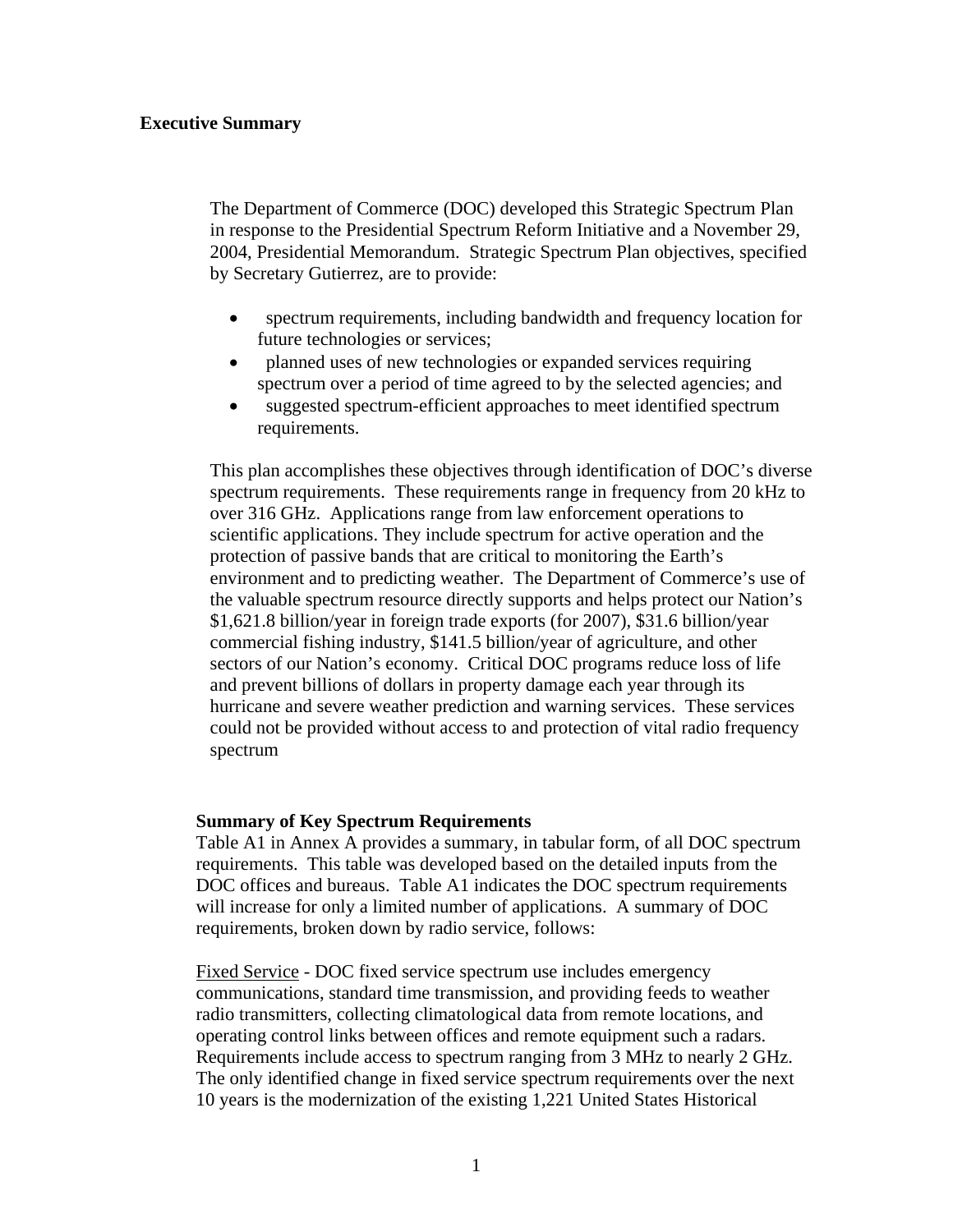<span id="page-5-0"></span>Climatology Network (USHCN) Studies are currently underway to determine the communication technologies to support HCN-M (Modernization). One of the technologies being investigated would consist of an infrastructure integrating optimized solutions within a hybrid network consisting of VHF/UHF, Satellite, TCP/IP, and Meteor Burst. All technologies would be based on digital electronics in order to provide the most efficient spectrum requirement.

Mobile Service - DOC requires radio spectrum for the mobile service for typical LMR applications as well as a number of specialized applications. Some of these applications include research, development, test and evaluation (RDTE), law enforcement, telemetry for tracking of marine mammals and fish, telemetry for remote control of research equipment, and broadcast of weather and hazards warnings to the public via weather radio. No significant changes in mobile spectrum requirements are anticipated with the possible exception of some small segments of spectrum needed for the Government to conduct specialized telemetry operations.

Earth Exploration Satellite Service (EESS) - DOC is a large user of EESS spectrum, including allocations to the meteorological satellite (MetSat) service. Access to EESS and MetSat spectrum is critical to maintain control of their satellites, transmit data, and operate active and passive sensors for atmospheric and Earth surface sensing. It is the passive sensor operations that are so sensitive to operational frequency. If passive sensing systems were required to vacate bands providing unique measurement characteristics, the operational capability will be lost.

Meteorological Aids Service (MetAids) - DOC operates a large number of radiosonde and dropsonde systems under the MetAids radio service. These systems support meteorological operations and atmospheric research within DOC. The data from these systems are critical to COOP and Homeland Security operations, in particular in plume modeling. No significant changes are anticipated in MetAids spectrum requirements. NOAA has upgraded 52% of its of radiosonde technology for the operational network so as to reduce the spectrum requirement by approximately 50%. The new reduced requirement is reflected in this plan.

Radiodetermination Service (including Radiolocation and Radionavigation) - DOC requirements for radiodetermination spectrum come from NOAA and NTIA radar operations. In the U.S. Table of Allocations, meteorological radars are categorized under the MetAids service. In the International Table of Frequency Allocations they operate under the radiodetermination service. Systems operated by DOC include ground-based and airborne meteorological radars and wind profiler radars. The change in spectrum requirements relating to meteorological radars is the possible use of the Collaborative Adaptive Sensing of the Atmosphere (CASA) concept for deploying of gap filler radars operating in the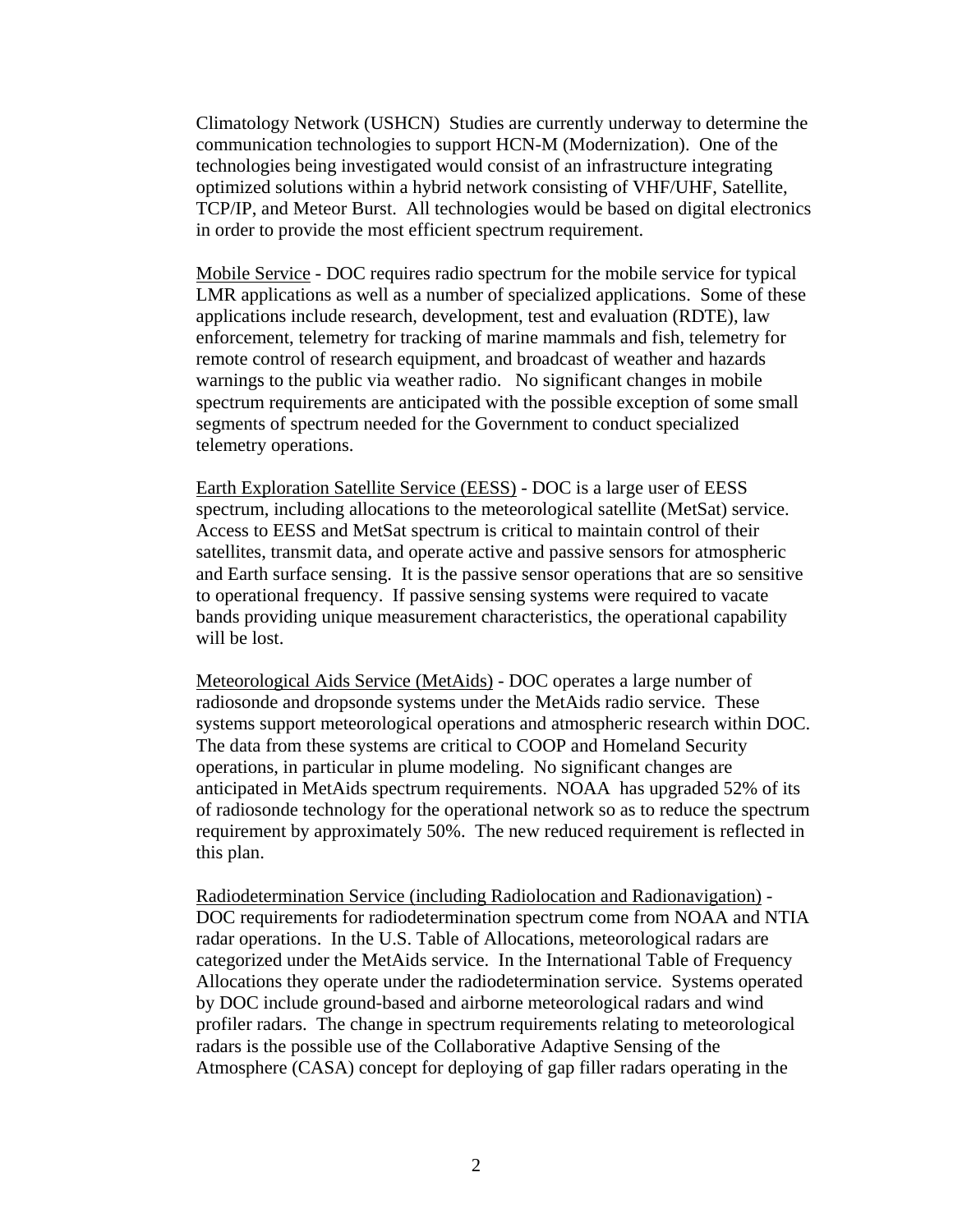<span id="page-6-0"></span>9.41 GHz +/- 30 MHz range NOAA is transitioning the NOAA Profiler Network (NPN) from 404.37 MHz to 449 MHz.

Fixed Satellite Service (FSS) - DOC relies on commercial fixed satellite service allocations for satellite connectivity between NOAA facilities. Procurement of commercial satellite services is the most cost effective manner for meeting the Government's needs. DOC requirements for commercial satellite service are expected to increase in the future. Federal acquisition policies and the Federal Government spectrum regulatory rules require Federal agencies to use commercial services, where available and applicable. Current United States spectrum regulatory rules increase cost significantly and discourage government use of commercial satellite service providers. For Government operations employing the use of commercial satellite services to be protected, in addition to the satellite system, the satellite ground station must be commercially licensed and operated as well. This frequently requires the government to enter into costly third party contracts with commercial providers to license and operate the ground stations. Changing United States spectrum regulatory policy to allow government operation of the ground station on a protected basis, as are other commercial satellite service customers, will reduce costs and encourage further use of commercial service providers.

Mobile Satellite Service (MSS) - DOC relies on mobile satellite spectrum for satellite telephone applications in support of maritime operations, law enforcement, and COOP. Mobile satellite provides connectivity in areas where terrestrial networks are not available. DOC requirements for mobile satellite phone services are not expected to increase significantly in the next 10 years. In addition, the Search and Rescue Satellite (SARSAT) portion of the COPSAS-SARSAT system, a system operating in the MSS, is under the operational control of DOC (NOAA).

**Summary of Trends** – For DOC, the trend that most impacts spectrum use is increasing data resolution (spatial and temporal) in Earth observing systems, allowing a better understanding of climate change and improvement in weather forecast and severe weather warning capabilities. Higher data resolution requires greater bandwidth for data transmission. In addition, improved protection of the RF-based observing sensors is required. Higher resolution data will be of little use of the data is corrupted by interference.

**Summary of Key Strategies** – To ensure the DOC spectrum requirements continue to be met, DOC ORFM has established the following four strategic goals:

• Engage in domestic and international venues to ensure changes in spectrum regulations support economic growth while protecting DOC operations.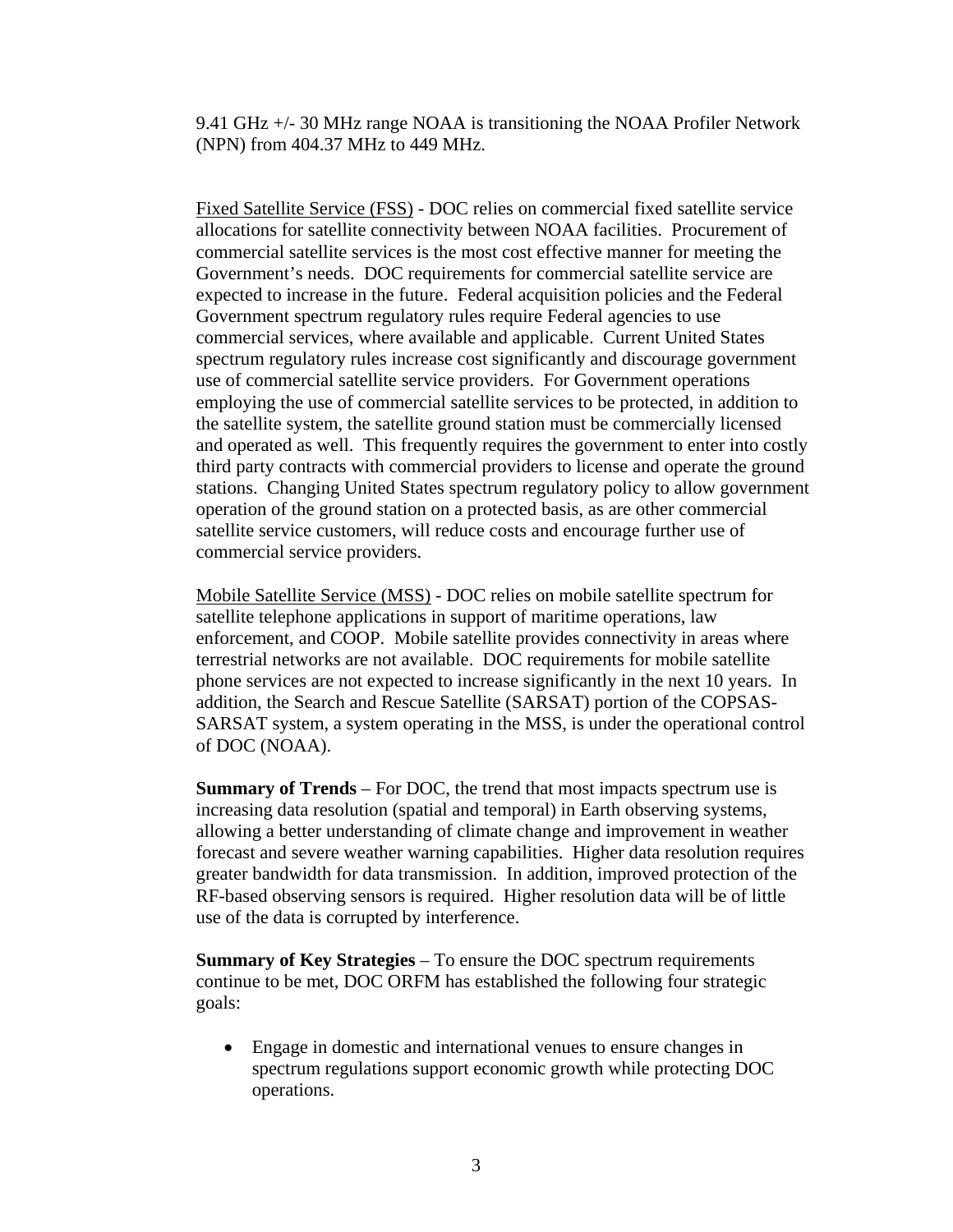- <span id="page-7-0"></span>• Promote cooperation among DOC offices conducting operations, Government laboratories, and academia to ensure the necessary spectrum resources are available to develop, test, and deploy new technologies.
- Participate in international coordination meetings (SFCG and WMO SG- $RFC$ )  $\hat{I}$  to promote the availability of spectrum for global earth observation systems.
- Increase spectrum efficiency using new technologies, promoting spectrum sharing, and utilizing commercial services where available.

## **I. Introduction**

## **Department of Commerce Mission**

The mission of the Department of Commerce is to "*create conditions for economic growth and opportunity by promoting innovation, entrepreneurship, competitiveness and stewardship*." Within this mission the Department of Commerce has established three strategic goals<sup>[2](#page-7-0)</sup>.

- Goal 1: *Provide the information and tools to maximize U.S. competitiveness and enable economic growth for American industries, workers and consumers.*
- Goal 2: *Foster science and technological leadership by protecting intellectual property, enhancing technical standards, and advancing measurement science.*
- Goal 3: *Observe, protect, and manage the Earth's resources to promote environmental stewardship.*

DOC has diverse spectrum requirements ranging in frequency from 20 kHz to over 316 GHz. Access to radio spectrum for the DOC offices and bureaus supports meeting all three DOC mission goals. Applications range from law enforcement operations to scientific applications. They include spectrum for active operations and the use of passive bands that are critical to monitoring the Earth's environment and to predicting weather. The Department of Commerce's use of the valuable spectrum resource directly supports and helps protect our Nation's \$1,621.8 billion/year in foreign trade exports, \$31.6 billion/year fishing industry, \$141.5 billion/year of agriculture, and other sectors of our Nation's economy. Critical DOC programs reduce loss of life and prevent billions of dollars in property damage each year through its hurricane and severe weather prediction and warning services. These services could not be provided without access to and protection of vital radio frequency spectrum.

DOC spectrum requirements were identified through a review of the Government Master File (GMF), which contains information on over 9,000

 $\overline{a}$  $1$ <sup>1</sup> The SFCG is the Space Frequency Coordination Group and the WMO SG-RFC is the World Meteorological Organization Steering Group on Radio Frequency Coordination.

<sup>&</sup>lt;sup>2</sup> The Department of Commerce Strategic Plan can be obtained at

http://www.osec.DOC.gov/bmi/budget/Strategic04-1002.htm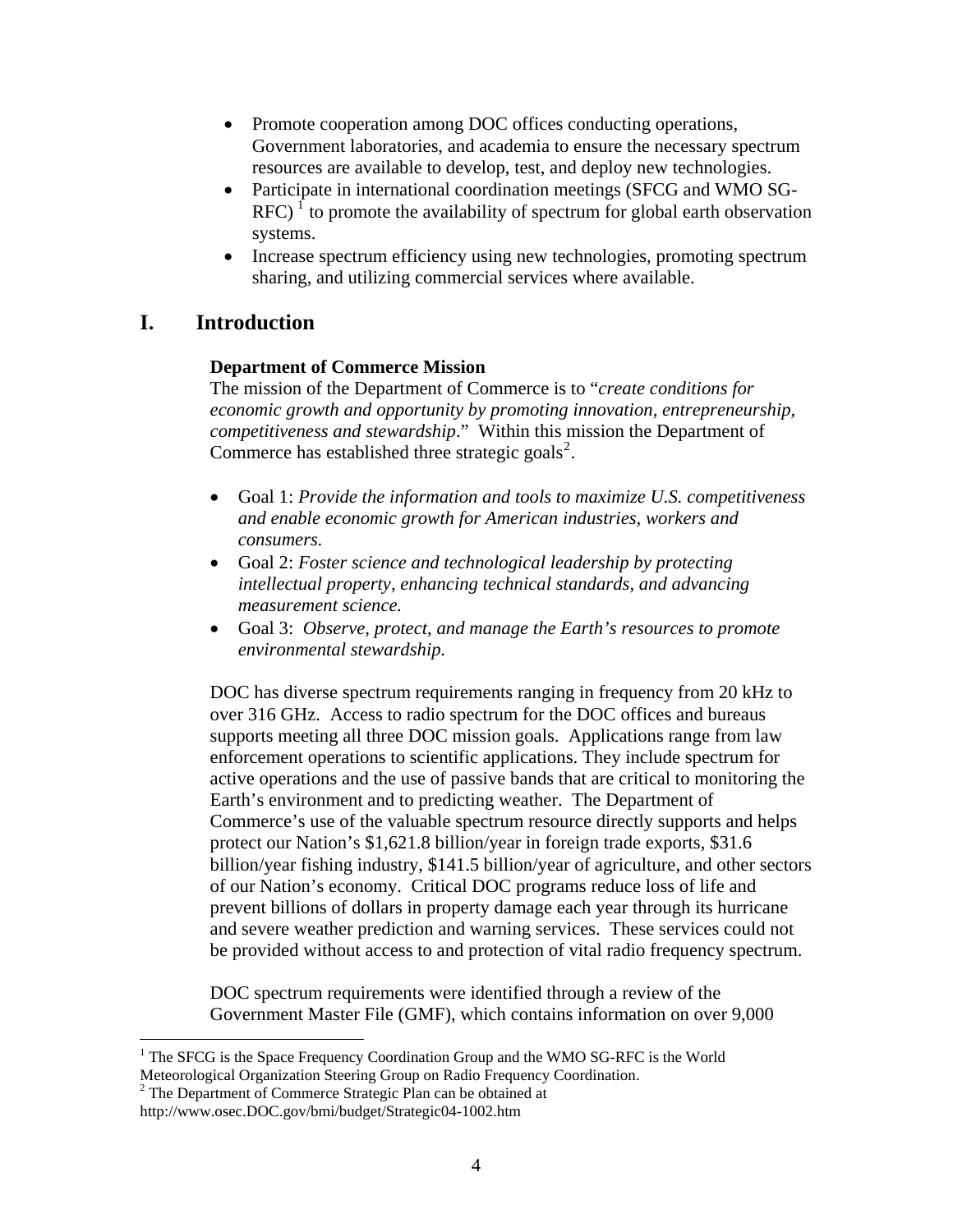<span id="page-8-0"></span>DOC frequency assignments, and through spectrum requirement information requests made to DOC offices and bureaus.

#### **Strategic Vision for DOC Spectrum Management**

Radio frequency spectrum is a limited resource, access to which is critical to meeting Department's strategic goals, our national economy, and public safety. DOC manages its use of this resource to ensure availability of the spectrum required to meet its operational requirements while making efficient use of radio frequency spectrum. Meeting its Departmental spectrum requirements with increasing commercial, public, and government demand for spectrum access, will require continued efforts to increasing spectrum efficiency using new technologies, promoting spectrum sharing, and utilizing commercial services where available.

## **Value of DOC Spectrum Use**

The DOC operates a wide variety of spectrum-reliant systems. The table in Annex 1 summarizes the DOC spectrum requirements. The spectrum requirements support our Nation's economy in many diverse ways. Spectrum is required for safety and security, atmospheric and marine research, weather forecasting and severe weather warnings, and telecommunications research. All these uses of spectrum ensure safety and support economic prosperity of the U.S. Below are a few representative examples.

• The IEOS Strategic Plan<sup>[3](#page-8-0)</sup> indicates "national institutions that contribute weather, climate, public health, and water services to their citizens contribute an estimated \$20-\$40 billion dollars each year to their national economies." Furthermore, "weather- and climate-sensitive industries, both directly and indirectly, account for as much as 1/3 of our Nation's GDP- \$4 trillion in 2005 dollars."

• The NOAA Strategic Plan also states "Ocean resources account for a significant portion of the U.S. economy, and recent estimates indicate that coastal areas provide 28 million jobs, millions of dollars in goods and services, and tourist destinations for 180 million Americans per year." The NOAA Strategic Plan also indicates "The value of the ocean economy to the Unites States is over \$115 billion" and the "United States manages the largest marine territory of any nation in the world."

• The USTPO Strategic Plan states, "There are an estimated seven million pending applications in the examination pipeline." Many of these applications are critical to the intellectual property rights of U.S. industry and the economic prosperity of our Nation.

 $\overline{a}$ 

<sup>&</sup>lt;sup>3</sup> Strategic Plan for the U.S. Integrated Earth Observation System.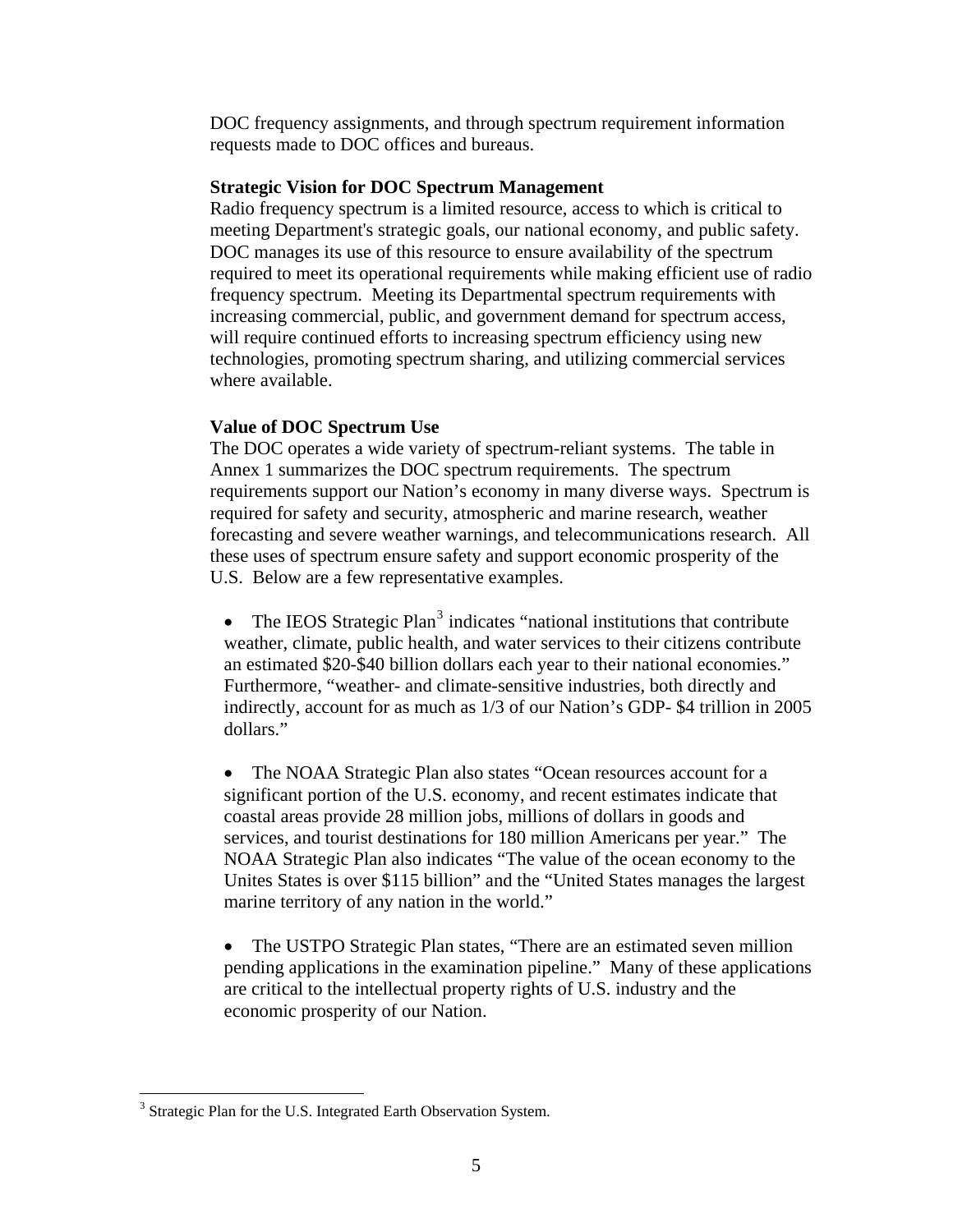<span id="page-9-0"></span>• The dollar value of the U.S. landscaping industry for 2002 was greater than \$52 billion. Landscaping accounts for 2.9 percent of all fresh water usage in the U.S., consuming nearly 10 billion gallons per day. Benefits are realized from improved wind speed, humidity, and precipitation forecasts that result in reduced excess irrigation and fewer wasted fertilizer/pesticide applications.

For private sector spectrum use, income gained through spectrum use versus capital expended to license and use spectrum is easily quantifiable. In the case of DOC spectrum use it is more difficult to determine the dollar value of protecting our National security, economic prosperity, public safety, and the value of providing reliable weather forecasts to the public and industry. While it is difficult to quantify the value of radio spectrum to the DOC mission, access to radio spectrum is critical to carrying out the DOC mission. It is not sufficient to just ensure adequate bandwidth is available for all operations; some systems must be operated in specific ranges of the radio spectrum. Meteorological radar performance can be enhanced, or limited, depending on whether an appropriate frequency range is used. Satellite passive sensors require specific frequencies to detect conditions in the atmosphere and on the Earth's surface.

## **II. Current Spectrum Use: Update of November 2005 Department of Commerce Strategic Spectrum Plan**

#### **Missions and Programs Supported**

For purposes of this spectrum plan, the details of DOC systems and spectrum requirements are not arranged by radio services, but by applications. Some applications span more than one radio service. DOC spectrum requirements can be divided in the following application categories: Observing Systems, Data Transmission Systems, Dissemination Systems, Communications Systems, and Research, Test and Development.

#### **Observing Systems-**

Due to the nature of many NOAA operations, Observing Systems constitute the largest use of spectrum within DOC. Observing systems operated by NOAA are critical to the accomplishment of the NOAA mission. The diversity of NOAA observing systems allows NOAA to support commerce and transportation, and serve the public's need for weather, water, climate, and ecosystem observation. A spectrum-reliant observing system is a system where spectrum is used directly for measurement of atmospheric or environmental conditions. Spectrum for observing systems account for 65% of the frequency assignments held by DOC.

*Radars* - NOAA operates a variety of ground-based and airborne meteorological radars. The NEXRAD program is the largest DOC user of radar spectrum, but other NOAA radar applications include airborne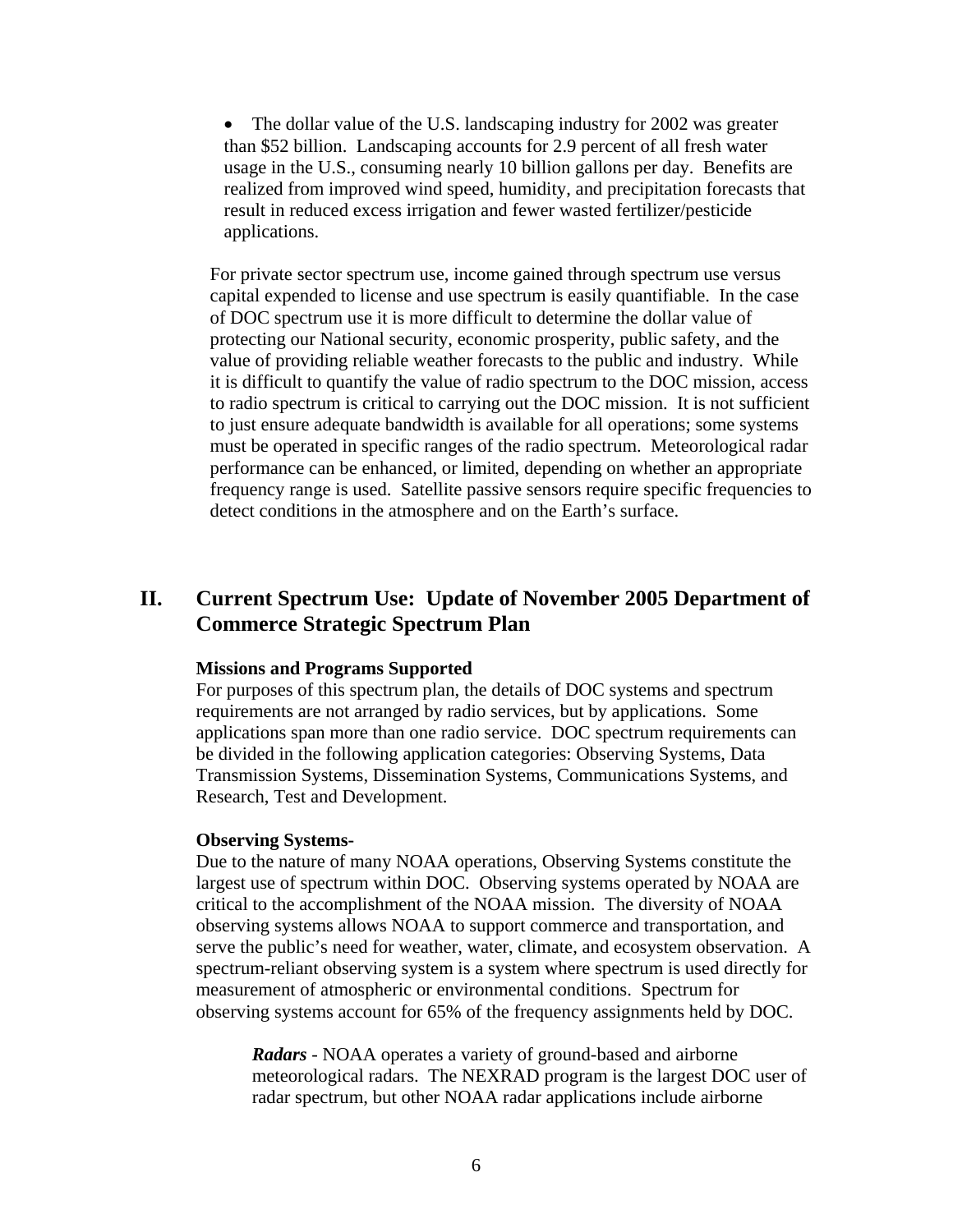weather radars operated on cyclone reconnaissance aircraft, wind profiler radars, and transportable radars for atmospheric research. Meteorological radars contribute to the NOAA *Weather and Water* mission goal by providing real-time accurate weather information.

The WSR-88D radar, operated under the NEXRAD program, has been instrumental in significantly improving the lead-time for severe weather, tornado, and flash flood warnings in the United States. The WSR-88D, operated in the band 2700-3000 MHz, is continuously undergoing upgrades to integrate new technology for enhanced performance and sustainable operations for at least 20 years. The requirements for spectrum to support the NEXRAD program are not anticipated to change in the next 10 years.

NOAA has ongoing work or interest in other meteorological radar bands. The bands near 5625 MHz and 9.4 GHz are used for NOAA atmospheric research applications. Clear air turbulence monitoring is also being studied using radars operated in the 1 to 2 GHz range. Studies partially funded by NOAA are underway to evaluate the use of small radars operating near 9.4 GHz to fill gaps in areas where the tilt angle of the NEXRAD and Earth curvature result in unmonitored areas low in the atmosphere. Additional NOAA requirements for meteorological spectrum around 9.4 GHz are possible in the next 10 to 15 years.

In 1992 NOAA deployed an experimental wind profiler demonstration network, now called the NOAA Profiler Network (NPN) in the central U.S. The demonstration network was assigned an experimental frequency of 404.37 MHz, sharing the band with radiosonde and data collection platforms. Emissions from the wind profilers operating on the experimental frequency became a source of interference to the COSPAS-SARSAT receivers on the NOAA polar-orbiting satellites. The NPN is currently being transitioned to an operational observing network. As part of the transition, NOAA will upgrade all the 404.37 MHz profilers, changing the frequency to 449 MHz. Wind profiler use of 404.37 MHz is anticipated to end by 2008. In addition to the 30 NPN, NOAA currently operates 5 profilers at 449 MHz. The long-term wind profiler deployment may include 100 wind profilers operating at 449 MHz.

NOAA may also have future requirements for spectrum to support wind profiler radar operations in the 902-928 MHz range. This frequency range will provide capabilities not possible at 449 MHz.

For 30 years NOAA has been working with oceanographic radars used for monitoring the surface conditions of the sea near coastal areas. These radars operate in the 3 to 30 MHz range, and near 42 MHz. Lower frequencies provide longer-range detection of the sea surface, but at a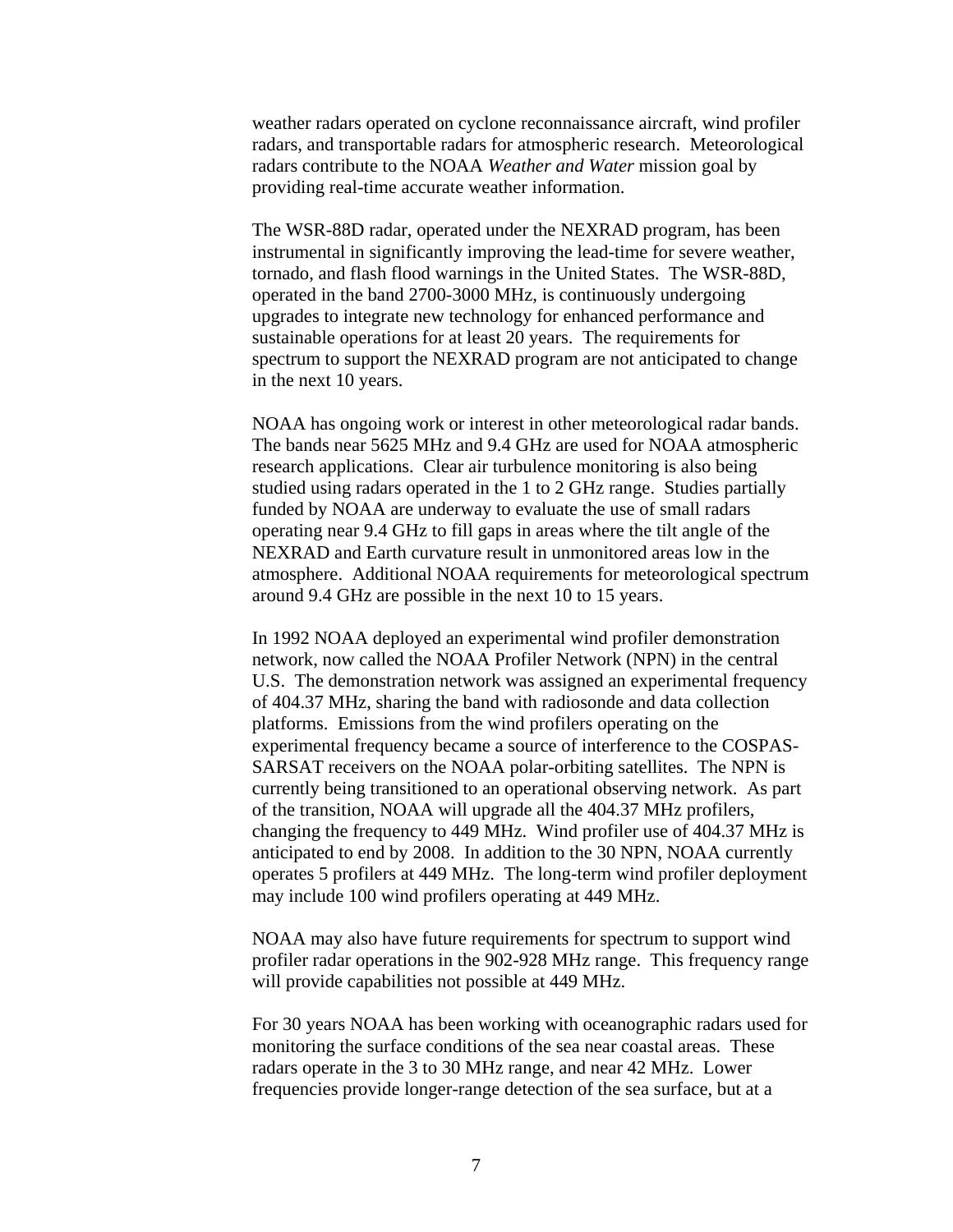<span id="page-11-0"></span>lower data resolution than can be achieved at higher frequencies. These radars are operating on an experimental basis since no spectrum allocations exist for their operation. DOC initiated the creation of a WRC-11 agenda item to obtain allocations for operation of these radars (WRC Agenda Item 1.15). Data from these radars is important for detection sea surface conditions, and determining currents. Products support maritime search and rescue as well as oceanographic, meteorological, climatological and disaster response operations. The Coast Guard is interested in use of data from the same radars for maritime domain awareness.

*Satellite Passive Sensing -* NOAA operates the two civilian operational environmental satellite systems (Polar-orbiting Operational Environmental Satellite – POES and Geostationary Operational Environmental Satellite – GOES) that provide vital data in support of their mission. These satellites carry an array of imaging and passive sensor (POES only) systems. While the spectrum for data transmission and satellite control (discussed later) is critical to NOAA operations, protection of bands used for passive sensors is of extreme importance. Passive sensors are very low noise, ultra sensitive receivers used to sense emissions from the Earth's surface and atmosphere. The sensors are designed to sense changes in radio frequency (RF) levels on the order of tenths to hundredths of a decibel (dB), and interference easily corrupts the sensor data. Changing frequency bands to accommodate requirements of new spectrum users typically is not possible since bands for passive sensing are selected based on physical properties of the Earth and its atmosphere. The data from passive sensors improve NOAA's weather forecast capabilities.

In response to the first NOAA goal "*To understand and predict changes in the Earth's environment and conserve and manage coastal and marine resources to meet our Nation's economic, social and environmental needs*.", NOAA scientists are using satellite data to monitor the long-term effects of heat stress on coral reefs in several areas of the world. NESDIS now produces a weekly chart known as Degree Heating Week. These satellite-derived charts allow scientists and reef managers to monitor the cumulative thermal stress on several coral reefs, including Australia's Great Barrier Reef and those in the Bahamas and the Galapagos. An example of the impact of NOAA' polar-orbiting satellite in meeting the second NOAA goal of climate variability is the long-term monitoring of the Antarctic ozone hole. The record is more than 10 years in length and provides a building climatology of the seasonal and annual variations of one of the many climate change parameters. The constant monitoring of tropical storms from their inception to their demise, and sometime U.S. landfall, fulfills the third goal for the Nation's need for weather and water information. The search and rescue function on both polar-orbiting and geostationary satellites supports the Nation's commerce with information for the safe and efficient transportation part of providing the critical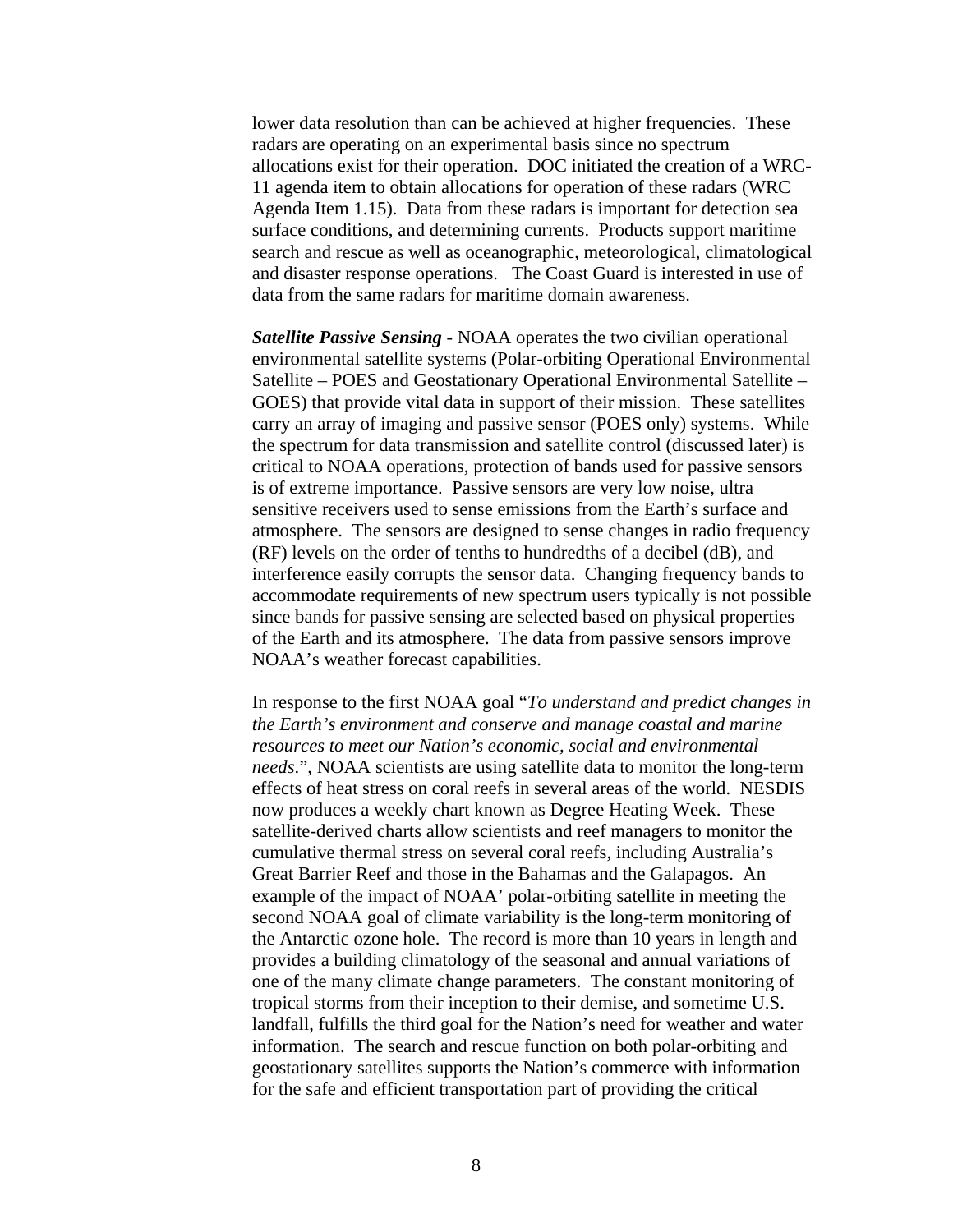support for NOAA's overall mission. Data from NOAA satellites are also used to determine the safety of airline routes and flight plans, to reduce the risk of damage to ships and cargo, and to issue weather forecasts and warnings.

Table 1 summarizes the NOAA spectrum requirements for satellite passive sensors for current and future meteorological satellite operations.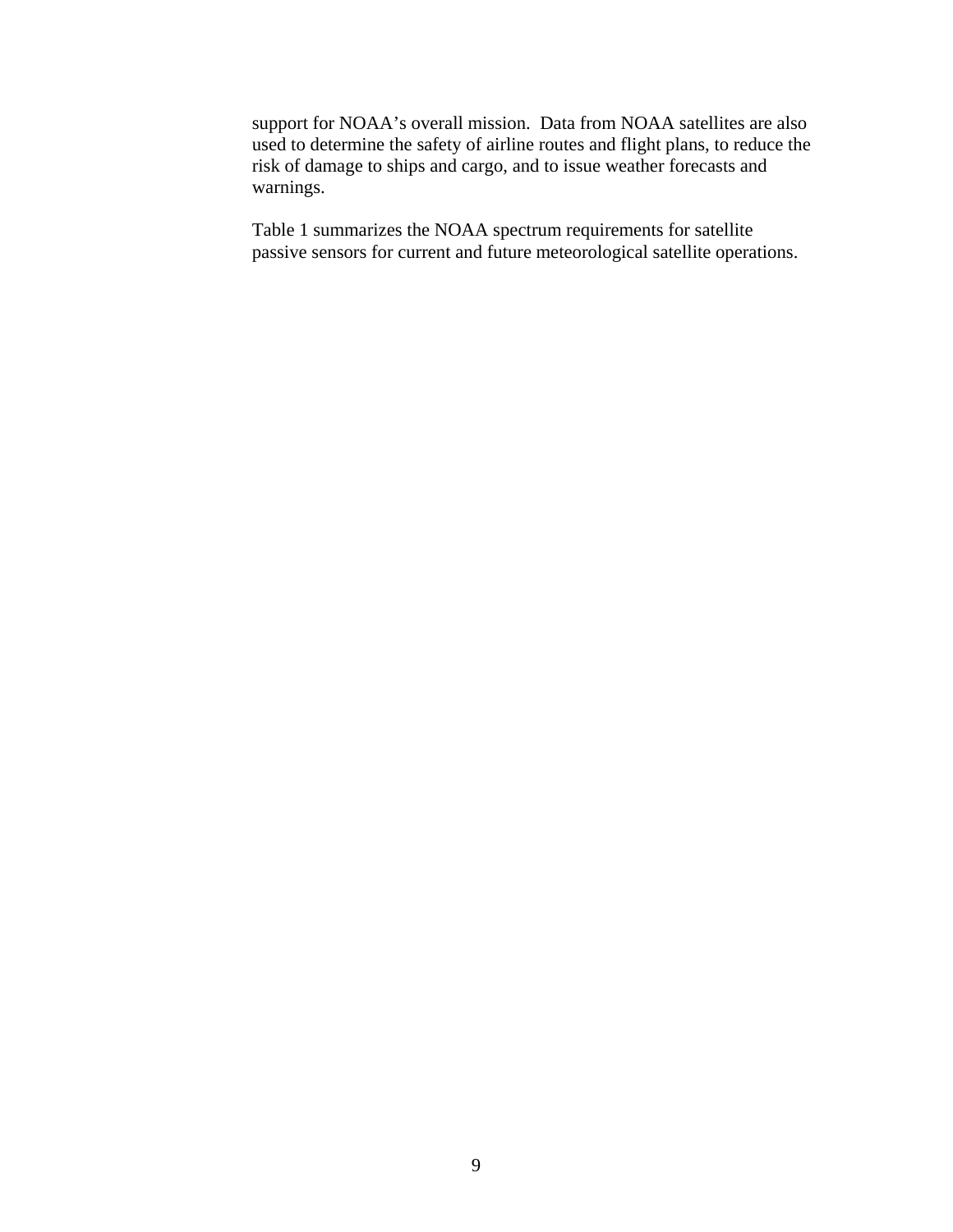<span id="page-13-0"></span>

| Table 1: Passive Sensing Bands (receiving sensors on polar-orbiting spacecraft) |                                                                                                           |  |  |  |  |
|---------------------------------------------------------------------------------|-----------------------------------------------------------------------------------------------------------|--|--|--|--|
|                                                                                 | <b>Current and Future Requirements</b>                                                                    |  |  |  |  |
| <b>Frequency Band</b><br>(GHz)                                                  | <b>Instrument</b>                                                                                         |  |  |  |  |
| $6.425 - 7.025$ <sup>1</sup>                                                    | Conical Microwave Imaging Sounder (CMIS)                                                                  |  |  |  |  |
| $10.6 - 10.7$                                                                   | <b>CMIS</b>                                                                                               |  |  |  |  |
| $10.6 - 10.8$                                                                   | <b>CMIS</b>                                                                                               |  |  |  |  |
| $23.6 - 24$                                                                     | Advanced Microwave Sounding Unit-A (AMSU-A) Sensor,<br>Advanced Technology Microwave Sounder (ATMS), CMIS |  |  |  |  |
| $31.3 - 31.5$                                                                   | AMSU-A and ATMS                                                                                           |  |  |  |  |
| $36 - 37$                                                                       | <b>CMIS</b>                                                                                               |  |  |  |  |
| 50.2-50.4                                                                       | AMSU-A, CMIS and ATMS                                                                                     |  |  |  |  |
| $51.4 - 59.3$                                                                   | AMSU-A, CMIS and ATMS                                                                                     |  |  |  |  |
| $59.3 - 60.55$ <sup>1</sup>                                                     | <b>CMIS</b>                                                                                               |  |  |  |  |
| $86 - 92$                                                                       | AMSU-A, Advanced Microwave Sounding<br>Unit-B (AMSU-B), ATMS and CMIS                                     |  |  |  |  |
| $148.5 - 155.5$                                                                 | Microwave Humidity Sounder                                                                                |  |  |  |  |
| $164 - 167$                                                                     | <b>ATMS and CMIS</b>                                                                                      |  |  |  |  |
| $174.8 - 191.8$                                                                 | AMSU-B, CMIS and Microwave Humidity Sounder                                                               |  |  |  |  |
| 316-334                                                                         | <b>CMIS</b>                                                                                               |  |  |  |  |

 $<sup>1</sup>$ - Band not allocated to EESS (passive).</sup>

*Satellite Active Sensing -* NOAA has limited requirements, shown in Table 2, for bands to perform satellite active sensing. Radar altimeters are used to measure sea surface topography to an accuracy of approximately 4.2 cm. These operations support the NOAA *Weather and Water*, *Climate Variability*, and *Commerce and Transportation* mission goals. Radar altimeters allow scientists to observe and study both short-lived events such as hurricanes and long-term climate phenomena such as the Pacific Decadal Oscillation. They also provide the capability to monitor global mean sea level, an indicator of global temperature change.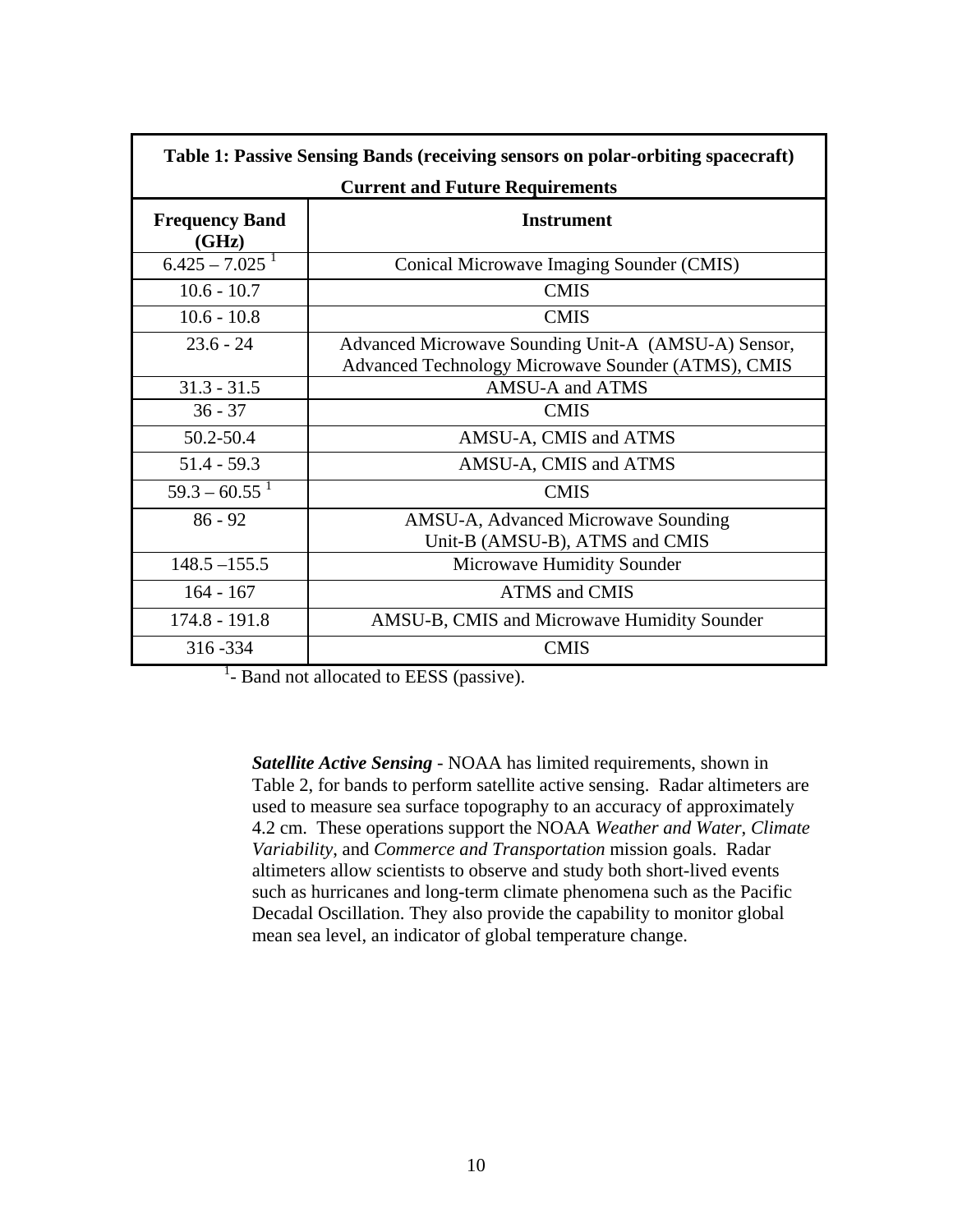<span id="page-14-0"></span>

| Table 2: Active Sensing Bands (sensors on polar-orbiting spacecraft) |                         |  |  |  |
|----------------------------------------------------------------------|-------------------------|--|--|--|
| <b>Future Requirements</b>                                           |                         |  |  |  |
| <b>Frequency Band</b><br>(GHz)                                       | Instrument              |  |  |  |
| $5.250 - 5.570$                                                      | <b>NPOESS Altimeter</b> |  |  |  |
| 13.25 - 13.75                                                        | <b>NPOESS</b> Altimeter |  |  |  |

*Global Navigation Satellite System (GNSS)* - The Global Positioning System (GPS) and the Russian Federation GLONASS system are typically used for navigation and position determination. In addition to the typical uses, NOAA uses GNSS for observation systems. The RRS will rely on GPS receivers integral to the radiosondes for measurement of winds. Use of GPS will provide improved wind measurement accuracy relative to the legacy system that relied on radio direction finding for tracking radiosonde movement. NOAA is also researching the use of GNSS for measuring atmospheric parameters such as refractivity, correction factors for remote sensing and radar, and integrated precipitable water vapor. These applications using GNSS support all four NOAA mission goals.

**Data Transmission Systems** - Radio-based data transmission systems, used for transmission of data and non-voice communications between locations, are necessary for NOAA operations. Many observing systems are operated in remote areas where land-line is not available. The systems can be terrestrial-only or may include a space component. This section does not include personal communications systems.

*Hydrologic Radio Systems* **-** Automated Local Evaluation in Real Time (ALERT) systems are locally owned and operated cooperator stream gage water height collection networks transmitting on Federal hydrologic radio frequencies. NTIA and the FCC have made special provisions in their rules to allow local communities to use Federal spectrum to collect hydrologic data for flash flood warning purposes, and share their information with NOAA. Several thousand transmitters operate in the 162-174 MHz band, and a few hundred more operate in the 406-412 MHz band on specific frequencies dedicated for hydrologic use. ALERT systems support the NOAA *Weather and Water* mission goal by providing data Federal, state and local agencies data critical to flood and flash flood warnings. Some systems, with an increasing number in the future, are capable of measuring wind speed and direction, critical to Homeland Security operations.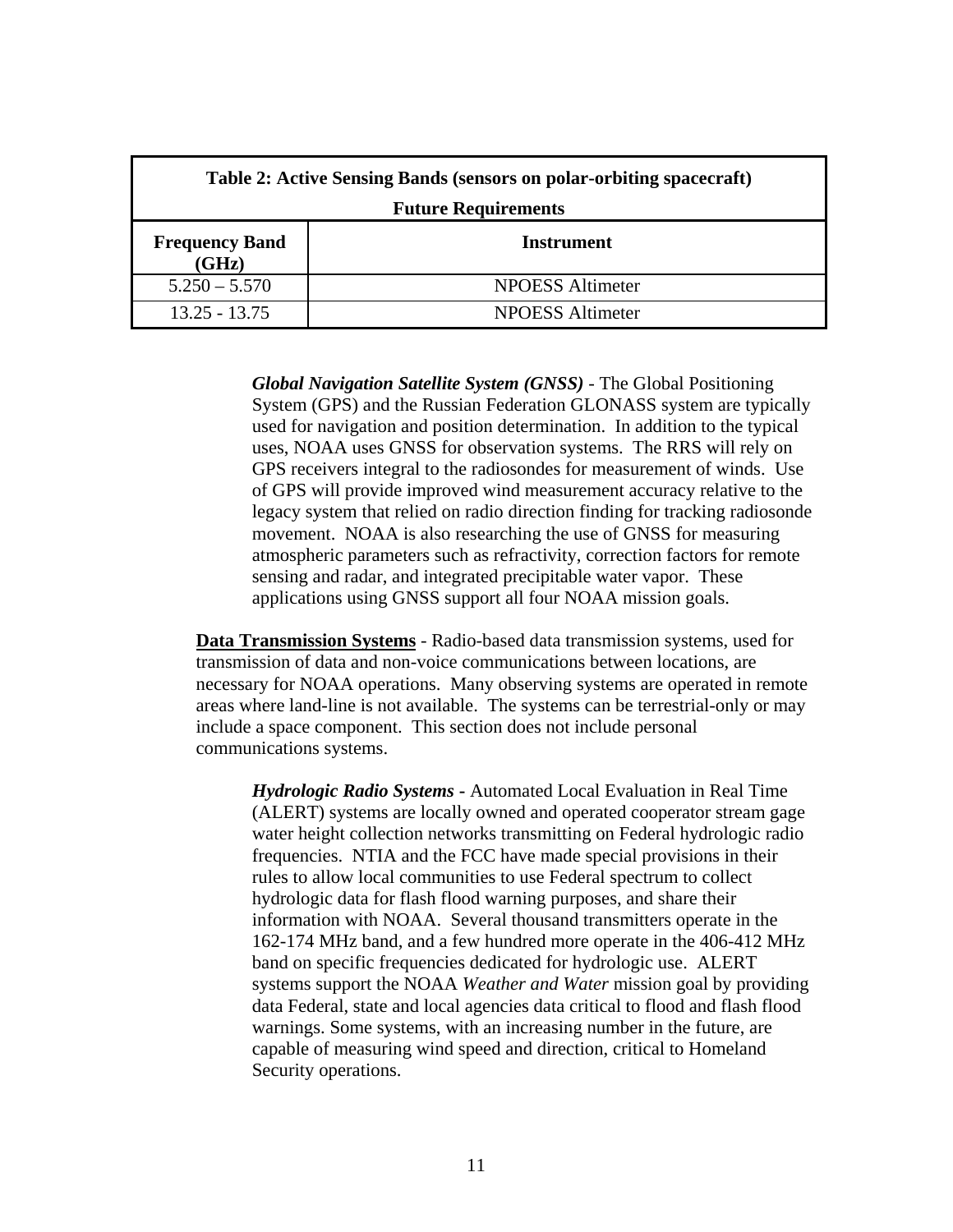<span id="page-15-0"></span>Future spectrum planning should consider the operational impacts on local governments and non-profit organizations if spectrum changes require alteration or replacement of existing systems. The cost to the local government may be substantial, and vary widely depending on the size, scope, and complexity of each system. The initiative to transition the operation of ALERT systems to FCC licenses held by the operator instead of NOAA was complete in 2007.

NOAA is modernizing its Cooperator Observer Network by deploying new sensor platforms and converting data reporting from a manual process to an automated radio-based process.

*Meteorological Satellite Data Transmission* **-** The NOAA geostationary and polar-orbiting meteorological satellites rely on radio spectrum for transmission and reception of raw and processed sensor data, and for control. Depending on the application, these links are operated under EESS, MetSat or MSS frequency allocations. Table 3 provides the bands required for NOAA MetSat data transmission. For the relationship of these bands to the NOAA mission, refer to the Passive Sensor section under Observing Systems.

There are no known technologies that can replace data transmission from satellites orbiting the Earth carrying sensors that monitor its environment. With both next generation polar-orbiting (NPOESS) and geostationary (GOES-R) networks likely being launched before 2015, there will be a significant increase in spectrum use due principally to sensors having much greater complexity (greater sensitivity, higher resolution, both spectrally and spatially) in the number of channels and resulting data rates. However, the use of additional spectrum will result in a much better understanding of the Earth and its environment. The increase in spectrum use will be kept to a minimum through application of the latest technologies resulting in more efficient modulation schemes, encoding, compression, and filtering. The design of NPOESS is almost complete, thereby limiting the extent to which further improvements in spectrum efficiency can be accomplished. For GOES-R there is a significant radio frequency communications design effort in place that is expected to continue for several years. This effort has concentrated on examining the latest technologies available regarding efficient modulation, encoding and compression algorithms in order to achieve the maximum spectrum efficiencies which will result in the greatest data throughput in the least amount of radio frequency spectrum.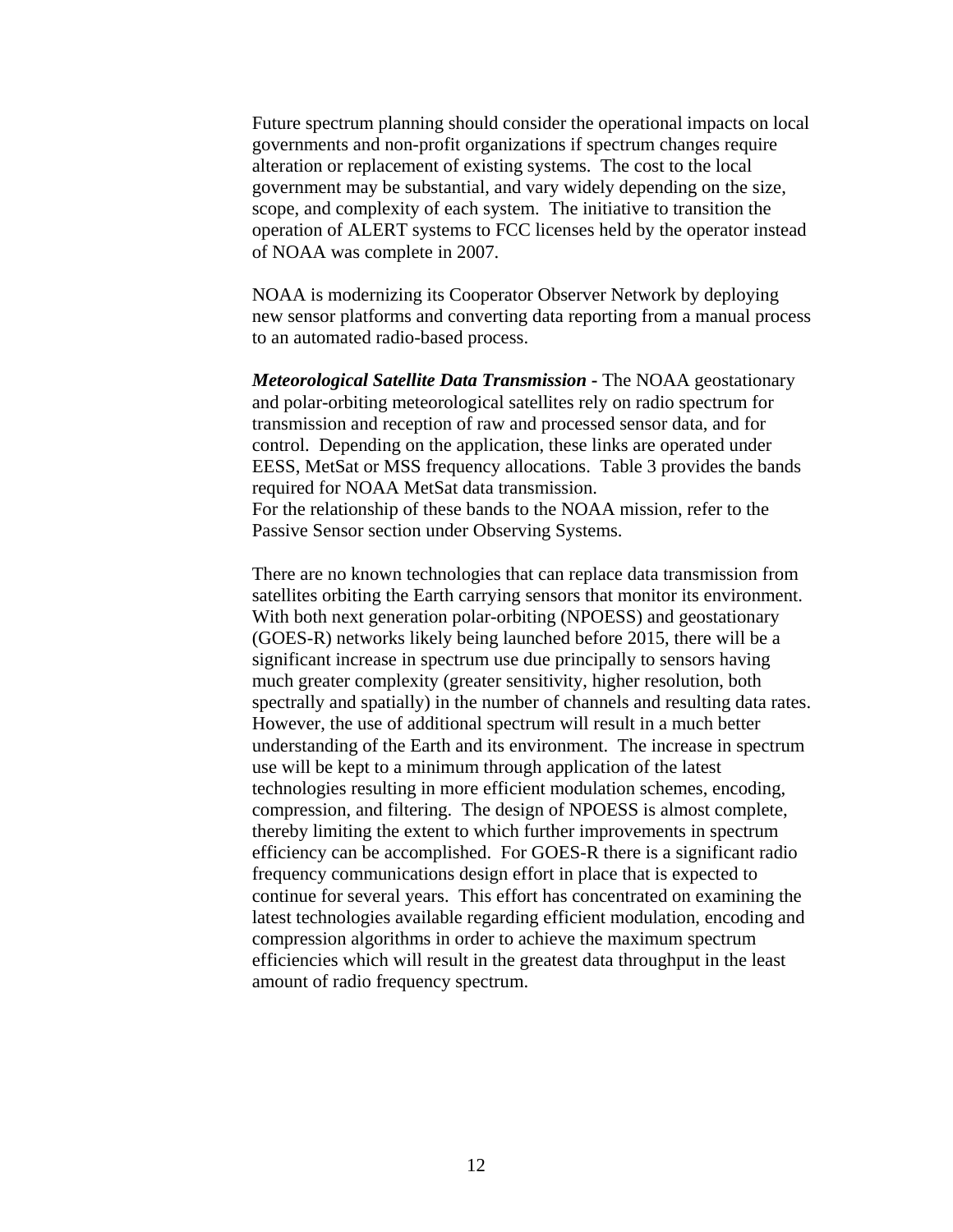<span id="page-16-0"></span>

| <b>Table 3: NOAA MetSat Data Transmission Bands</b> |                                                     |                             |  |  |  |  |  |
|-----------------------------------------------------|-----------------------------------------------------|-----------------------------|--|--|--|--|--|
| <b>Current and Future Requirements</b>              |                                                     |                             |  |  |  |  |  |
| <b>Frequency Range</b>                              | <b>Polar-Orbiting or</b>                            |                             |  |  |  |  |  |
| (MHz)                                               | <b>Function</b>                                     | <b>Geostationary</b>        |  |  |  |  |  |
|                                                     |                                                     | <b>Operations</b>           |  |  |  |  |  |
| 121.45 - 121.55                                     | <b>Emergency Position Beacons</b>                   | Polar                       |  |  |  |  |  |
| 137-138                                             | Data Transmission to Earth                          | Polar                       |  |  |  |  |  |
| 242.95 - 243.05                                     | <b>Emergency Position Beacons</b>                   | Polar                       |  |  |  |  |  |
| $401 - 403$                                         | <b>Data Collection Platform</b>                     | Polar                       |  |  |  |  |  |
|                                                     | Uplink                                              | Geostationary               |  |  |  |  |  |
| $406.0 - 406.1$                                     | <b>Emergency Position-</b>                          | Polar                       |  |  |  |  |  |
|                                                     | <b>Indicating Radio Beacons</b>                     | Geostationary               |  |  |  |  |  |
| $460 - 470$                                         | <b>Data Collection Platform</b>                     | Geostationary               |  |  |  |  |  |
|                                                     | Interrogation                                       | <b>Future Polar</b>         |  |  |  |  |  |
|                                                     | <b>Transmission of Emergency</b>                    | Polar                       |  |  |  |  |  |
| 1535 - 1559                                         | <b>Position Data to User</b>                        | Geostationary               |  |  |  |  |  |
|                                                     | Terminals                                           |                             |  |  |  |  |  |
| $1670 - 1710$                                       | Data Transmission to Earth                          | Polar                       |  |  |  |  |  |
|                                                     |                                                     | Geostationary               |  |  |  |  |  |
| $2025 - 2110$                                       | <b>Spacecraft Command Uplink</b>                    | Polar                       |  |  |  |  |  |
|                                                     |                                                     | Geostationary               |  |  |  |  |  |
| $2200 - 2290$                                       | <b>Backup Data Transmission to</b>                  | Polar                       |  |  |  |  |  |
|                                                     | Earth                                               | Geostationary               |  |  |  |  |  |
| 7190 - 7235                                         | Data Transmission to                                | <b>Future Geostationary</b> |  |  |  |  |  |
|                                                     | Spacecraft                                          |                             |  |  |  |  |  |
| 7750 - 7850                                         | Data Transmission to Earth                          | <b>Future Polar</b>         |  |  |  |  |  |
| $8175 - 8215$                                       | Data Transmission to<br><b>Future Geostationary</b> |                             |  |  |  |  |  |
|                                                     | Spacecraft                                          |                             |  |  |  |  |  |
| $8025 - 8400$                                       | Data Transmission to Earth                          | <b>Future Geostationary</b> |  |  |  |  |  |
|                                                     |                                                     | <b>Future Polar</b>         |  |  |  |  |  |
| $18,100 - 18,300$                                   | Data Transmission to Earth                          | <b>Future Geostationary</b> |  |  |  |  |  |
| $25,500 - 27,000$                                   | <b>Stored Mission Data</b>                          | <b>Future Polar</b>         |  |  |  |  |  |
|                                                     | <b>Transmission to Earth</b>                        |                             |  |  |  |  |  |

*Water Level Monitoring -* NOAA operates water level monitoring equipment in shipping channels and ports to support maritime operations. Transmission of the data from these systems is via data collection systems operated on board geostationary and polar-orbiting meteorological satellites, and terrestrial radio networks. Discussion of meteorological satellite data transmission spectrum requirements is provided the previous section.

*Radiosonde Systems (including dropsondes)* - Radiosondes are sensor packages lifted through the atmosphere by a balloon or in the case of dropsondes, dropped from aircraft. Sensor data is transmitted to a ground station near the release point where the data is processed (based on the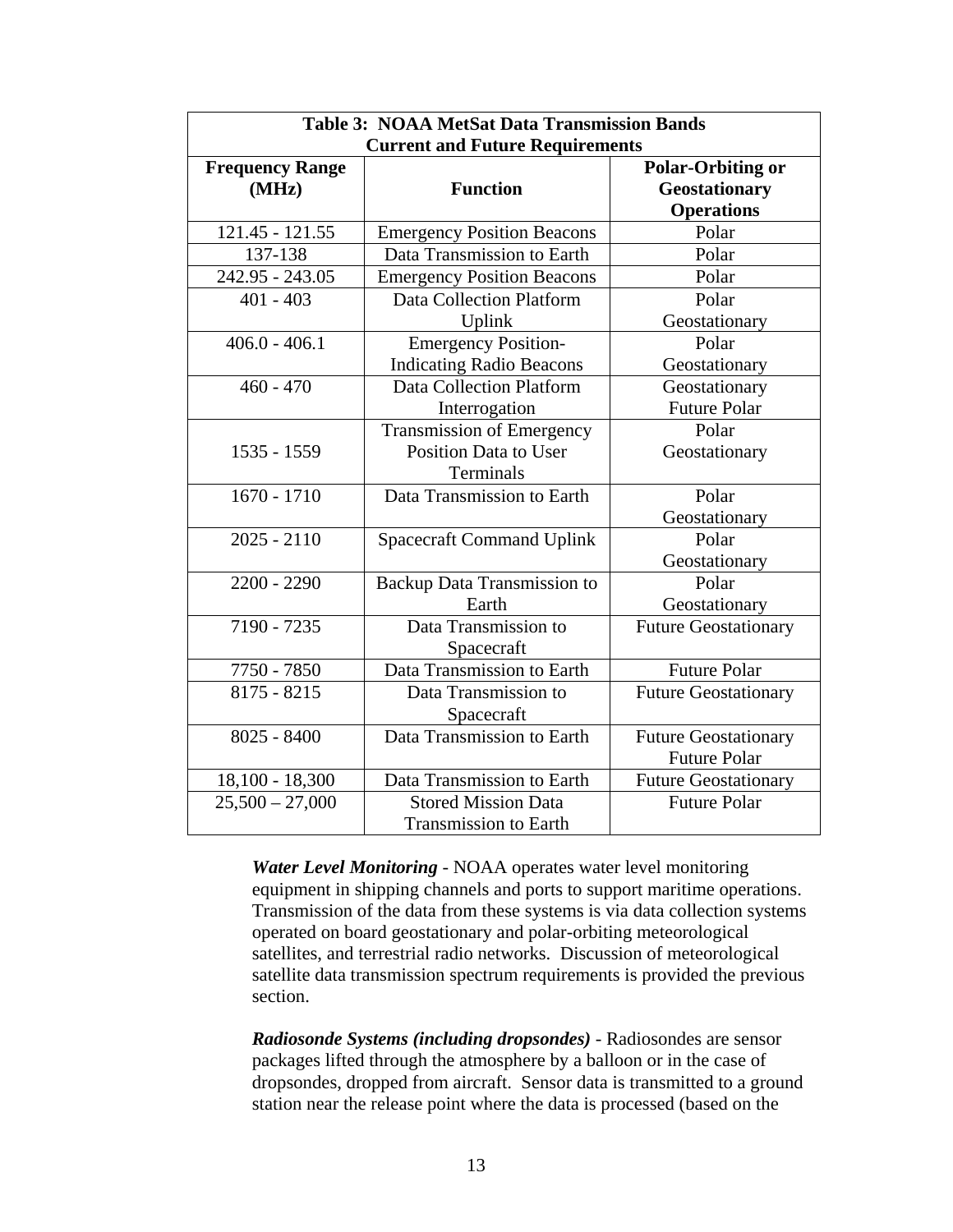<span id="page-17-0"></span>aircraft in the case of dropsondes), and meteorological data products are produced. Radiosonde data are used by NOAA and world-wide meteorological community as a necessary input to the numeric weather models and by NOAA researchers for atmospheric and climatologic research. NOAA operates a synoptic network of 102 radiosonde stations, each releasing a flight at 00 and 12 UTC. In addition, NOAA researchers operate transportable radiosonde and dropsonde stations for atmospheric research. Radiosondes are the only devices capable of providing in-situ atmospheric measurements to an altitude of 30 kilometers. Dropsondes are capable of data collection from flight level to within a few meters of the earth's surface, even over areas where radiosondes cannot be released.

Radiosonde data support the NOAA *Weather and Water*, *Climate Variability*, and *Commerce and Transportation* mission goals. Synoptic data improve the weather forecasters' ability to increase weather and water warning lead times and forecast accuracy, and improve the predictability, onset, and impact of hazardous weather events. Data users include Federal, and foreign metrological activities; atmospheric research; state and local governments. In addition, the NOAA radiosonde system data are critical to DHS and COOP missions by providing medium range information on weather related events (rainfall, wind speed and direction, severe weather events, etc.) and making the information readily available to all Federal agencies.

Radiosondes and dropsondes are operated by NOAA in the allocated bands 400.15-406 MHz and 1668.4-1700 MHz. With the deployment of the RRS most synoptic operations are conducted within 1675-1683 MHz, avoiding MetSat downlinks above 1683 MHz and commercial operations below 1675 MHz. Several synoptic stations and most NOAA research systems are operated in 400.15-406 MHz, which is shared extensively with DOD and non-government research institutions. NOAA requirements for radiosonde spectrum are anticipated to remain constant over the next 5 to 10 years.

*Wildlife and Fish Tracking Systems -* Radio telemetry and direction finding is used to track the movement and foraging behavior of wildlife and fish. These tracking systems support the NOAA *Ecosystems* mission goal. The technology and frequency range required varies with application. NOAA currently operates several tracking systems and has requirements for spectrum for additional systems.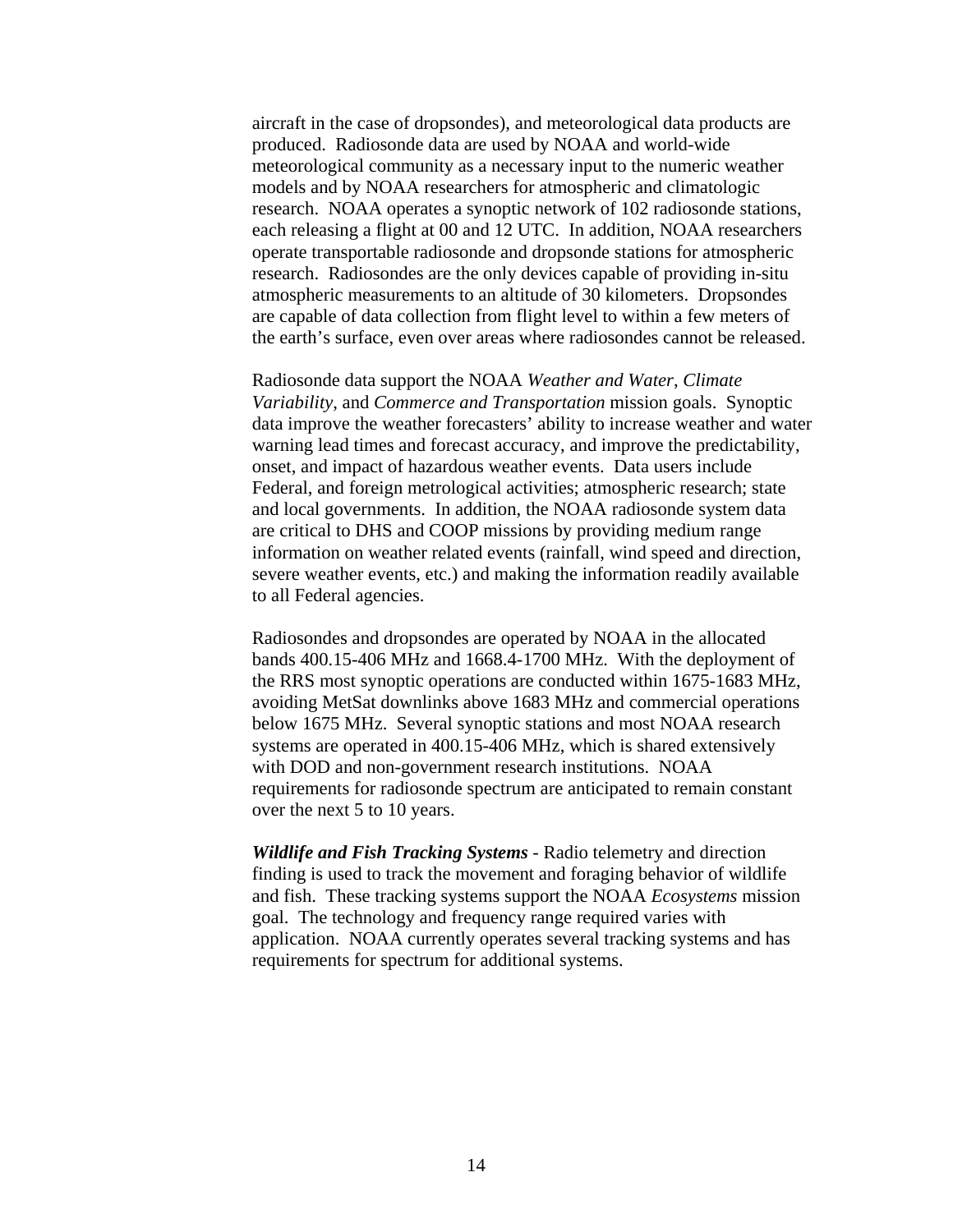<span id="page-18-0"></span>

| <b>Table 4: Wildlife and Fish Tracking Spectrum Requirements</b> |                        |                                    |                                    |                    |  |  |  |
|------------------------------------------------------------------|------------------------|------------------------------------|------------------------------------|--------------------|--|--|--|
| <b>System</b>                                                    | <b>Application</b>     | <b>Current</b>                     | <b>Future</b>                      | <b>Comments</b>    |  |  |  |
|                                                                  |                        | <b>Spectrum</b>                    | Requirement                        |                    |  |  |  |
|                                                                  |                        | Requirement                        |                                    |                    |  |  |  |
| Marine Mammal Radio                                              | Marine mammal          | 40 transmitters                    | Expansion to 60                    | None               |  |  |  |
| Tags                                                             | tracking               | operating in 164-<br>165 MHz       | transmitters in<br>next 3 years    |                    |  |  |  |
| <b>Satellite Linked Position</b>                                 | Marine mammal          | 57 Units operating                 | Expansion to 125                   | Operates on the    |  |  |  |
| and Data Recording                                               | tracking               | at 401.650 MHz                     | units in the next 3<br>years       | ARGOS system.      |  |  |  |
| Fish Tags- System #1                                             | Fish tracking          | 100 units                          | Same as current                    | None               |  |  |  |
|                                                                  | system                 | operating in 30.05<br>$-30.25$ MHz | requirement                        |                    |  |  |  |
| Fish Tags- System #2                                             | Transmit fish          | Planned system                     | Very low power                     | None               |  |  |  |
|                                                                  | electromyogram<br>data |                                    | transmitters<br>operating at 151.4 |                    |  |  |  |
|                                                                  |                        |                                    | MHz                                |                    |  |  |  |
| <b>VEMCO Fish Tracking</b>                                       | Triangulation to       | 20 Listening                       | Same as current                    | 100 additional     |  |  |  |
|                                                                  | track salmon           | stations operating                 | requirement                        | listening stations |  |  |  |
|                                                                  | movement in            | at 458.54 MHz                      |                                    | operated by other  |  |  |  |
|                                                                  | <b>Puget Sound</b>     |                                    |                                    | entities support   |  |  |  |
|                                                                  |                        |                                    |                                    | <b>NOAA</b>        |  |  |  |
|                                                                  |                        |                                    |                                    | operations         |  |  |  |
| Passive Integrated                                               | Salmon studies         | 20 systems                         | Second frequency                   | Approximately      |  |  |  |
| Transponder/Transceiver                                          |                        | operating at 134.2                 | for non-salmonid                   | 500 systems total  |  |  |  |
|                                                                  |                        | kHz                                | studies in $125 -$                 | used in research   |  |  |  |
|                                                                  |                        |                                    | 400 kHz range                      | community          |  |  |  |

*Video Transmission -* NOAA uses remote-controlled video cameras for continuous monitoring of wildlife from remote locations. Use of these systems supports the NOAA *Ecosystems* mission goal. The systems are operated at 1840 MHz where the transmitted video signal is relayed through mountain-top repeaters. The spectrum requirements for this system are not anticipated to change.

<span id="page-18-1"></span>*Commercial Satellite Services* **-** Federal acquisition policies and the Federal Government spectrum regulatory rules require Federal agencies to use commercial services, where available and applicable, as opposed to development and deployment of Government-owned and -operated systems. NOAA uses commercial satellite services for support of its operations. Transport of water and weather data and products between NOAA facilities and to external customers is critical to the NOAA mission. Use of commercial satellite services is the only economically viable solution for global transport of data, supporting the NOAA *Weather and Water*, and *Mission Support* goals. NOAA systems reliant on commercial satellite services include the Alaska Tsunami Warning Network, future NOAA Weather Radio Links (NWRL), the Automated Weather Information Processing System (AWIPS), NOAA Weather Wire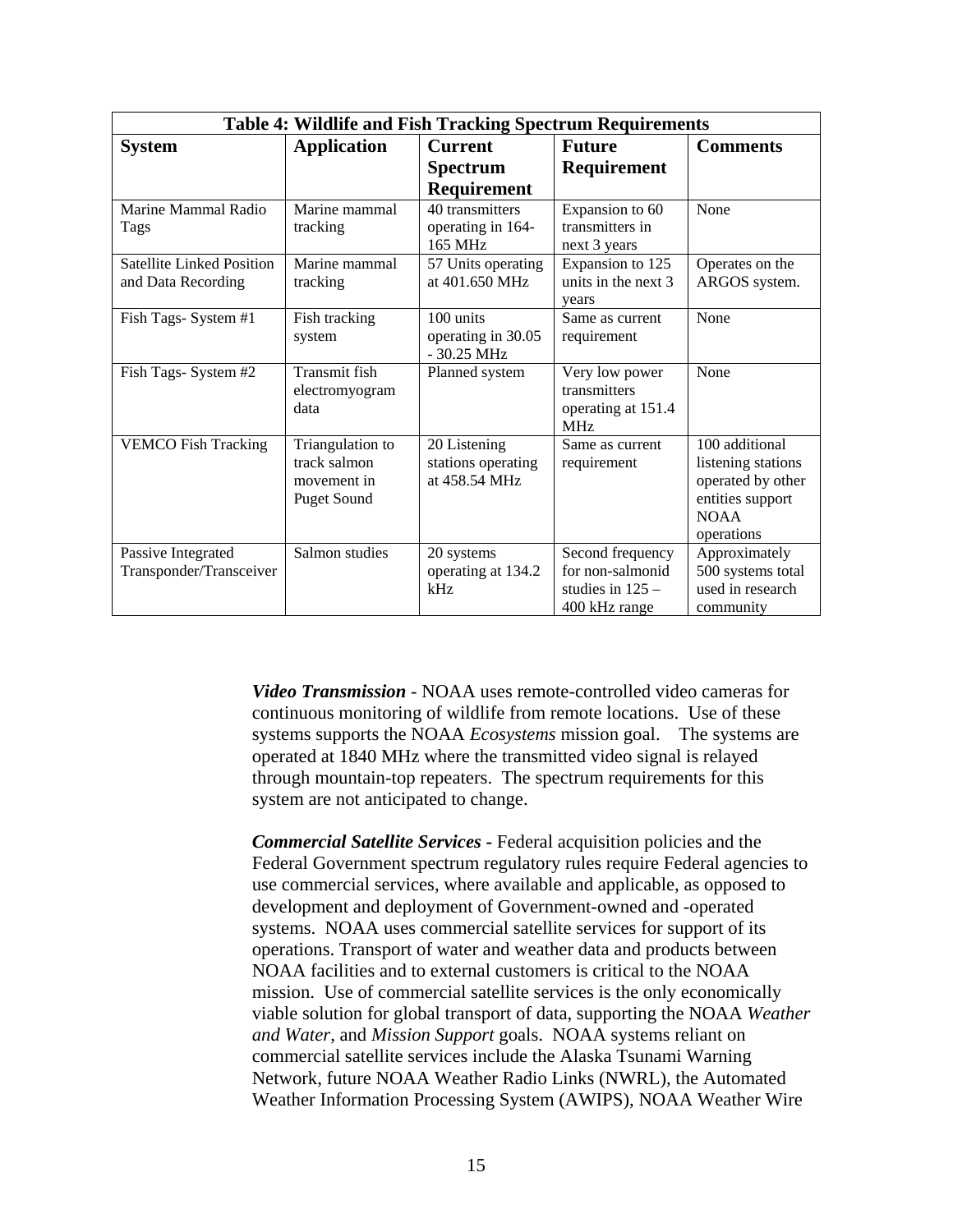<span id="page-19-0"></span>Service (NWWS), and the International Satellite Communications System (ISCS). In addition, NOAA relies on services provided via commercial satellite communications like the NEXRAD Information Dissemination System (NIDS) and MetLab. Table 5 provides a list of commercial satellite applications used by NOAA. Requirements for commercial satellite service are expected to increase.

| Table 5: Commercial Satellite Service Current and Future Requirements |                    |                  |                  |                |                             |  |  |  |
|-----------------------------------------------------------------------|--------------------|------------------|------------------|----------------|-----------------------------|--|--|--|
|                                                                       | <b>Current Use</b> |                  | Band/            | <b>Purpose</b> |                             |  |  |  |
| Application                                                           | Earth              | <b>Future</b>    | <b>Bandwidth</b> | <b>Service</b> |                             |  |  |  |
|                                                                       | <b>Stations</b>    | <b>Expansion</b> | Requirement      | Provider       |                             |  |  |  |
| Tsunami Warning                                                       | 12                 | None             | 12/14 GHz        |                | Transmit seismic data       |  |  |  |
| <b>Network</b>                                                        |                    | Anticipated      | 200 kHz          | Intelsat       | from remote sites           |  |  |  |
|                                                                       |                    |                  |                  |                | Transmission of data an     |  |  |  |
| <b>AWIPS</b>                                                          | 125                | None             | $4/6$ GHz        | <b>GE</b>      | products between NOAA       |  |  |  |
|                                                                       |                    | Anticipated      | 8.6 MHz          | Americom       | facilities                  |  |  |  |
| <b>NWWS</b>                                                           | 20 transmit/       | None             | $4/6$ GHz        |                | Transmission of data to     |  |  |  |
|                                                                       | receive and        | Anticipated      |                  | <b>GE</b>      | national, state and local   |  |  |  |
|                                                                       | 55 receive         |                  |                  | Americom       | offices                     |  |  |  |
| <b>ISCS</b>                                                           | 93                 | Non              | $4/6$ GHz        |                | Worldwide transfer of       |  |  |  |
|                                                                       |                    | Anticipated      | 780 kHz          | Intelsat       | meteorological data and     |  |  |  |
|                                                                       |                    |                  |                  |                | products.                   |  |  |  |
| <b>NWR Links</b>                                                      | Future             | > 800            | <b>Not</b>       | <b>Not</b>     | <b>Transmission of NOAA</b> |  |  |  |
|                                                                       | Requirement        | Earth            | determined at    | determined     | <b>Weather Radio</b>        |  |  |  |
|                                                                       |                    | <b>Stations</b>  | this time        | at this time   | programming to              |  |  |  |
|                                                                       |                    |                  |                  |                | broadcast transmitter sites |  |  |  |
| <b>NIDS</b>                                                           | 1(TPC)             | None             | Unknown          | Unknown        |                             |  |  |  |
|                                                                       |                    | Anticipated      |                  |                |                             |  |  |  |
| MetLab                                                                | 1(TPC)             | None             | Unknown          | Unknown        |                             |  |  |  |
|                                                                       |                    | Anticipated      |                  |                |                             |  |  |  |
| <b>GOES DCS ISP</b>                                                   | 1                  | <b>Mission</b>   | 12/14 GHz        | SES-           |                             |  |  |  |
| Ground Control                                                        |                    | termination      |                  | Americom       |                             |  |  |  |
|                                                                       |                    | in 2 years.      |                  |                |                             |  |  |  |
| <b>DOMSAT-GOES</b>                                                    | $\mathbf{1}$       | None             | 12/14 GHz        | SES-           | Mission requirement         |  |  |  |
| <b>DCS</b>                                                            |                    |                  |                  | Americom       | through GOES R              |  |  |  |
|                                                                       |                    |                  |                  |                | program                     |  |  |  |
| <b>DOMSAT-GOES</b>                                                    | $\mathbf{1}$       | None             | $12/14$ Ghz      | SES-           | Mission requirement         |  |  |  |
| <b>DCS</b> Backup                                                     |                    |                  |                  | Americom       | through GOES R              |  |  |  |
|                                                                       |                    |                  |                  |                | program                     |  |  |  |

*Meteorburst Communications -* NOAA operates approximately 50 stations in the Alaska Meteor Burst Communication System (AMBCS). AMBCS, operated by the Bureau of Land Management, was installed to serve as a statewide, automated data collection system. AMBCS provides a simple, cost-effective manner to collect data from remote data stations, supporting the NOAA *Weather and Water* mission goal.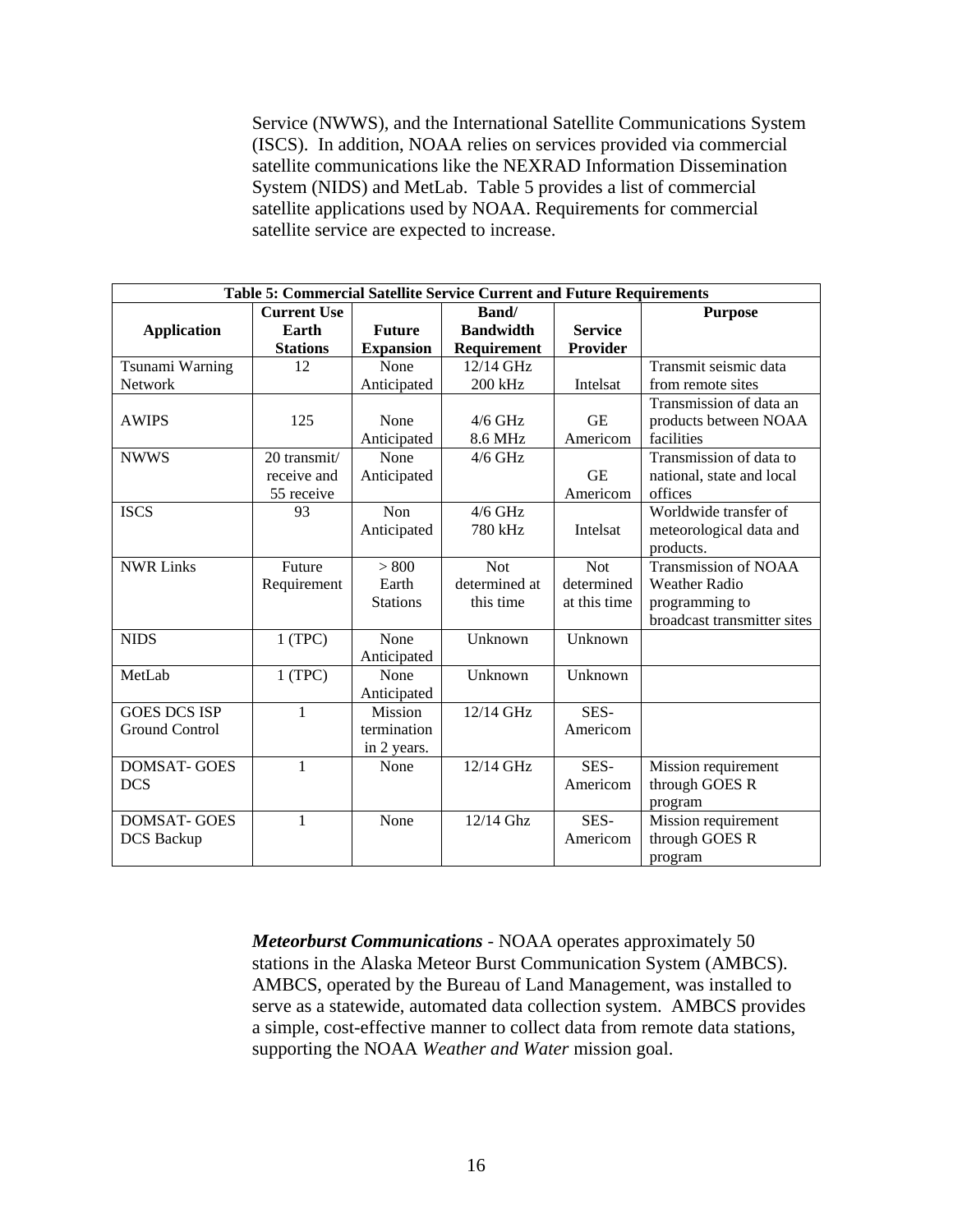<span id="page-20-0"></span>NOAA stations use two, 16 kHz wide channels in the range of 40 to 42 MHz to provide periodic connectivity at a throughput rate of 2 kBPS. NOAA plans to expand the number of remote sites at a rate of approximately 6 per year and data throughput may be upgraded to 4kBPS. Despite these changes, spectrum requirements to support NOAA operations on AMBCS should not change significantly in the next 10 years.

*Hurricane Reconnaissance Aircraft Communications -* Data communications links operated between the U.S. Air Force Reserve hurricane reconnaissance aircraft and the Tropical Prediction Center (TPC) permit the real-time exchange of meteorological data as the aircraft collects data near and in hurricanes. Real-time information flow between reconnaissance aircraft and the TPC supports the NOAA *Weather and Water* mission goal by increasing lead times and predictability of severe weather and water events caused by tropical cyclones. The immediate transmission of data, as it is collected, allows the TPC to issue more accurate storm strength and track predictions reducing the uncertainty associated with coastal evacuations and emergency planning.

The radio link for data transfer between reconnaissance aircraft and the TPC is operated by the DOD in the 225-400 MHz band. NOAA is the beneficiary of the data collected via the radio link operated by DOD. These operations are conducted in support of NOAA by DOD using military hardware, spectrum requirements for these operations are established by DOD.

*Autonomous Underwater Vehicle Operations -* NOAA currently operates one autonomous underwater vehicle and may acquire several additional vehicles in the future. Deployment of the underwater vehicles supports the NOAA *Ecosystems* mission goal. The vehicles are used for collecting oceanographic data and for matching oceanographic data to foraging areas of tracked marine mammals. The current NOAA system operates in the 902-928 MHz ISM band. Future systems are anticipated to require access to spectrum other than in 902-928 MHz, preferably in the 400-500 MHz range.

*Unmanned Aircraft Systems (UAS)-* NOAA has conducted joint operations with NASA on a number of research projects using unmanned aircraft systems. WRC-11 is tasked with consideration of spectrum issues for UAS under agenda item 1.3. The DOC spectrum requirements for NOAA UAS operations are still in the early development stages. ISM bands have typically been used, and approvals from the FAA have been necessary for operations.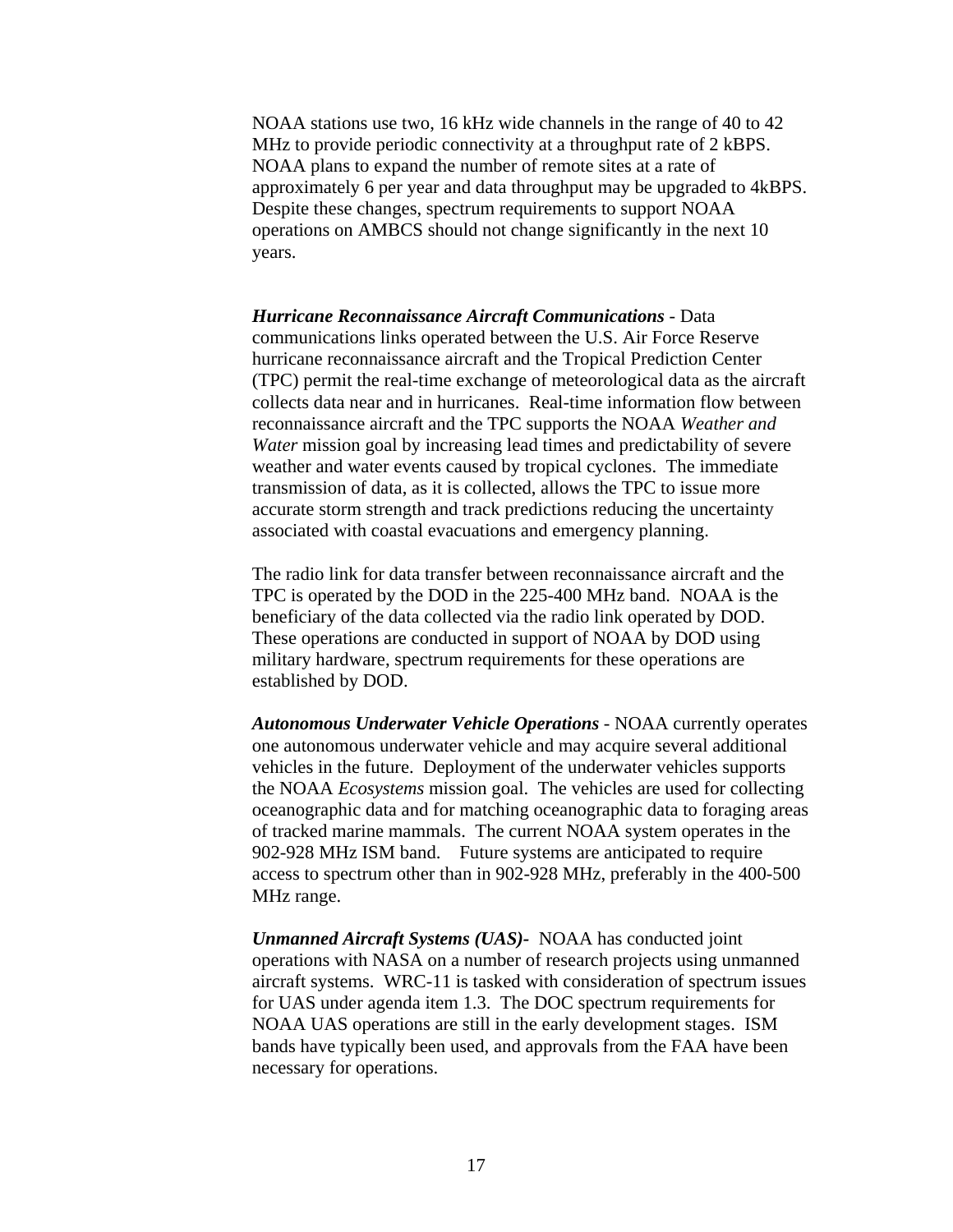<span id="page-21-0"></span>**Dissemination Systems -** "*Serving Society's Need for Weather and Water Information*" and "*Supporting the Nation's Commerce with Information for Safe, Efficient, and Environmentally Sound Transportation*" makes the operation of diverse number of information dissemination systems critical to NOAA operations. These dissemination systems are designed to provide customized products to the end user.

*Terrestrial Broadcast* **-** NOAA operates two terrestrial broadcast systems for dissemination of weather information and warnings to the public and emergency mangers. The broadcast systems operated by NOAA are essential to supporting the *Weather and Water* mission goal.

NOAA Weather Radio (NWR) is a nationwide system for providing weather forecasts, current conditions and all-hazards emergency warnings to the public, state and local governments, businesses and industry. Over 97% of the United States population is covered by NWR transmissions. Approximately 50 new transmitters will be added to the system in the next two years, increasing national coverage. The NWR All Hazards system is an integral part of the DHS emergency warning network, providing automatic transmission of emergency warning messages for all types of hazardous situations. There are no other suitable technologies that could replace NWR, and continue to provide all its capabilities. The NWR system is comprised of two parts; the broadcast segment, and the dissemination feed segment.

*Broadcast Segment* - A total of 992 broadcast transmitters operated on seven 25 kHz-wide dedicated channels occupying a range from 162.4 to 162.55 MHz make up the broadcast segment. Transmitter power ranges from 5 to 1000 watts. Since a change in transmit signal characteristics would obsolete the receivers used by the public, NWR broadcast transmitters are exempt from NTIA narrowband requirements. NWR broadcast spectrum requirements are not expected to change in the next 5 to 10 years.

*Dissemination Feed Segment* - NWR transmitters typically are not collocated with the source for broadcast content. Broadcast content is provided to transmitter locations by landline and ultra-high frequency (UHF) radio links. The signals currently occupy eighteen (18) 25 kHz channels in the 406.1 to 420 MHz. The NWR links will be narrow banded to 12.5 kHz bandwidths by January 1, 2008.

The Weather Radio Improvement Program (WRIP) will replace existing telephone links connecting WRO's and transmitters with an integrated high-availability communication network architecture. WRIP will merge both NWR and the NWWS dissemination systems into one unified data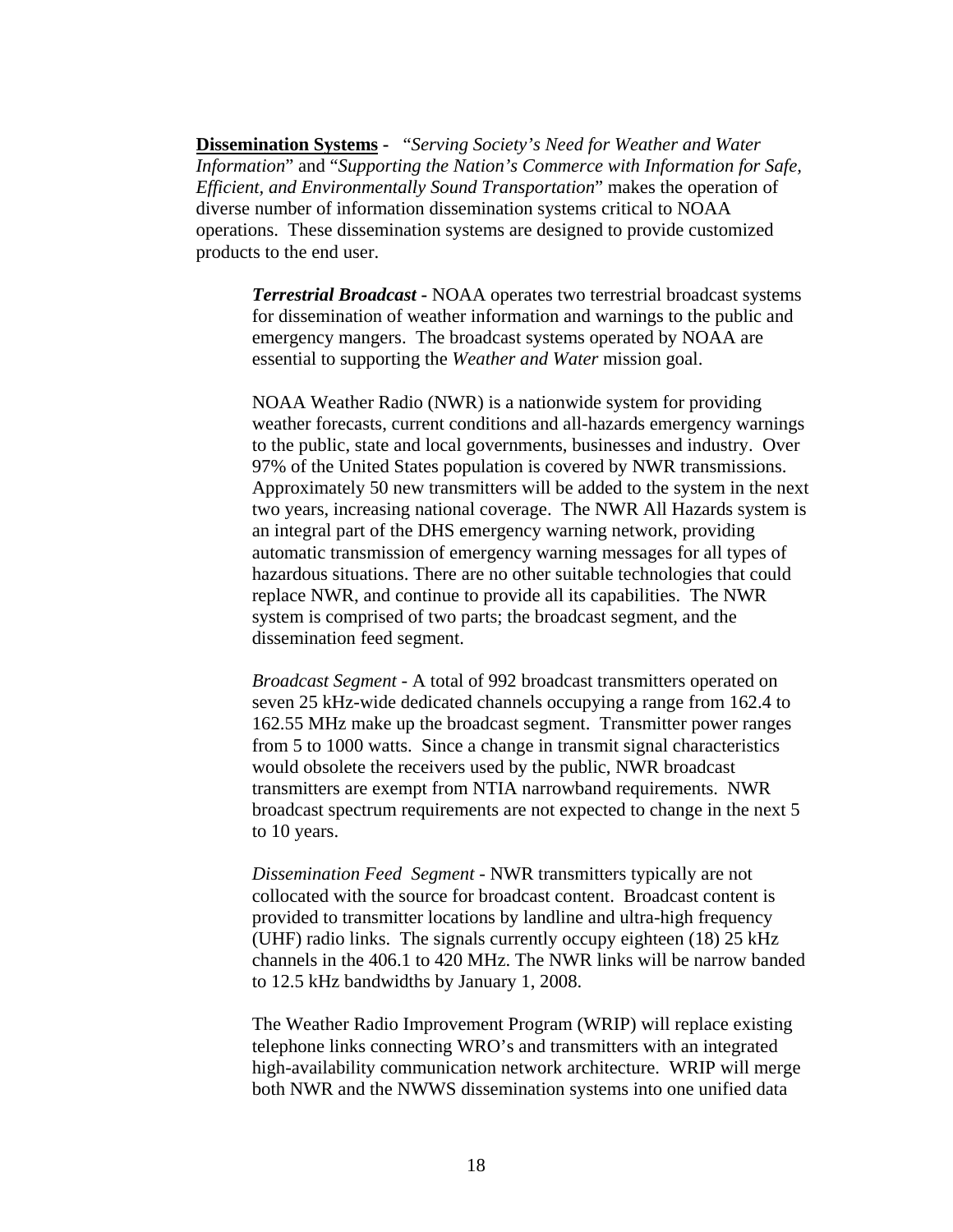<span id="page-22-0"></span>collection and data dissemination system utilizing NOAANet for the collection of NWR and NWWS messages from individual WFO's and a hybrid terrestrial/satellite communications network for the dissemination of NWR broadcasts and NWWS text products. NOAA anticipates that 80% of all NWR transmitters will be linked directly using the NOAANet infrastructure. The remaining 20% of NWR transmitters not directly linked with NOAANet will be linked using a combination of upgraded UHF links, C-Band/Ku-Band satellite links, or other dedicated communication links and circuits. The number of UHF links is likely to increase from the 100 now used to a maximum of 200 when the satellite dissemination system is implemented. Messages that are to be delivered to the NWWS will be sent to a C-Band Maser Ground Station (MGS) for broadcast to the NWWS users. WRIP will also provide an interface for DHS, FEMA, and other government agencies to disseminate localized and national emergency voice alerts through NWR transmitter stations. Implementation of the integrated WRIP communication infrastructure is expected to occur beginning FY 2009 through FY 2012.

Emergency Managers Weather Information Network (EMWIN) performs a function similar to NWR, but the weather information is transmitted in digital form and is customized to meet the needs of emergency managers. The EMWIN signal is received from the GOES and retransmitted with a 100 watt VHF transmitter. The data can be received, demodulated, and displayed on a computer by emergency managers. The EMWIN receiving system may be fixed, transportable, or mobile. NOAA uses three VHF frequencies for the EMWIN 24 hour per day, 7 day per week rebroadcast. EMWIN complies with the NTIA narrowband mandate. The current spectrum requirements for EMWIN are anticipated to extend until at least 2010. Changes in the next series of GOES satellites, the GOES-N thru P constellation, have necessitated development of EMWIN-N. Sometime before 2011 the current GOES satellites will be removed from operation and will be replaced by the new series. To meet ITU regulations power and modulation changes, EMWIN users will need to migrate to newer technologies due to L band carrier frequency change from 1690.725 MHz to 1692.700 MHz, reduction in the power level from 51 dBmi to 43 dBmi, and modulation scheme change from Frequency Shift (FSK) to Binary Phase Shift Key (BPSK),

<span id="page-22-1"></span>*Broadcast Media -* The broadcast media plays an important role in NOAA mission though NOAA does not hold licenses to radio or television broadcast spectrum, nor directly uses the broadcast spectrum. NWR is the system used by NOAA to immediately warn the public of hazardous conditions. Once a warning is issued via NWR, the broadcast media plays an important role in providing the public with additional details and guidance from emergency managers. Periodically the media will bring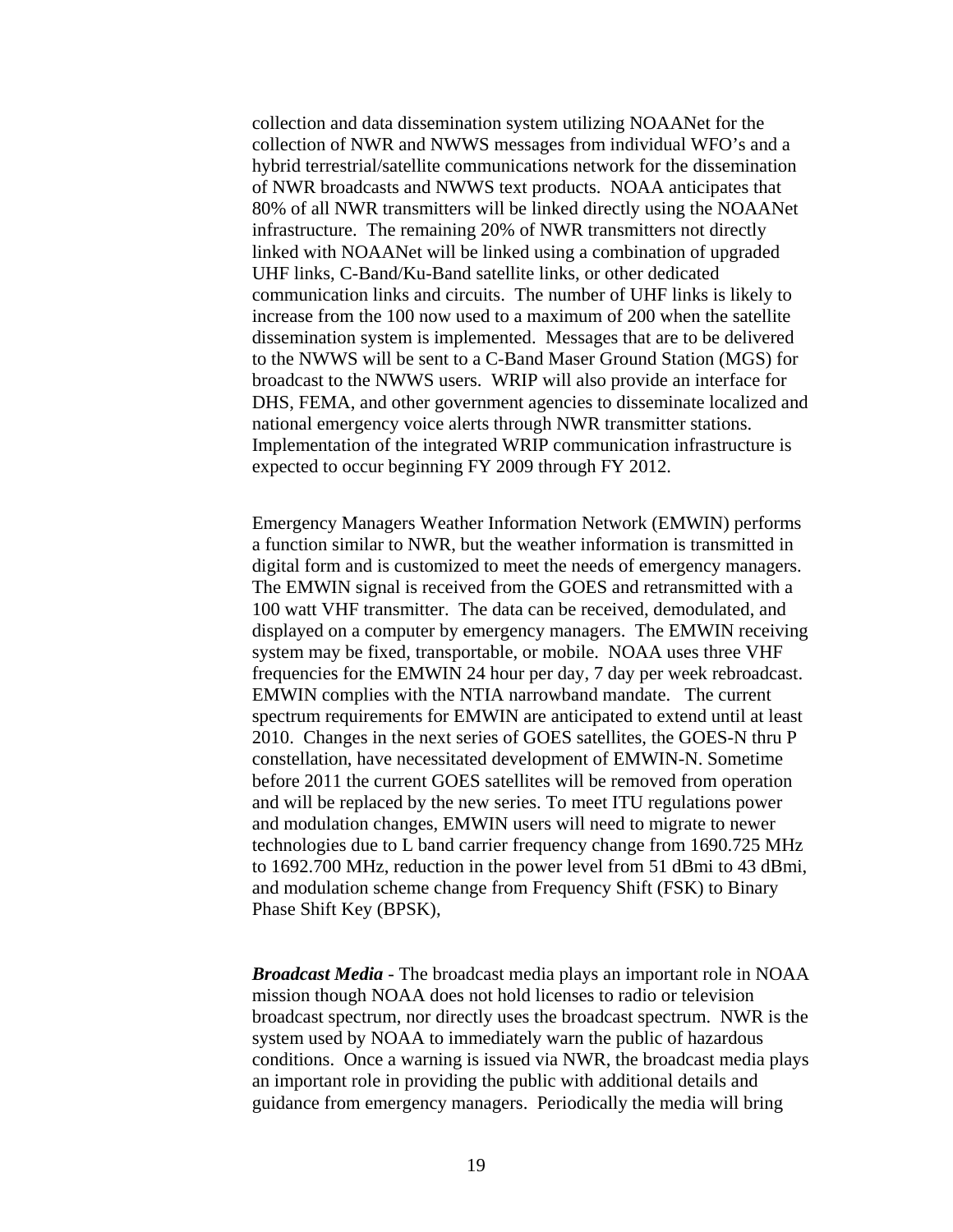<span id="page-23-0"></span>remote links directly into NOAA facilities to conduct interviews and provide timely information to the sector of the public who have turned to television and radio for more information. The video feeds from the Tropical Prediction Center in Miami, Florida, often seen on national television before landfall of a hurricane, are an excellent example of the cooperative effort between NOAA and broadcast media. The dissemination of highly detailed weather information via the commercial broadcast services serves society's needs for water and weather information. A cooperative effort with the broadcast media enhances environmental literacy and improves understanding, value and use of weather and water information and services.

**Communication Systems - Communications systems for supporting DOC daily** operations are absolutely critical to operations efficiency and safety of its employees and assets. Outside NOAA, communications systems make up the largest use of spectrum by the remaining DOC line offices and bureaus. Communications systems, used for personal voice and data communications, support DOC daily operations and are absolutely critical to operations efficiency and safety of its employees and assets.

*Land Mobile Radio -* Land mobile radio (LMR) operated in the Government LMR bands for communications between field staff (technicians and scientists) and their offices, and for coordination of security and law enforcement activities is critical to DOC operations. LMR radio systems allow DOC to conduct its operations in a more efficient manner, ensuring safety of field staff and providing communication between security personnel. Interoperability with other Federal enforcement agencies and state and local governments is required for some operations. The LMR equipment used by DOC is typically commercially available hardware meeting the NTIA standards for federal spectrum use. Some operations require frequency assignments on a national basis. DOC LMR requirements are not expected to grow significantly in the next 5 to 10 years. New requirements as well as some existing requirements may be satisfied through the future use of cellular telephone, where cellular coverage is adequate. DOC has provided frequencies for trunked radio systems in several parts of the country in return for service on the trunked radio network.

In addition to traditional LMR operations, NOAA has requirements for a small number of paging systems to provide pager coverage in areas where commercial service is inadequate or does not exist. NOAA use of the 162- 174 MHz band for paging systems is small and not expected to increase. New technologies, including commercial services, will be evaluated as they become available.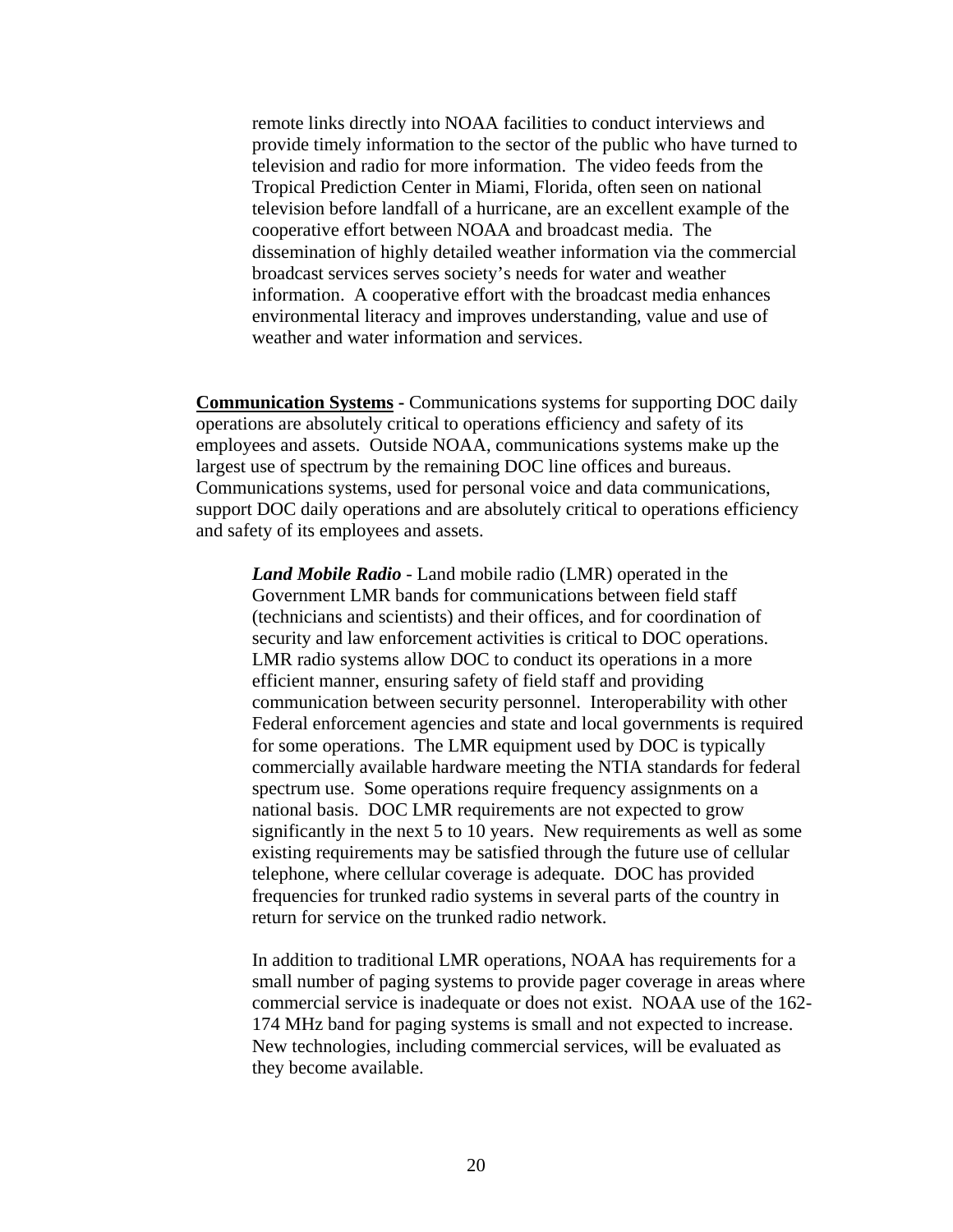<span id="page-24-0"></span>*Maritime Communications -* NOAA uses maritime HF and VHF radio communications for weather observations, quality control of maritime weather products, and NOAA ship operations. NOAA operates both shore-based and ship borne HF and VHF radios in support of the NOAA maritime operations, the Voluntary Observing Ship (VOS) program and for monitoring transmission of maritime weather products.

The VOS program enables collection of weather data, using HF and VHF radio, from ocean areas where installation of permanent sensor systems is not possible. The VOS communications contribute to meeting the NOAA *Weather and Water* and *Commerce and Transportation* mission goals. A single HF and a single VHF frequency are used for operations. The current technology characteristics are necessary for compatibility with the reporting ships. NOAA will adopt any suitable technology to improve performance or spectrum efficiency as required by the VOS program, but no improvements are foreseen in the near future. Expansion of the number of NOAA-operated radio systems for VOS is not anticipated.

NOAA operates a maritime fleet that is reliant on HF and VHF maritime communications for operations and safety. These systems are essential for maintaining communications with people at sea, supporting the NOAA *Ecosystems* and *Commerce and Transportation* mission goals. Other technologies, such as cell phones and satellite communications, have replaced some maritime communications requirements. NOAA will continue to require access to HF and VHF maritime spectrum into the future, though requirements are not anticipated to increase in the next 10 years.

NOAA monitors Marine Fax for quality control of transmitted NOAA products. Marine Fax is used to disseminate a wide variety of information, including weather forecasts and severe weather warnings to mariners. It is not a system under the control or operation of NOAA, however, this service is critical to supporting the *Commerce and Transportation* mission goals. Marine Fax is operated to monitor the transmission of maritime weather products. Marine Fax uses 4 HF frequencies in the 4 to 17.25 MHz range.

<span id="page-24-1"></span>*Commercial Satellite Phone -* NOAA uses mobile satellite phone technology for a variety of operations. The Alaska Region (AR) of the NWS operates a single satellite telephone terminal to increase participation in the collection of marine observations under the VOS program. Fishing vessels and some other craft choose to not broadcast their coordinates over VHF or UHF radio for competitive reasons. Use of satellite phone allows private contact with the Valdez Weather Service Office (WSO), avoiding cost of calls entering the public telephone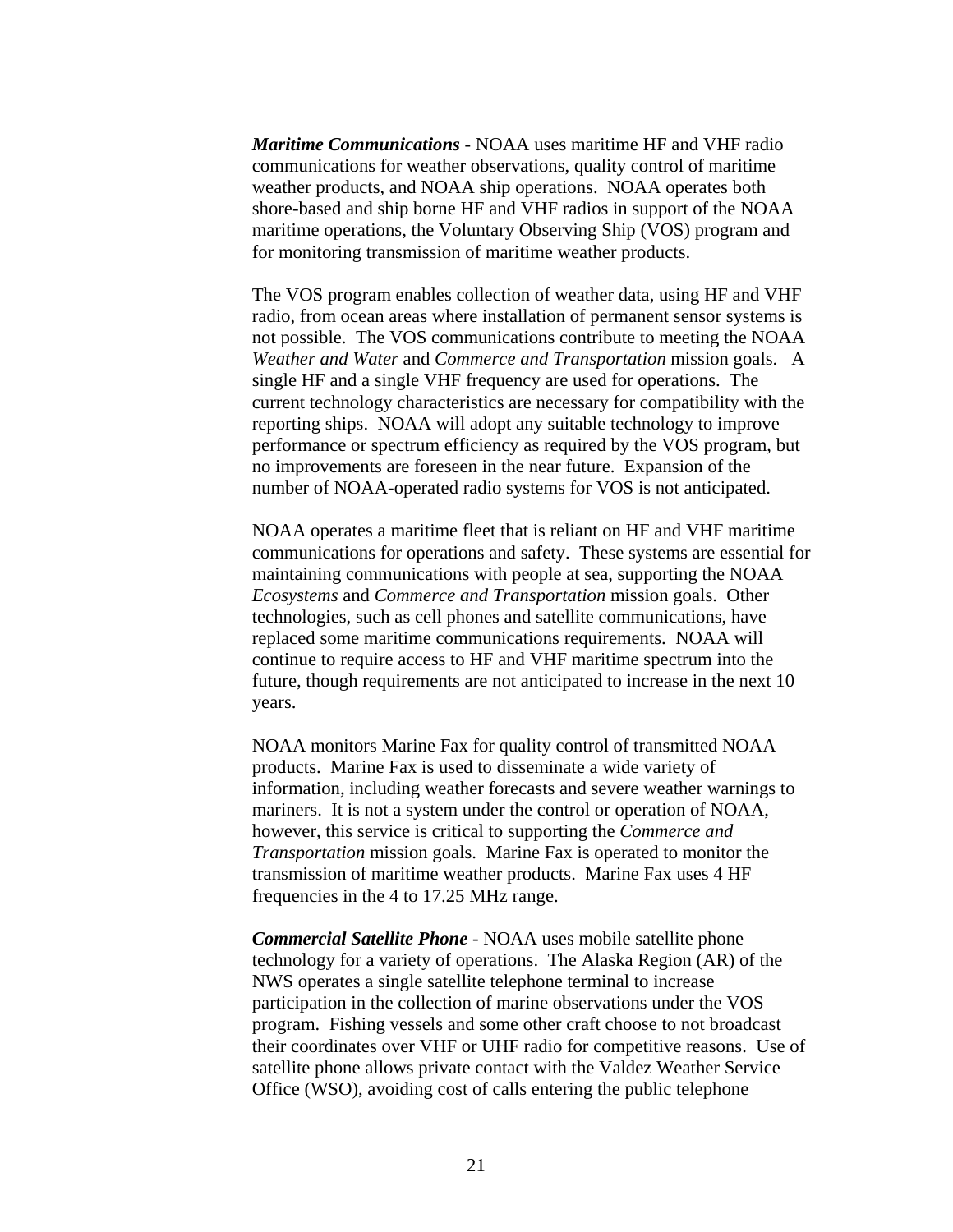<span id="page-25-0"></span>switched network (PTSN). NOAA also uses 12 satellite phones for enforcement operations in remote areas and for ship-to-ship and ship-toshore communications.

Use of satellite telephone technology allows NOAA to increase participation in the collection of marine weather data and ensures safety during NOAA law enforcement operations and while NOAA ships are at sea. This directly contributes to all the NOAA activities, with emphasis on monitoring and observing the sea, managing ocean resources to optimize safety. This activity supports both the NOAA *Weather and Water Goal* and the Commerce and Transportation Goal. Satellite phone communications are provided by commercial services such as Iridium and Globalstar.

<span id="page-25-1"></span>*Cell Phone -* The cellular telephone has become so embedded in business practices Federal agencies even benefit from the commercial service. Many NOAA operational personnel and managers are issued cellular telephones (cell phone) as well as cell phones are used for ship-to-ship and ship-to-shore communications while NOAA ships are close to shore. Use of cell phone technology contributes to the NOAA Strategic Plan *Mission Support* goal. The cell phone provides an acceptable, more cost-effective communications solution in comparison to Government operated land mobile radio systems and commercial satellite phone technology. While third generation mobile telephone systems promise multimedia data services including video and wide band data, most requirements within the NOAA are satisfied with simple voice communications with occasional remote access to office email.

<span id="page-25-2"></span>*Wireless Ethernet -* NOAA plans to integrate wireless local area networks into campus (i.e. large NOAA facilities) networks and single facilities where applicable and secure. NOAA uses wireless Ethernet for communication between a deployed hydroacoustic survey buoy and its associated ship. The current system used for this application operates in the 902-928 MHz industrial, scientific and medical (ISM) band. Spectrum requirements for this application are not expected to change.

*Shipboard Wireless Data Collection -* NOAA is investigating the use of wireless technology for data collection and entry on board research vessels while at sea. This system would provide wireless communication between a file server in a protected area and ruggedized laptop or tablet PCs on deck for data collection. The system is currently under development and a frequency range has not been selected. NOAA plans to use commercial technology for this application. Wireless Ethernet LAN hardware is a candidate for this application.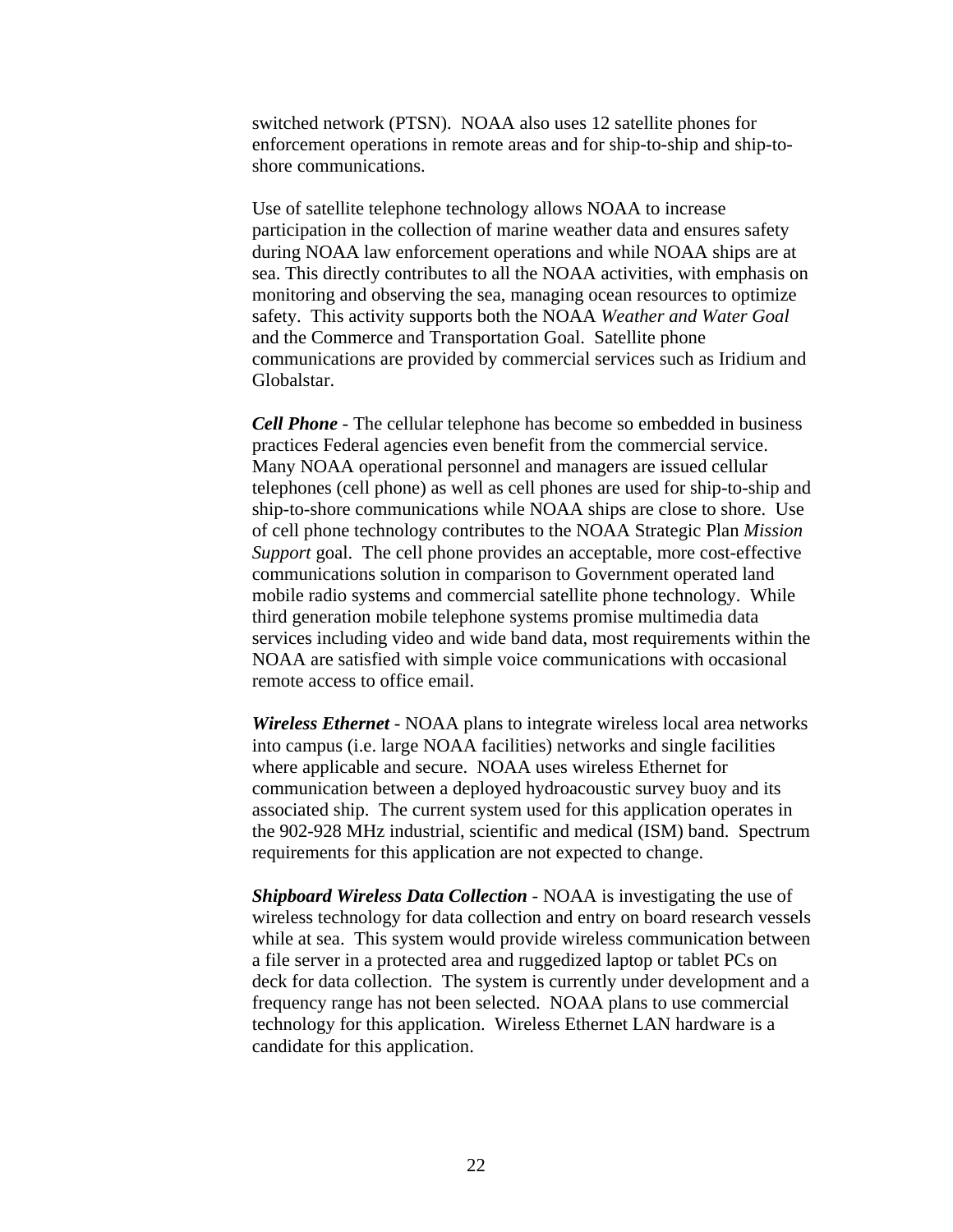<span id="page-26-0"></span>*Amateur Radio -* Amateur radio operators provide a critical service to NOAA by reporting severe weather observations, supporting the NOAA *Weather and Water* mission goal. The SkyWarn program establishes operating procedures and formal training programs for allowing volunteer amateur radio operators to serve as weather observers for Weather Forecast Offices (WFO) during severe weather. Typically the amateur radio community will provide a radio operator for the WFO during periods of severe weather. This operator, using amateur radio equipment in the WFO, will communicate with field spotters to gather observations and information on the formation of severe weather. Similar operations are also conducted between the Tropical Prediction Center and Caribbean Islands during hurricane landfall in the islands.

The Citizen Weather Observer Program (CWOP) is a public-private partnership involving amateur radio that results in NOAA receiving surface weather data from approximately 2700 citizen (amateur and nonamateur) weather stations around the world, and this number is steadily increasing. These data are quality controlled and sent to other federal agencies, including NOAA, and educational institutions. The citizen weather data are sent by amateur packet radio at 144.390 MHz and the Internet to an amateur radio server, where they are stored, made available to NOAA, and sent to NWS Forecast Offices around the country as part of the AWIPS data stream.

NOAA has no direct requirement for amateur radio spectrum. Federal spectrum regulators should recognize the valuable service amateur radio volunteers provide in many emergency situations, including severe weather spotter support to NOAA.

*SARSAT -* As an integral part of a worldwide search and rescue system, NOAA operates the Search and Rescue Satellite Aided Tracking (SARSAT). The SARSAT system uses NOAA the polar-orbiting and geostationary meteorological satellites to detect and locate aviators, mariners, and land-based users in distress. The satellites relay distress signals from emergency position-indicating radio beacons (EPIRBs) to a network of ground stations and ultimately to the U.S. Mission Control Center (USMCC) in Suitland, Maryland. The USMCC processes the distress signal and alerts the appropriate search and rescue authorities to who is in distress and, more importantly, where they are located. NOAA-SARSAT is a part of the international COSPAS-SARSAT Program, which 36 nations and two independent search and rescue organizations are members. The NOAA SARSAT system is operated with frequencies identified in Table D-4.

In addition to the NOAA contributions to the COSPAS-SARSAT program, NOAA researchers and observers going to sea and into remote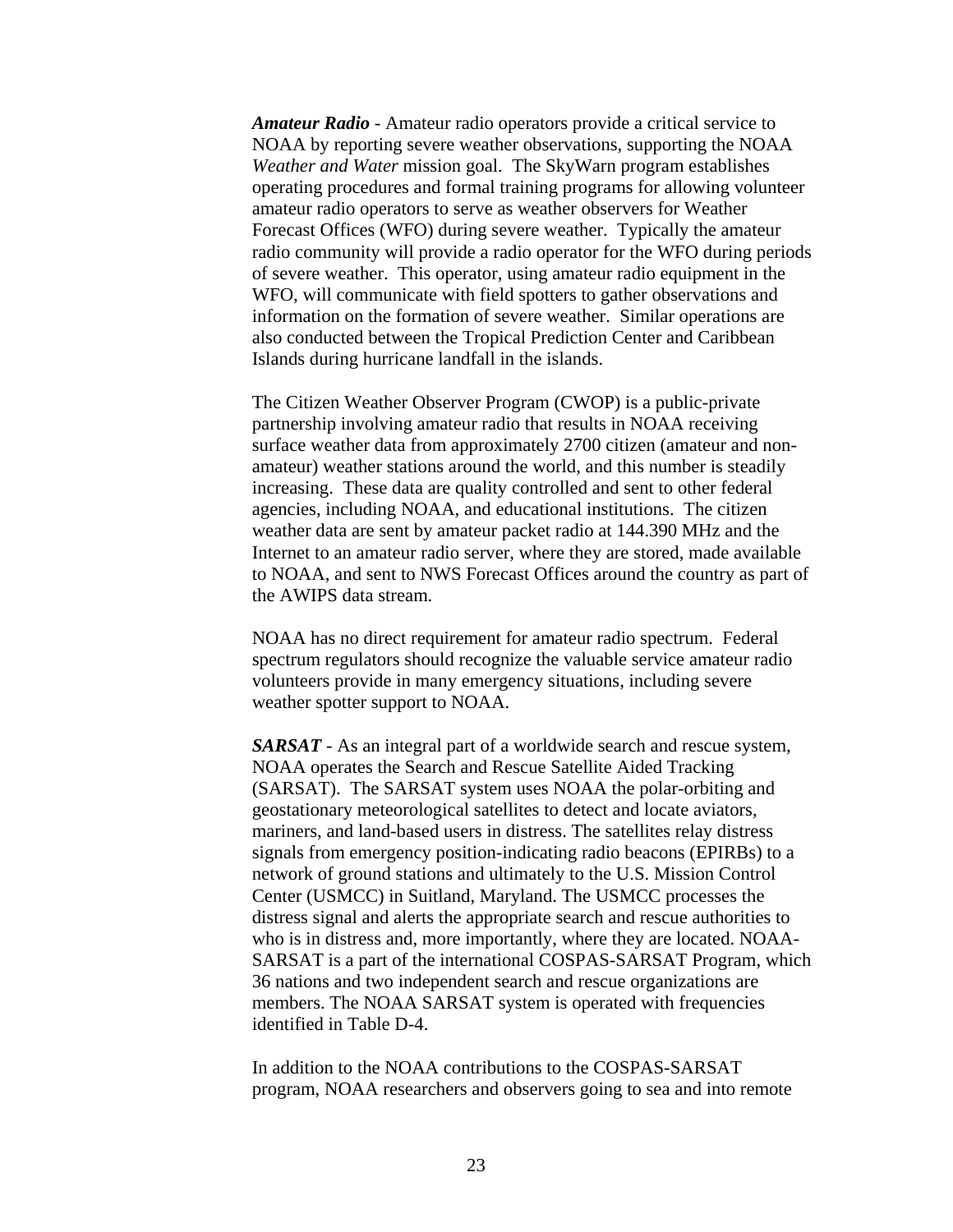<span id="page-27-0"></span>areas are issued personal locating beacons (PLBs) for use in emergency/distress situations.

*FedSMR Program-* The Federal Specialized Mobile Radio Program (FedSMR) is a trunked radio service that is used on a shared basis by some Federal agencies. It is a two-way dispatch service, with airtime billed at a flat rate per month. The cost of airtime is dependent on individual radio user needs. Many government agencies have used the service for the past 15 years. The FedSMR system provides 24/7 connectivity between radio sites. This connectivity supports radio roaming and wide area communication.

FedSMR is operated by the Federal Radio Service Corp (FRSC)/ Pegasus Radio Corp under contract from DOC/NTIA. The purpose of the FedSMR program is to provide spectrum-efficient trunked radio communications to a number of government users that can benefit from multiple talk groups and other features trunked radio technology provides, without the agencies independently bearing the costs associated to build, manage and maintain a complete system. FedSMR supports over 2100 individual radio subscribers. Some examples of current subscribing agencies in the Washington, DC area are:

| •Smithsonian Institution | 820 subscribers |
|--------------------------|-----------------|
| $\bullet$ GSA            | 5 subscribers   |
| •National Zoo            | 257 subscribers |
| •US Holocaust Memorial   | 214 subscribers |
| •National Archives       | 300 subscribers |
| •Dept of State           | 18 subscribers  |
| •Dept of VA              | 97 subscribers  |
| •Export/Import Bank      | 45 subscribers  |
| •Kennedy Center          | 82 subscribers  |
| •VA Med Center           | 60 subscribers  |
|                          |                 |

The system topology is based on low tower height, lower power transmitters and frequency reuse. The use of digital signaling enables each radio in the system to dynamically select a site for use for each communication. The operating frequencies for FedSMR are within the government band 406.1-420 MHz. The frequencies are assigned for operation in five urban areas on the east coast.

The systems will be transitioned to narrowband (12.5 kHz) channels by yearend 2007. These changes to narrowbanding are to facilitate more efficient use of available spectrum. The effort is considerable and requires engineering and financial commitments in order to develop a smooth, safe transition plan that is within budget cycles. FRSC began this process in 2001 in order to meet the requirements of the NTIA.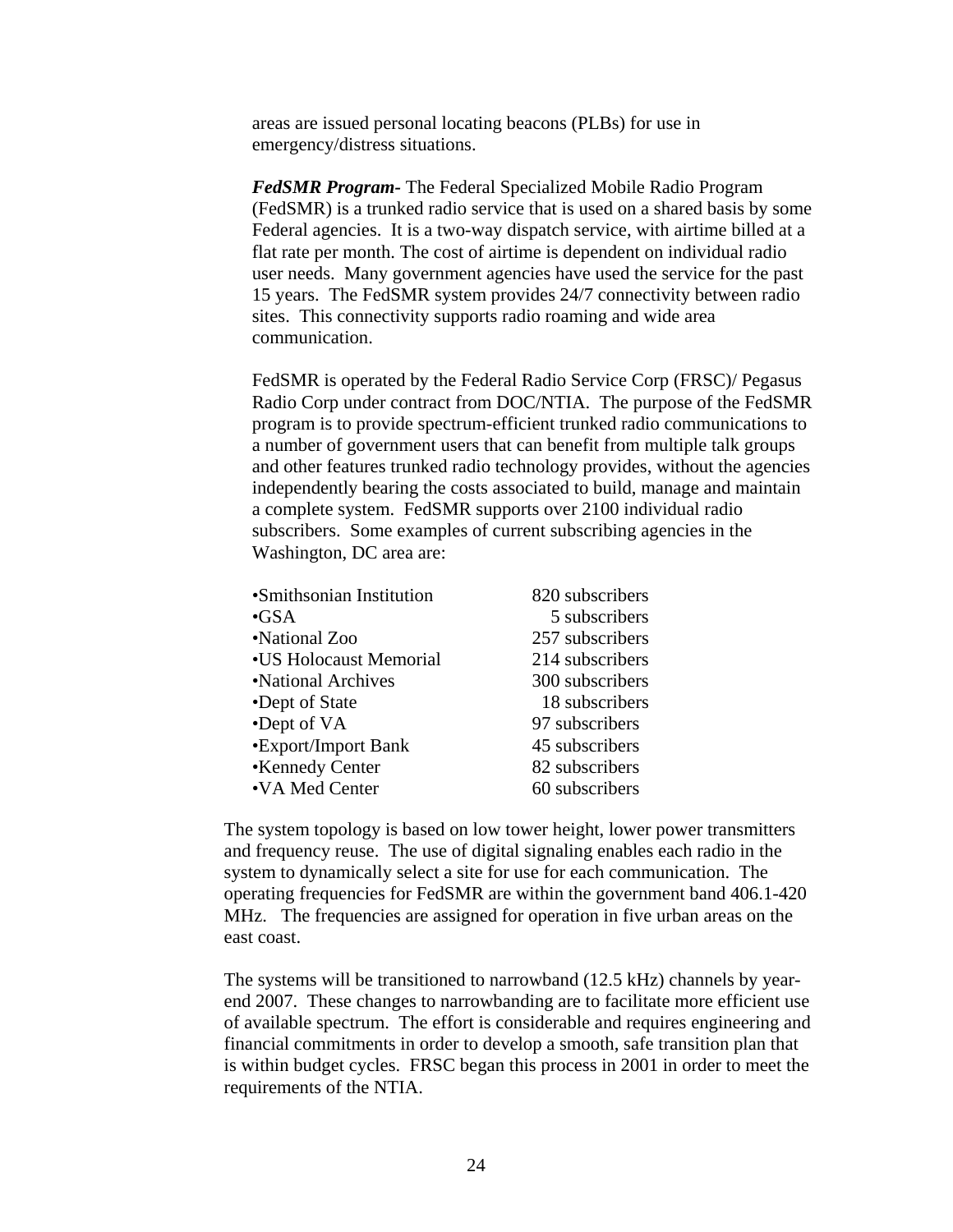In conjunction with the transition to narrowband, FRSC also is addressing increased capacity requirements as well as additional interoperability needs, connectivity to a digital backbone, improved connectivity between multiple sites, and enhanced security (including voice-encryption) and reliability. The FedSMR contractor is utilizing its 1CommWireless network platform to support UHF, VHF, 700, 800, 900 MHz trunked radio communications and conventional communications in other frequency bands.

Each FedSMR radio is equipped with an individual ID and an Electronic Serial Number. These identifiers allow the radio access to the network. Only the network operator at Federal Radio Service Corp can grant access to the system. If a radio is lost it can be temporarily disabled. A radio, when transmitting, sends its own ID to all radios receiving the call. This provides positive identification to all units. This is also a management tool which enables tracking of radio abusers and in times of duress can save valuable time in determining the identity of the caller.

Voice encryption options are available on some radios only, at this time. Encryption choices range from simple analog inversion, to rolling code encryption, to AES voice encryption. The radio is not capable of being remotely monitored so therefore cannot operate as surveillance or "bug" device.

The federal government as well as state, local and regional public safety entities, are aware of the critical need for interoperable communications between legacy systems, new systems and public safety systems (state and local). Interoperability can be accomplished through various means and at various levels. Interoperability is a method to rapidly exchange information between different responding agencies and departments (generally on different frequencies). The National Telecommunications System (NTS), used in the FedSMR network, has many interfaces and external tools available to provide a variety of methods to satisfy specific interoperability requirements.

Federal Radio Service Corp along with a key radio manufacturer is currently developing a digital platform to increase efficiency by reducing channel bandwidth to 6.25 kHz. The adoption of a digital radio will provide a 100% digital trunked radio system. The digital radio use will improve the interface and transfer of data operations such as GPS and status message. FedSMR system loading is projected to continue its current annual rate of growth by approximately 20% per year for at least the next five years. This translates to a spectrum increased requirements of 3 channels per year. Spectrum requirements could be reduced as new efficient digital technologies are implemented. The nature of the technology is highly dependant upon the spectrum allocations. For example CDMA technology could be deployed today in the 406 to 420 MHz band provided sufficient contiguous bandwidth was available to make a commercial investment viable. The FedSMR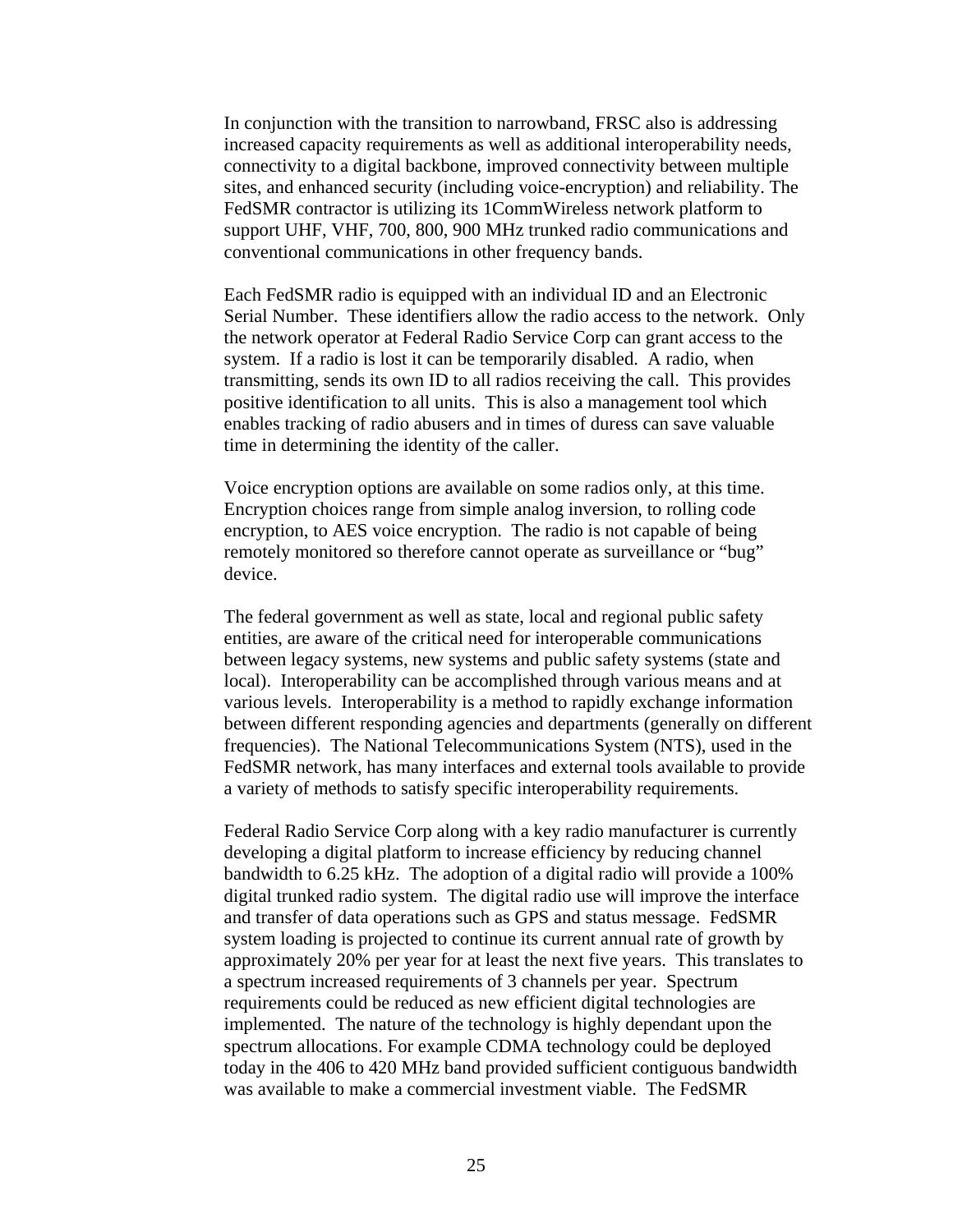<span id="page-29-0"></span>contractor continues to support the reduction of transmitter power and fixed end antenna heights in an effort to limit propagation range to the needed operational area. As discussed above, the contractor continually evaluates and introduces technical changes to improve system functionality, enhance security and increase spectrum efficiency.

As an alternative to FedSMR, the individual federal agencies could finance, build and operate their own conventional or trunked radio systems. Many agencies do have such systems, particularly in areas where FedSMR does not provide service, or for sensitive requirements for which a shared system would not provide sufficient security. Another alternative would be for individual agencies to procure and use commercial wireless services. This approach is likely to be more costly and would not provide the security available through a closed government system.

The FedSMR system in Washington DC currently supports COOP mission requirements for the Department of Veterans Affairs, US Holocaust Memorial Museum, and US Patent and Trademark Office. The locations of the 1CommWireless sites support the radio communications requirements for the agencies' contingency locations.

The USPTO has requirements for mobile radio operations. USPTO, through DOC frequency assignments, uses the DOC contracted FedSMR trunked radio system (See Annex E). The use 53 potable radios, in three talk groups on the FedSMR system, supports the daily internal operations of the USPTO in the Washington, DC area. While USPTO is continuously seeking ways to expedite the patent and trademark review process, USPTO has not identified new spectrum-reliant technologies that will be implemented in the future.

*BIS Land Mobile Radio Network*- The spectrum requirements of BIS are limited to land mobile radio systems for coordinating real-time tactical activities and ensuring officer safety for the Office of Export Enforcement. The Office of Export Enforcement (OEE) operates approximately 100 mobile radios in support of law enforcement activities at its 14 field offices and headquarters. The mission of BIS/OEE is to protect U.S. national security and foreign policy interests by enforcing the export control and antiboycott provisions of the Export Administration Regulations. BIS/OEE accomplishes this by identifying and apprehending violators and by pursuing criminal and administrative sanctions against them. Without proper radio communications, operations would be hampered and officer safety would be compromised. The operations of BIS, supported by radio communications are critical to COOP and Homeland Security operations.

*HF Radio-* In support of continuity of operations (COOP) of NTIA and DOC, and NTIA participation in the National Communications System (NCS)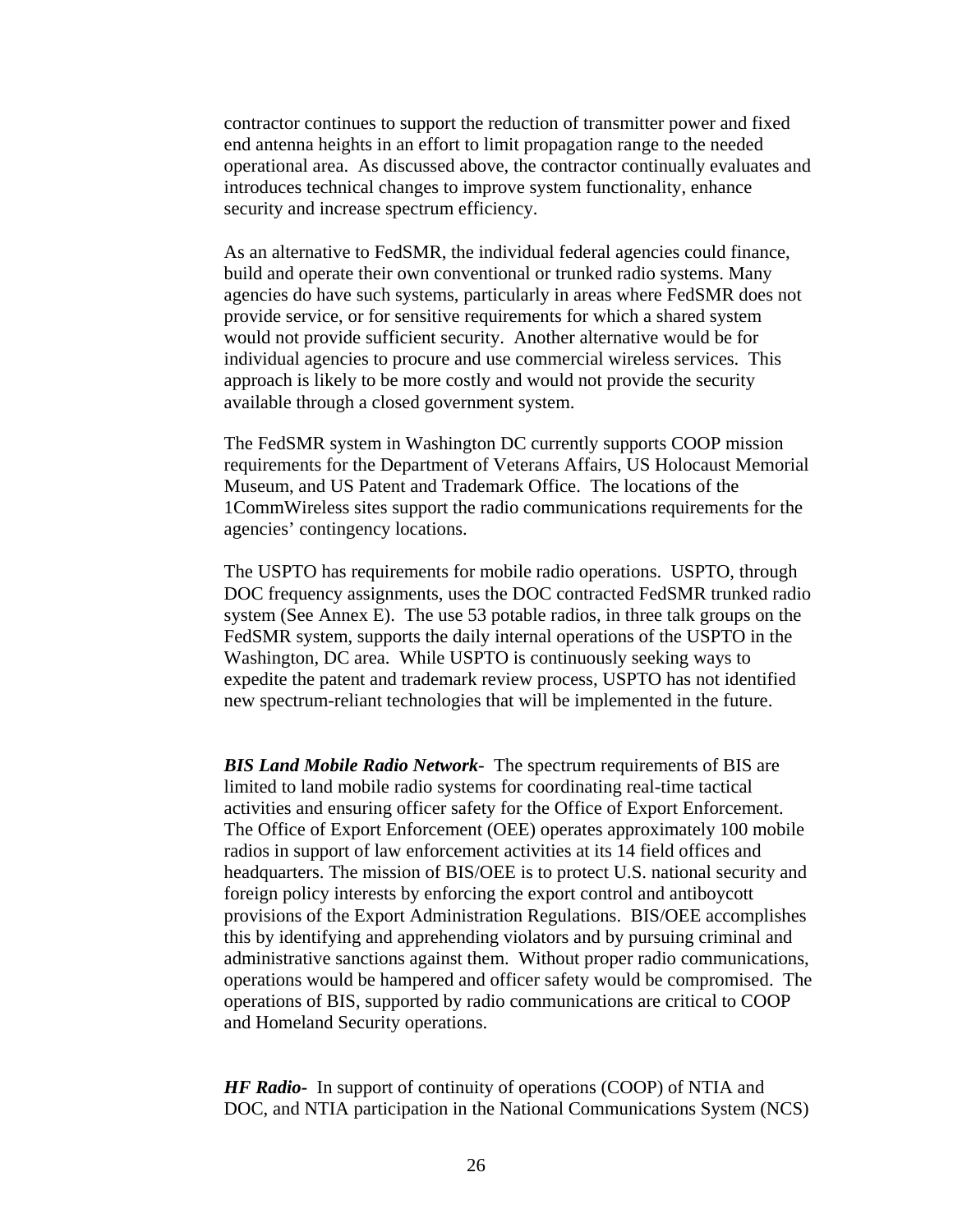<span id="page-30-0"></span>SHAred RESources (SHARES) High Frequency (HF) Radio Program, NTIA operates an HF radio station at its alternate site.

HF frequency assignments are required by NTIA to participate in the NCS SHARES HF Radio Program and to support an emergency back-up HF communications network for the DOC and NTIA (the DOC HF Radio Emergency Communications Network). The HF frequencies are critical to NTIA performing their assigned Priority Mission Essential Functions (PMEFs) when other means of Federal interagency communications are unavailable. The DOC PMEF performed by NTIA that would be supported in part via HF radio operations is to: "Manage the Federal Government's use of the radio frequency spectrum. This PMEF supports the National Essential Function (NEF): "Provide rapid and effective response and recovery from the domestic consequences of an attack or other incident."

NCS, in its role of planning and preparing for national security and emergency preparedness (NS/EP), has undertaken a number of initiatives to provide communications to support all hazards situations. One of these initiatives, developed through the combined efforts of the 23 NCS member organizations (of which NTIA is one), is the SHAred RESources (SHARES) High Frequency (HF) Radio Program. The purpose of SHARES is to provide a single, interagency emergency message handling system by bringing together existing HF radio resources of Federal, State and industry organizations when normal communications are destroyed or unavailable for the transmission of NS/EP information. SHARES further implements Executive Order No. 12472, "Assignment of National Security and Emergency Preparedness Telecommunications Functions," dated April 3, 1984. The SHARES HF Radio Program brings together the assets of over 1,100 HF radio stations (of which one is the NTIA radio station) worldwide to voluntarily pass emergency messages when normal communications are destroyed or unavailable. The SHARES HF Radio Program uses common radio operating and message formatting procedures and more than 250 designated frequencies.

In addition to the current Department of Commerce (DOC) frequency assignments in the GMF, two additional frequencies are required near 6 and 9 MHz to avoid disruption caused by sunspots at various times.

NCS Directive 3-10, Required Minimum Continuity Communications Capabilities, to be published before the end of 2005 requires NTIA to possess its present HF radio capability as well as additional capabilities as a backup communications capability. Those additional capabilities include Automatic Link Establishment (ALE) and HF email.

## **Research Test and Development**-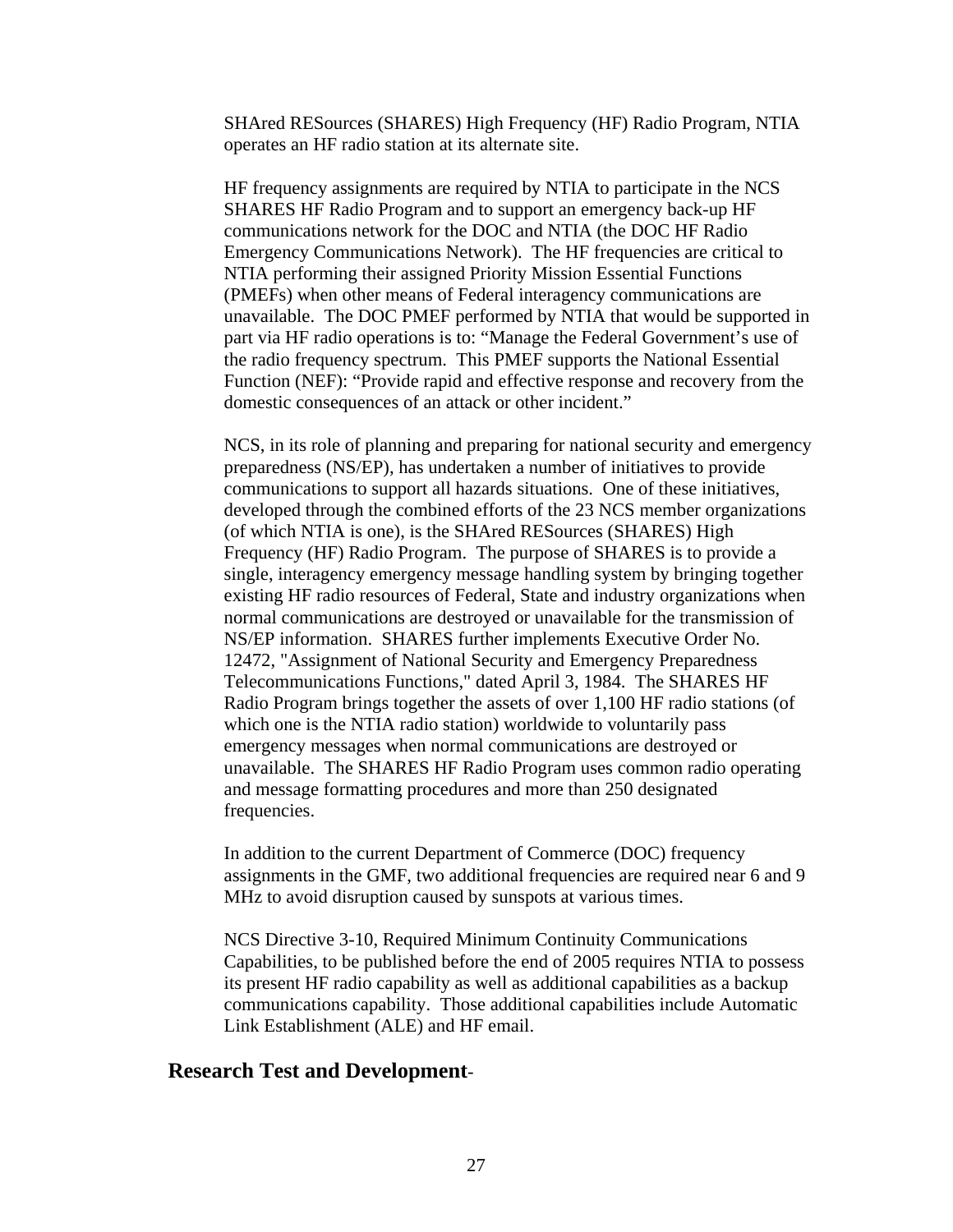#### <span id="page-31-0"></span>*Land Mobile Radio, Project 25*

The new generation of digital (narrowband) LMR systems, being standardized under Project 25/TIA TR-8, are critical elements within an overall U.S. public safety telecommunications interoperability strategy. Considerable laboratory effort is needed in two areas to bring Project 25 (P25) systems to a state where they can be used fully by the public safety community. First, testing is required to help finalize the remaining system interface standards for the P25 systems. The associated process and procedure (testing) standards are needed to verify the performance of individual radios and system interoperability among radios produced by different manufacturers. Second, testing is required for P25 products now on the market to assess how well they perform and whether they can interoperate. Specifically, testing is needed to evaluate the fully standardized "common air interface" using the P25 test standard that has also been approved and accepted widely. Therefore, all P25 interoperability testing must include the provision for operating FM "wideband" radios along with digital "narrowband" equipment. Another critical element of P25 testing is that it must be approached from the perspective of the entire public safety community, i.e., it considers Federal, state, local, and tribal public safety applications. Therefore, testing must encompass all frequency bands assigned to the respective echelons of government - VHF, UHF, 700/800 MHz - and must consider both conventional and trunked radio operation. While the current laboratory testing emphasis is on Project 25-related radio equipment, the NTIA/ITS program includes the assessment of all existing and emerging wireless, IT, and hybrid (wireless/IT) products and services that have the potential for playing a major role in interim interoperability solutions (that could be applied now in selected geographic areas) and the ultimate long-term, standardized, nationwide interoperability approach. In this vein, NTIA/ITS will require authorization to use 4.9 GHz systems (and systems in other bands that may show promise).

## *Shared Spectrum Testing*

Pursuant to the Presidential Spectrum Policy Initiative, a number of federal departments and agencies have assignments and responsibilities. The essential goal of this initiative is to promote the development and implementation of U.S. spectrum management policy for the 21st century. Some of the assignments and responsibilities reside in DOC and in the NTIA. A number of projects within NTIA have been planned as a response to the Initiative. One of the projects (No. 11) is entitled "Spectrum Sharing Innovation Test-Bed" and it requires the allocation of 20 MHz of spectrum.

This project will be jointly performed by NTIA's Office of Spectrum Management (OSM) and The Institute for Telecommunication Sciences in cooperation with the Federal Communications Commission (FCC). In the first phase of the project, NTIA and FCC will each identify 10 MHz of spectrum. These two segments of spectrum will support the spectrum sharing innovation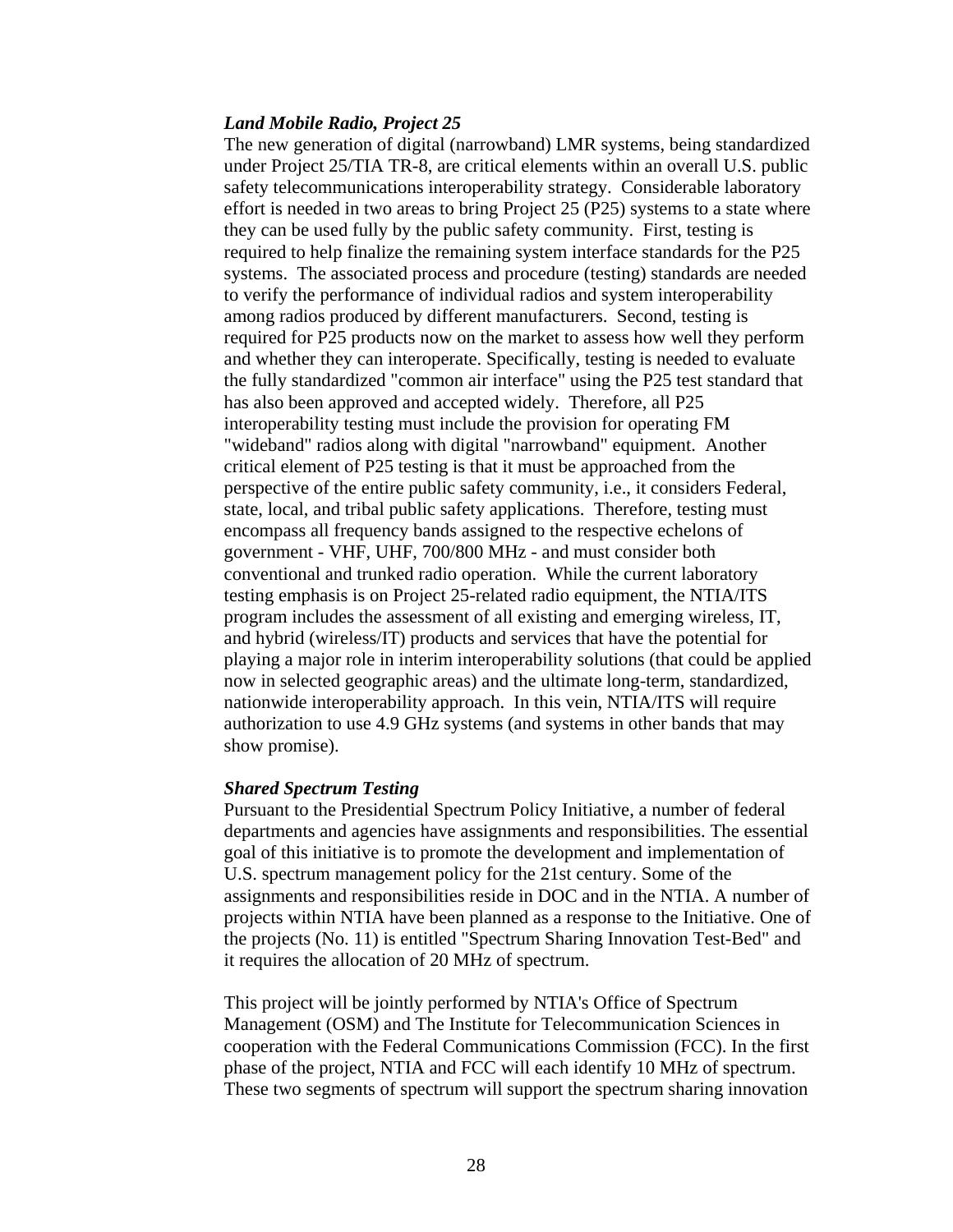<span id="page-32-0"></span>test-bed by enabling both public and private sector tests and experiments that explore both the effectiveness of sharing as well as new, innovative approaches of allocating channels and managing the spectrum. The project description indicates that the central coordination point for this effort will be under the auspices of a special ad hoc committee of the NTIA Interdepartmental Radio Advisory Committee (IRAC), and possibly within the Technical Subcommittee (TSC) of the IRAC. The proposed time frame for the project spans Fiscal Years 2006 and 2007.

ITS is proposing the use of the Table Mountain Field Site for some or all of the testing of new and innovative radio and wireless technologies and spectrum-sharing strategies. Therefore, ITS will require the allocation of 10 MHz of spectrum. While it is unknown what technologies might be tested, a reasonable choice for this test-bed spectrum would be between 2 and 6 GHz where most new and future radio and wireless devices are expected to function. However, in order to explore even more diverse systems that may take advantage of differing signal propagation characteristics, it would be more desirable to have parts of the 10 MHz located in different frequency ranges. For example, some of the 10 MHz bandwidth could be located in the in the 2 to 6 GHz range and the remainder at around 800 MHz or lower. This notion could be extended even further by allocating a third portion of the 10 MHz bandwidth at 12 to 14 GHz. While it is unknown what radiated powers will be used, it is reasonable to assume that most of the work could be done at relatively low power thus the geographic region associated with this allocation might extend no further than 50 miles from Table Mountain Field Site.

#### **Feasibility of Spectrum Sharing**

DOC increases spectrum efficiency through sharing with other Government Agencies and with commercial services. DOC has participated in many studies on the sharing of spectrum between Government operations and commercial operations. Sharing is not always possible when DOC operations are not consistent with the requirements of other users, or the sensitivity of DOC systems would be impaired by shared use of radio spectrum. Successful sharing scenarios are occasionally identified through cooperative studies between the Government and the commercial sector. Radiosonde and meteorological satellite operations in  $402-405 \text{ MHz}^4$  $402-405 \text{ MHz}^4$  now share spectrum with short-range telemetry links to implanted medical devices. The operational and technical characteristics of the medical implants combined with interference mitigation techniques implemented in the implants made shared use of the spectrum possible. Many of the atmospheric observing systems operated by NOAA use high sensitivity receivers and are particularly sensitive to interference. In the case of passive sensors and radar systems, meeting mission requirements requires access to specific frequency ranges. Reallocation to enable spectrum sharing is not possible. However, NOAA has participated in study efforts where sharing has been found to be feasible.

 $\overline{a}$ 

<sup>&</sup>lt;sup>4</sup> Metsat operations allocated in 402-403 MHz only.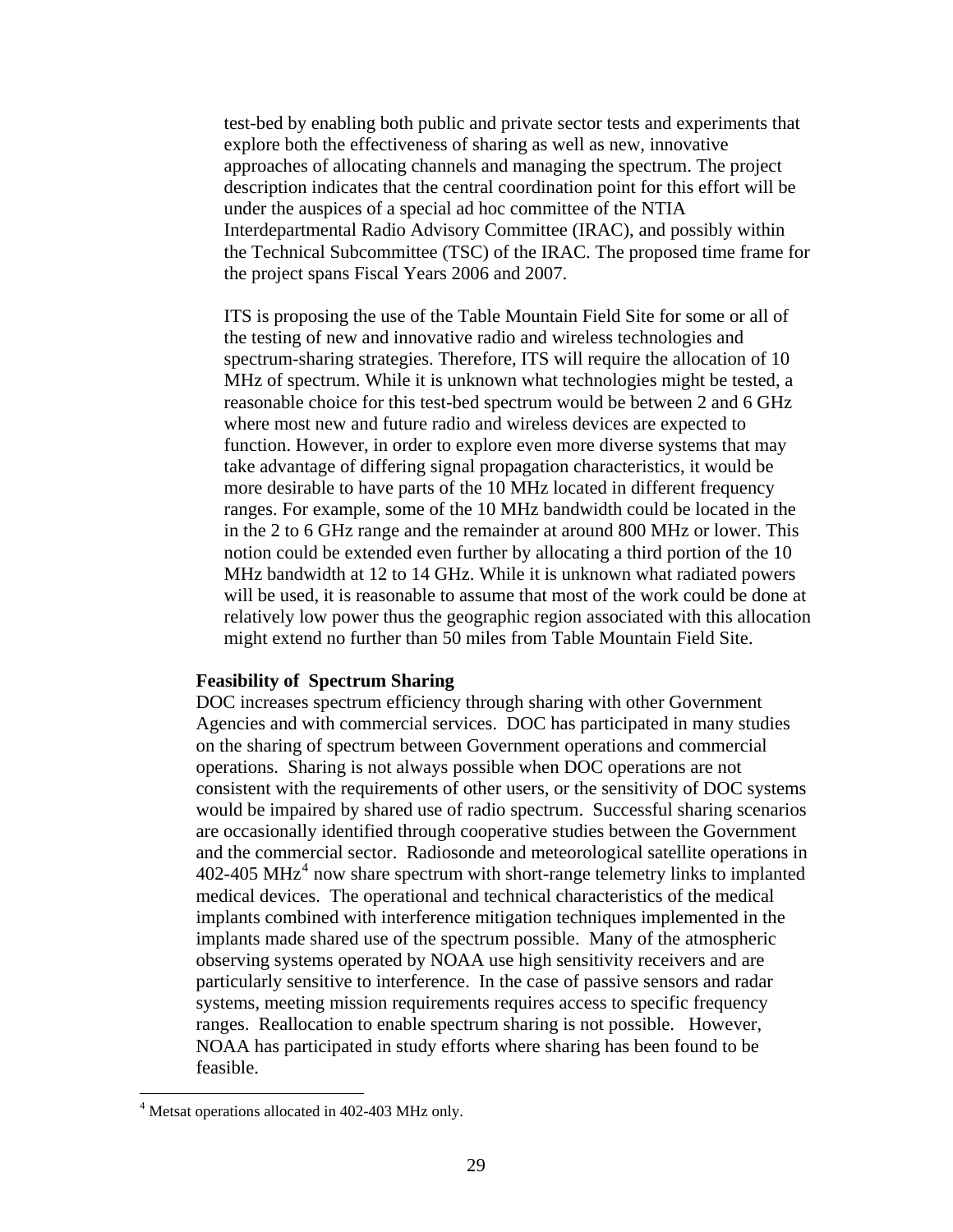## <span id="page-33-0"></span>**Feasibility of Using Commercial Alternatives**

DOC uses commercial telecommunication services in cases where the services offered fully support mission requirements and provide a cost effective telecommunications solution. Use of commercial services, when cost effective, is consistent with Federal Acquisition Regulations and with the NTIA spectrum regulatory rules. DOC investigates the use of commercial alternatives during the planning stages of any new program or system upgrade. Not all Government telecommunications can be conducted using commercial services. Due to the nature of DOC operations, particularly within NOAA, commercial alternatives often do not meet mission requirements. However, there are cases where commercial alternatives do provide an attractive, cost-effective. For example, commercial mobile phone service is used in areas where it can meet requirements, replacing the need for Government land mobile radio networks. DOC will continue to evaluate existing and new spectrum-reliant requirements to determine whether commercial services exist to address the requirement.

## **Feasibility of Using Non-spectrum Sources**

In most applications, DOC will select the use of non-spectrum-reliant technology if it will meet mission requirements. Use of landline communications often results in higher reliability and lower cost. However, many DOC applications, particularly within NOAA require use of radio spectrum to operate. Wired connections to mobile platforms, satellites and radiosondes is not practical. Radars cannot operate over wired connections.

## **New Technologies and Improved Spectrum Efficiency**

DOC strives to implement spectrum efficiency where it is cost effective and consistent with the DOC mission requirements. Some measures implemented by DOC include use of commercial services, sharing spectrum with commercial services and Government agencies, and use of more efficient modulation techniques and technologies.

## **COOP/COG implications**

DOC requires use of radio frequency spectrum for COOP/COG communications and for operations which support COOP/COG operations. Departmental COOP/COG spectrum requirements are identified in Annex A, Table Summary of DOC Radio Applications.

## **III. Future Spectrum Requirements**- **Technologies and Expanded Services requiring spectrum (2007-2015)**

Most current spectrum requirements identified in this plan will extend well into the future. With a few exceptions, the spectrum requirements are not expected to decrease for currently operational systems. One of the objectives of this plan is identification of new spectrum requirements for new and expanded systems. Table A1 indicates systems and radio services where spectrum requirements are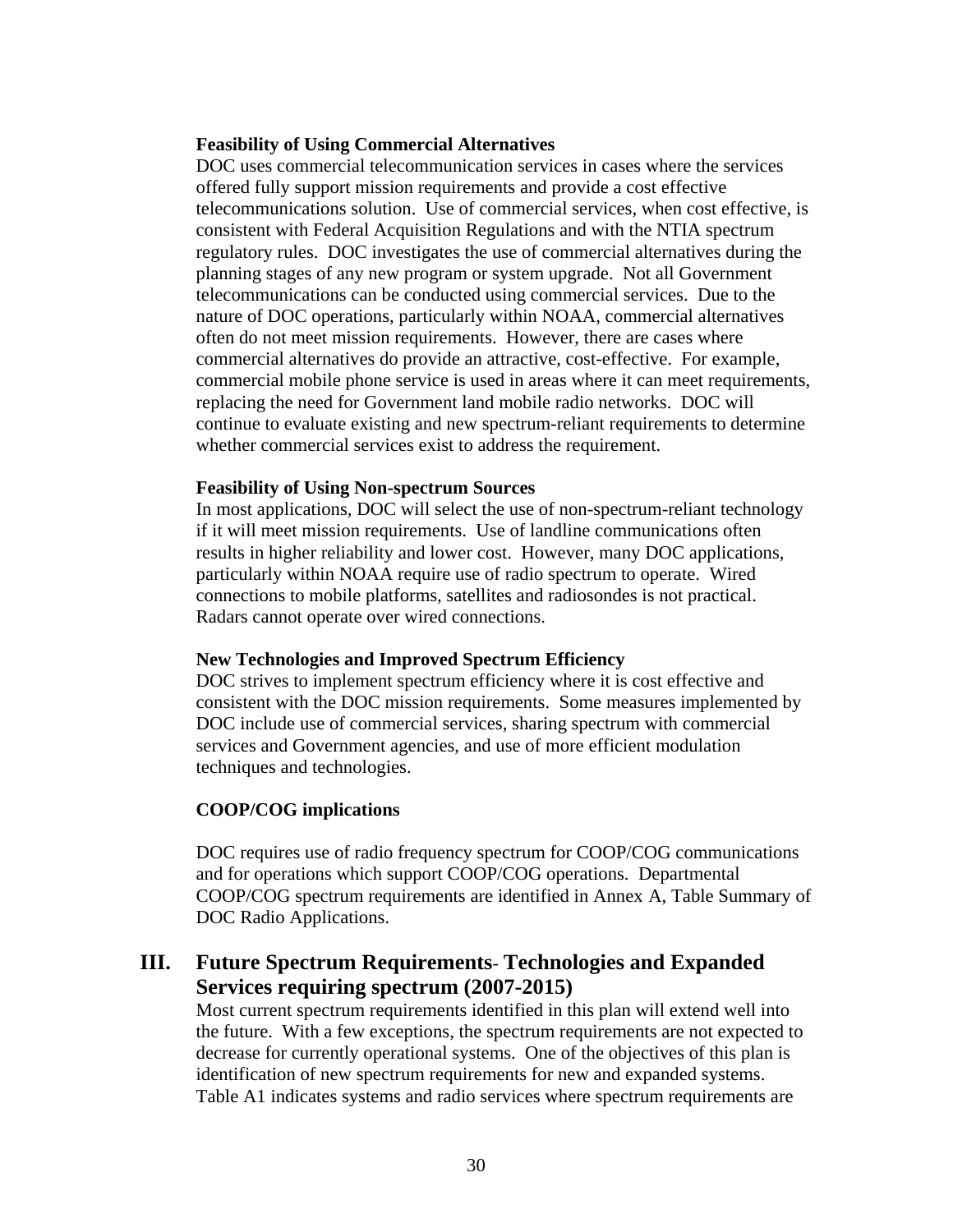<span id="page-34-0"></span>expected to increase or potential new requirements have been identified. These requirements include additional spectrum for meteorological satellite data transmission; satellite passive sensing; meteorological radars; telemetry links for control and programming of autonomous vehicles; and wildlife, marine life and fish tracking.

**New Technologies and Improved Spectrum Efficiency**- Use of more advanced technologies and modulation techniques can, in some cases, greatly increase spectrum efficiency. The potential use of advanced technologies and modulation techniques needs to be balanced with disadvantages introduced by those technologies and techniques. Evaluation of more efficient spectrum use must include consideration of operational impacts and cost effectiveness. DOC strives to implement spectrum efficiency where it is cost effective and consistent with the DOC mission requirements. Below are some examples of implementing systems with greater spectrum efficiency.

- NOAA is in the planning stage of the next generation of GOES meteorological satellites. Increased spectrum efficiency is needed to accommodate the higher resolution sensors within the available allocated bandwidth. Spectrum is not available to provide the necessary bandwidth if current technology is used. An extensive engineering effort is underway to study the advantages and disadvantages of more spectrum-efficient modulation schemes, allowing transmission of more data per given bandwidth. The bandwidth advantages provided by the advanced modulation techniques need to be balanced against the greater transmitter power typically needed to support reliable communications.
- DOC has responded to the NTIA mandate to narrowband radio systems operated in 162-174 MHz by January 1, 2005 and in the band 406.1-420 by January 1, 2008. The NTIA mandated narrowband initiative was to provide additional LMR channels for government operations.
- NOAA has also begun deployment of the Radiosonde Replacement System (RRS) for the U.S. synoptic radiosonde network. Legacy synoptic radiosonde operations required on the order of 15 to 20 MHz of bandwidth in the range 1670-1690 MHz. Radiosondes are expendable items, where approximately 80,000 are flown in the U.S. per year for synoptic operations. Legacy radiosondes used a low cost AM transmitter based on a free running oscillator design to maintain a minimum expendable cost. The emission bandwidth was excessive and the transmitter frequency would drift as much as 4 MHz while in flight. The new RRS radiosonde uses a more efficient digital transmitter where drift is minimized. Through deployment of RRS, the U.S. synoptic radiosonde spectrum requirements were cut by 50% or more, albeit at a perradiosonde cost increase.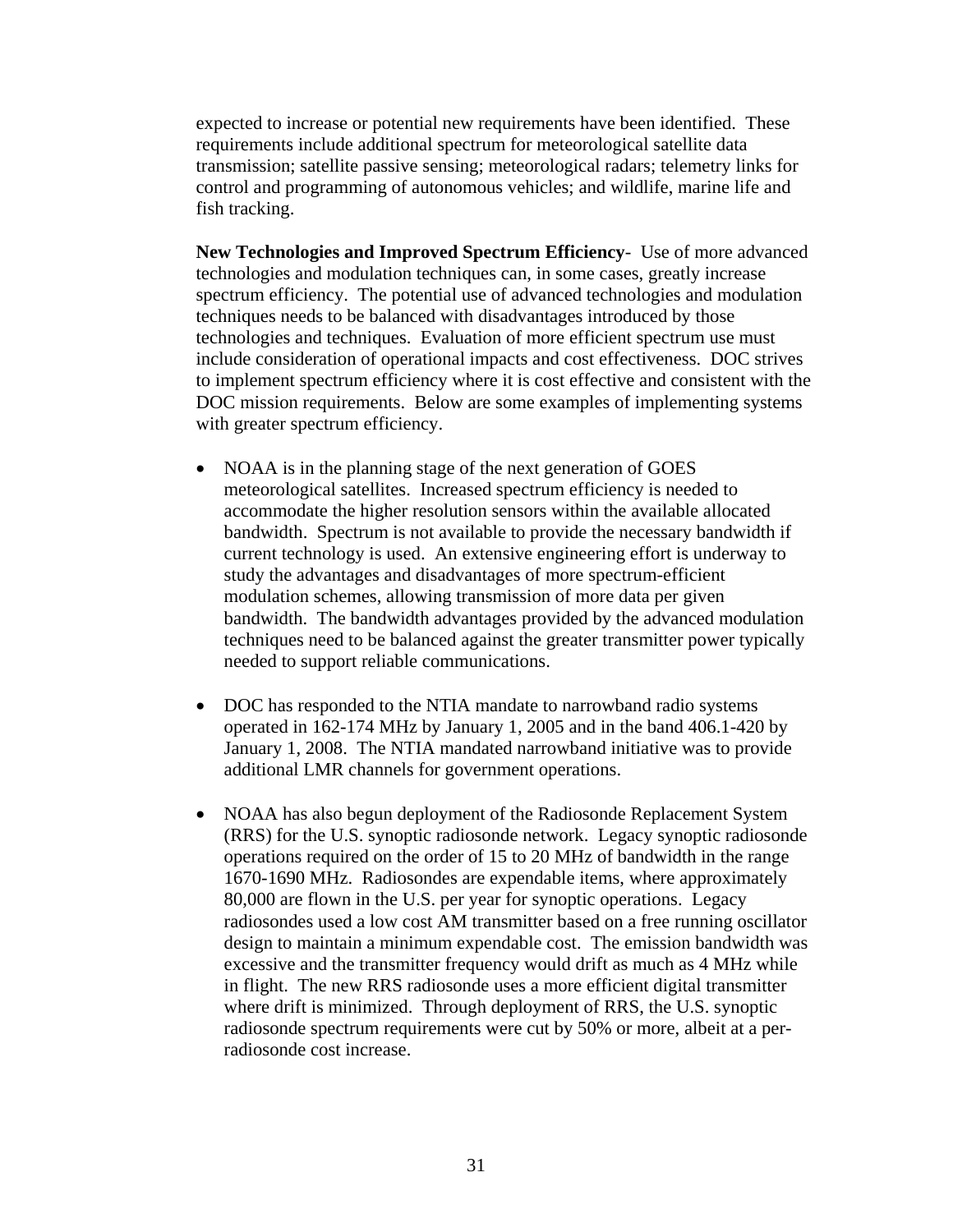<span id="page-35-0"></span>In summary, DOC has and will continue to evaluate new technologies, and spectrum sharing techniques to reduce spectrum requirements and make spectrum available to other users.

## **COOP/COG implications**

DOC will continue to require use of radio frequency spectrum for COOP/COG communications and for operations which support COOP/COG operations. Departmental COOP/COG spectrum requirements and future requirements changes are identified in Annex A, Table Summary of DOC Radio Applications.

## **International Issues**

The significant international issue at the time of the 2007 update is the need for global allocations for oceanographic radars operating in the 3 to 30 MHz range and near 42 MHz. WRC-07 created the WRC-11 Agenda Item 1.15 to address this issue. Based on past agenda items concentrating on the 3 to 30 MHz range, reaching a WRC-11 outcome where spectrum can be allocated for these radars will be difficult.

## **Impact of Unavailable Spectrum**

Due to the broad range of systems operated in support of DOC operations, the impact of spectrum unavailability can vary. For some systems, if spectrum is available elsewhere that meets the propagation requirements operations can be moved to other bands without a significant impact, albeit at a cost for new hardware and installation. For some systems, such as radars and passive sensors, the physical properties of the measurements combined with the radio spectrum wavelength and propagation characteristics dictate the frequency range the system operate within. Operation of such a system at a different frequency can render it useless. This is the reason many scientists consider the passive sensor frequencies to be a scarce resource, which when polluted with interference, are irreplaceable.

## **IV. Current and Future Use of Non-Federal Spectrum Offered by Commercial Service Providers**

Several spectrum-reliant DOC programs use or are considering use of commercial services that rely on non-Federal spectrum. In many cases mission requirements preclude the use of commercial services.

*Broadcast Media -* The broadcast media plays an important role in NOAA mission though NOAA does not hold licenses to radio or television broadcast spectrum, nor directly uses the broadcast spectrum. Please refer to the Broadcast Media section on Page [19.](#page-22-1)

*Commercial Satellite Services* **-** NOAA uses commercial satellite services for support of its operations. Transport of water and weather data and products between NOAA facilities and to external customers is critical to the NOAA mission. Use of commercial satellite services is the only economically viable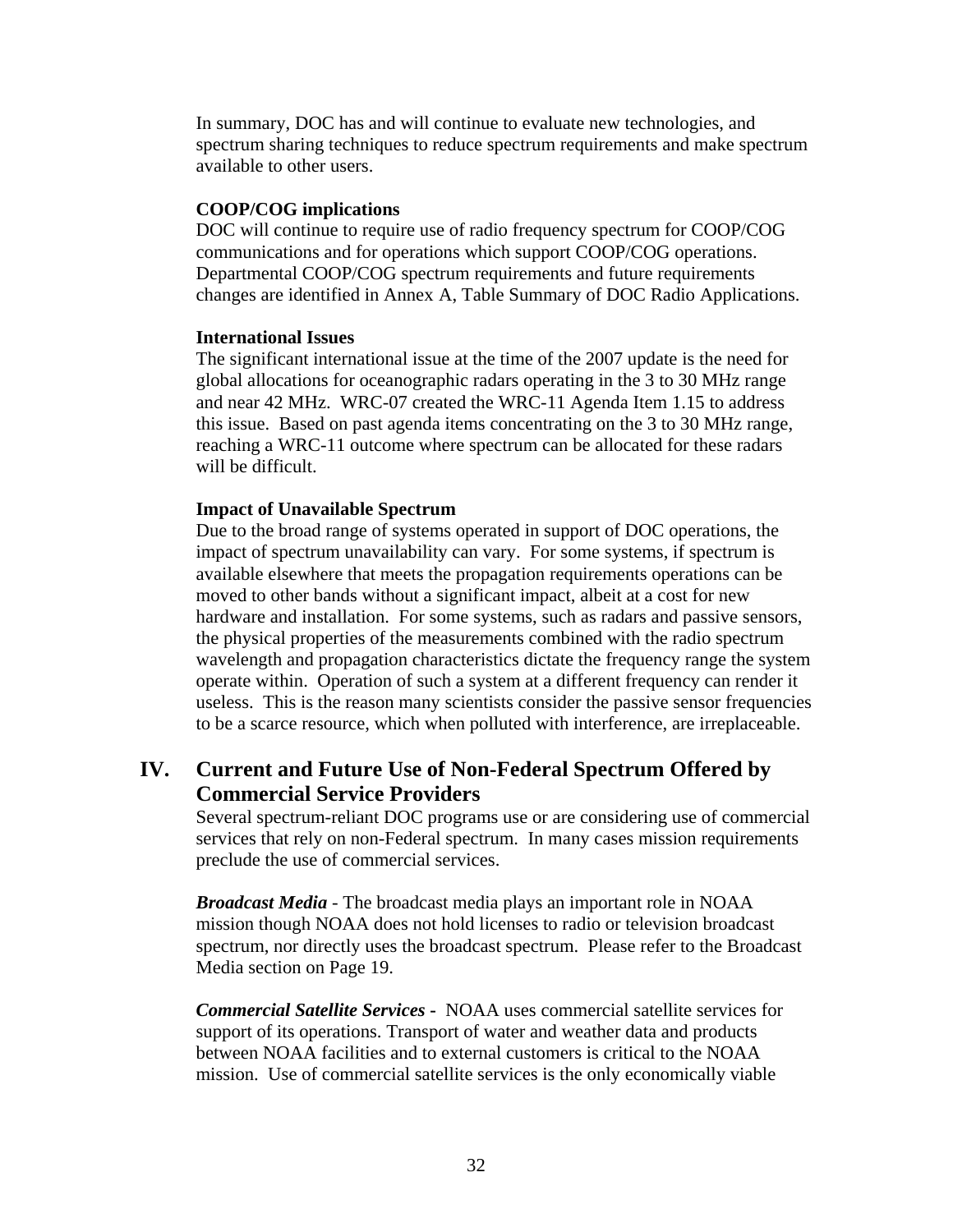<span id="page-36-0"></span>solution for global transport of data. Please refer to the Commercial Satellite Services section on Page[15.](#page-18-1)

*Commercial Satellite Phone -* NOAA uses mobile satellite phone technology for a variety of operations. For the Voluntary Observing Ship program, use of satellite phone allows private contact with the Valdez Weather Service Office (WSO), avoiding cost of calls entering the public telephone switched network (PTSN). NOAA also uses 12 satellite phones for enforcement operations in remote areas and for ship-to-ship and ship-to-shore communications. A detailed discussion is provided under the Communications Systems section on Page [21](#page-24-1).

*Cell Phone -* The cellular telephone has become so embedded in business practices Federal agencies even benefit from the commercial service. Many DOC operational personnel and managers are issued cellular telephones (cell phone) as well as cell phones are used for ship-to-ship and ship-to-shore communications while NOAA ships are close to shore. A detailed discussion is provided under the Communications section on Page [22](#page-25-1).

## **V. Current and Future Use of Non-Licensed Devices**

DOC makes extensive use of unlicensed radio systems. Facilities and campuses use 802.11a, 802.11b and/or 802.11g WIFI systems for wireless internet access. New versions of the 802.11 technology will be implemented in the future. Current requirements are defined in Section II, on Page [22.](#page-25-2) Use of unlicensed network technology as well as other most likely increase in the future.

## **VI. New Technologies**

At the time of the 2007 update to the DOC Strategic Spectrum Plan, no new technologies were identified that were being evaluated that may potentially use spectrum in the future.

## **VII. Strategic Spectrum Planning**

## **DOC Spectrum Management Organization**

Access to spectrum is crucial to accomplishing DOC's mission. The Office of Radio Frequency Management (ORFM), organizationally located in NOAA's National Environmental Satellite and Data Information Service (NESDIS), is responsible (per Department Administrative Order 201-39) for managing spectrum requirements for all DOC offices and bureaus. Each office and bureau having radio frequency spectrum requirements identifies a frequency management liaison to assist ORFM in managing their organization's spectrum needs. With demands for radio spectrum growing in the Government and private sector, ORFM relies heavily on these liaisons and their technical staff for frequency management support, for development of spectrum-sharing studies, and for ensuring representation of their agency's interests in domestic and international spectrum meetings.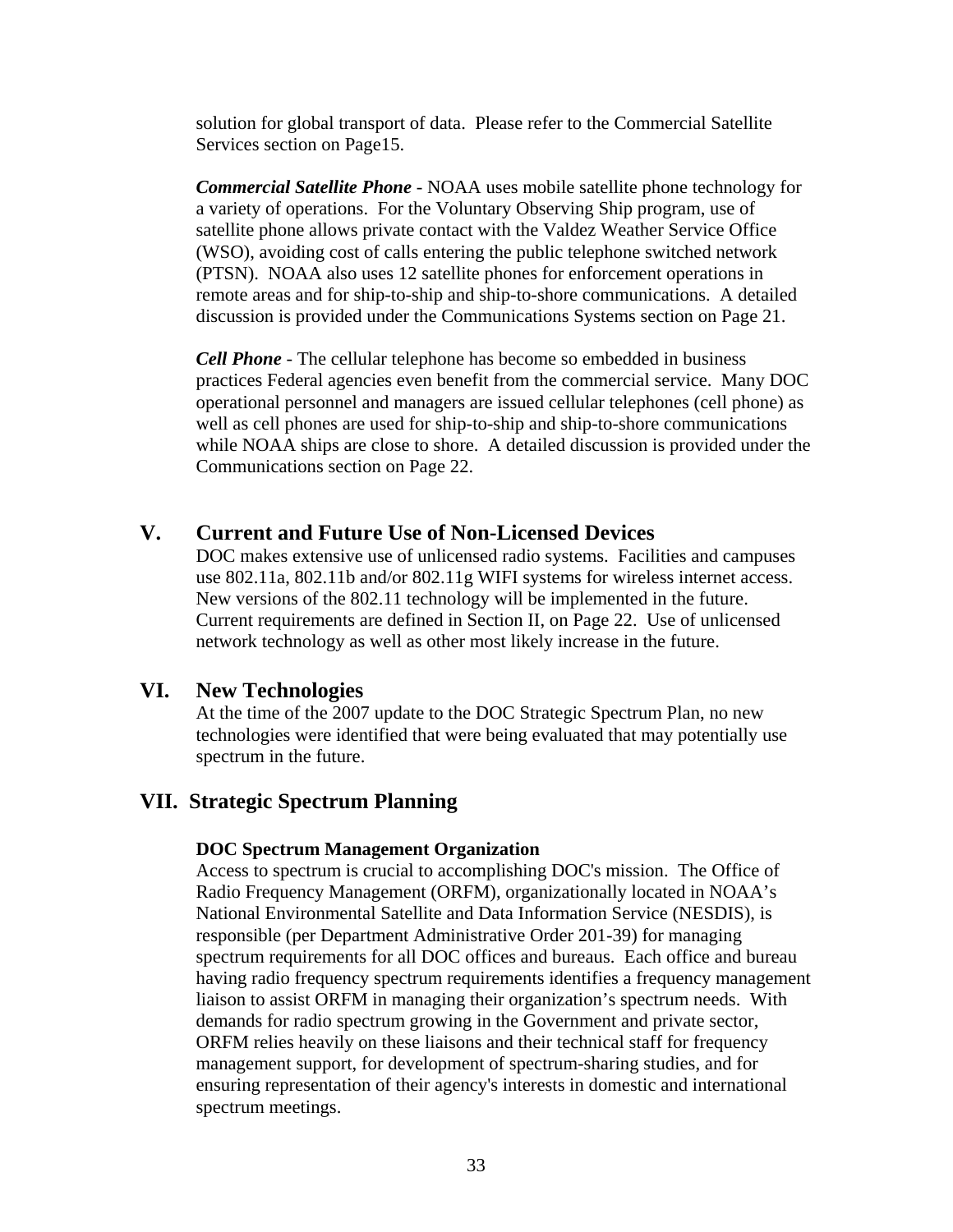<span id="page-37-0"></span>DOC Office of Secretary and Office of Security The Office of Security provides policies, programs, and oversight as it collaborates with facility managers to reduce the terrorism risks to DOC personnel and facilities; program managers to reduce the espionage risks to DOC personnel, information and facilities; and Department and bureau leadership to increase emergency preparedness for DOC operations. The Office of Security employs both commercial service providers and government operated systems in meeting Continuity of Operations Plan (COOP) and Continuity of Government (COG) requirements.

National Oceanic and Atmospheric Administration (NOAA) NOAA, the largest user of spectrum in DOC, supports the DOC Strategic Goal 3. The NOAA mission is "*To understand and predict changes in the Earth's environment and conserve and manage coastal and marine resources to meet our Nation's economic, social and environmental needs*." NOAA cannot accomplish its mission without access to sufficient radio spectrum in the appropriate frequency ranges.

National Telecommunications and Information Administration (NTIA) NTIA supports the DOC Strategic Goal 2. NTIA's mission is to "*promote the efficient and effective use of telecommunications and information resources in a manner that creates job opportunities, enhances U.S. competitiveness, and raises the standard of living*." NTIA is the spectrum regulator for the Federal Government, working closely with the Federal Communications Commission (FCC) which is responsible for regulating non-federal spectrum use.

Bureau of Industry and Security (BIS) The mission of the Bureau of Industry and Security (BIS) is to advance U.S. national security, foreign policy, and economic interests. BIS supports Goals 1 and 2 of the DOC Strategic Plan. BIS relies on spectrum for law enforcement activities, safety of their employees and for operations critical to Homeland Defense.

National Institute of Standards and Technology (NIST) The mission of NIST is to develop and promote measurement, standards and technology to enhance productivity, facilitate trade, and improve the quality of life. NIST supports Goal 2 of the DOC Strategic Plan.

Census Bureau (within the Economics and Statistics Administration) The Census Bureau is the premier source of information on the American people and the economy, supporting DOC meeting Goal 1 of the DOC Strategic Plan. The spectrum requirements of the Census Bureau are small at this time, but could potentially increase as new wireless technologies are incorporated into operational practices.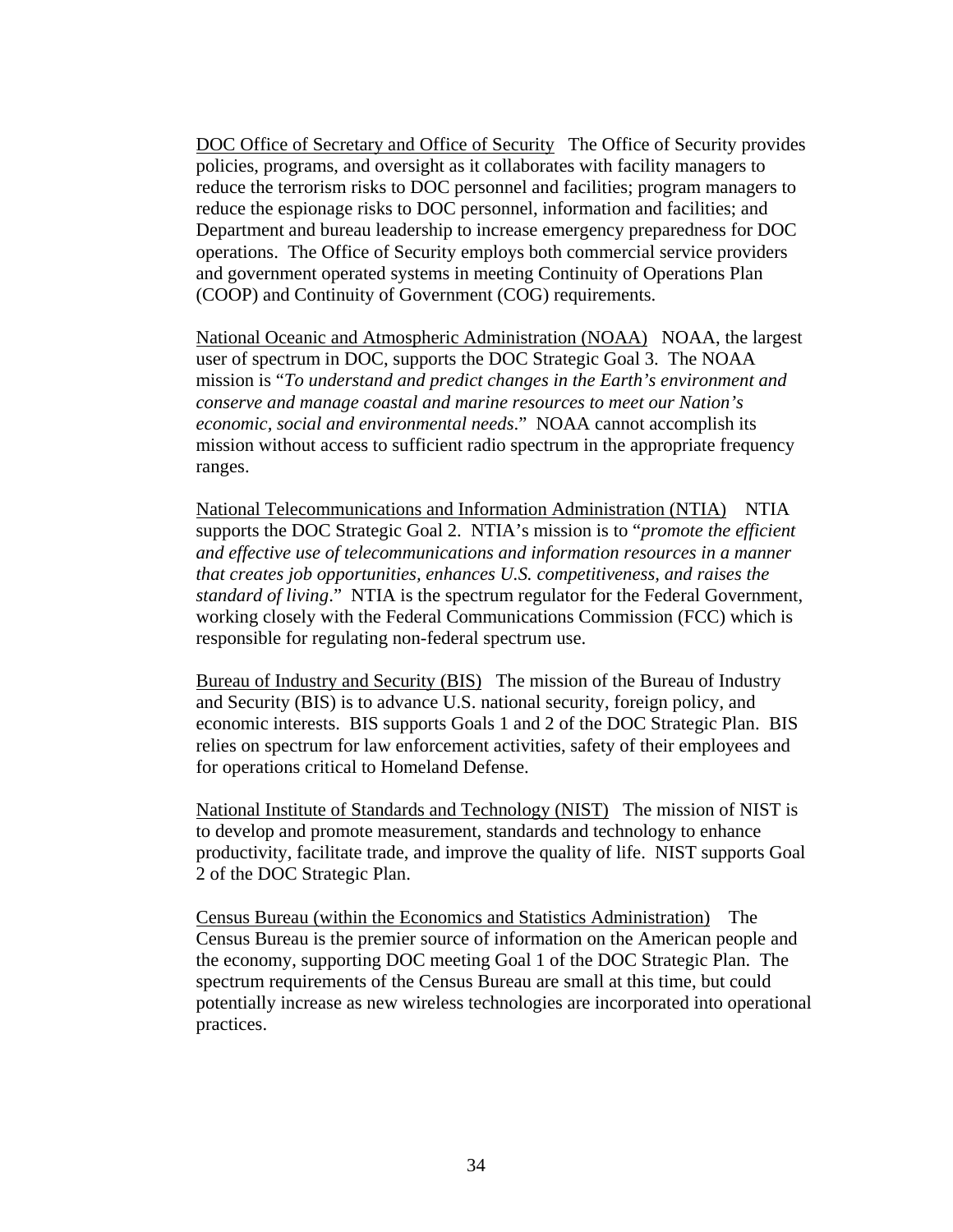U.S. Patent and Trademark Office (USPTO) The U.S. Patent and Trademark Office ensures that the intellectual property system contributes to a strong global economy, encourages investment in innovation, and fosters entrepreneurial spirit.

<span id="page-38-0"></span>

\* - Within DOC, NTIA has the role of both a spectrum user, and regulator of Government spectrum use. For this reason, NTIA is shown in two places on this organizational chart. NTIA must work through DOC ORFM for to fill their spectrum requirements. Ultimately the NTIA requirements are submitted back to NTIA for processing.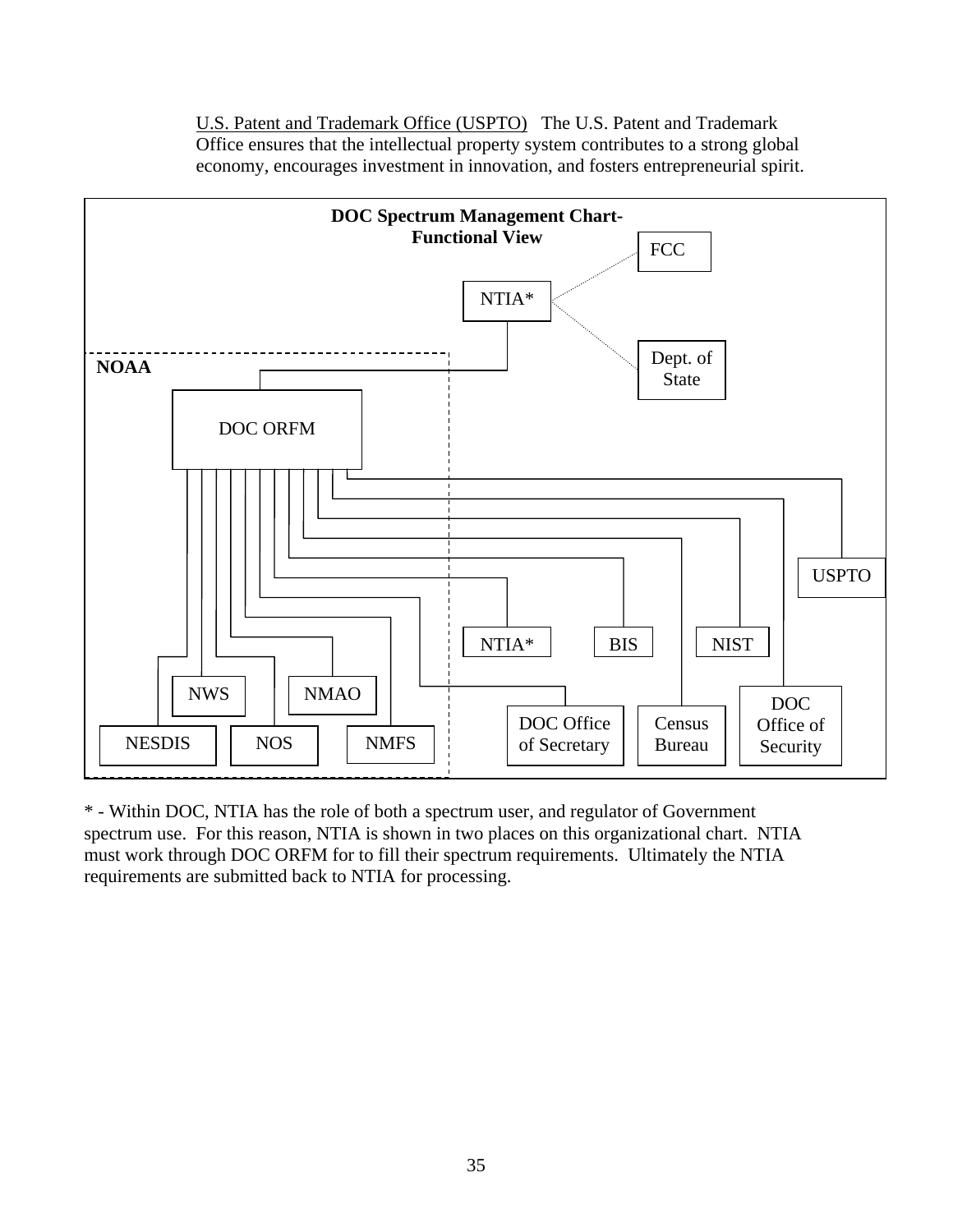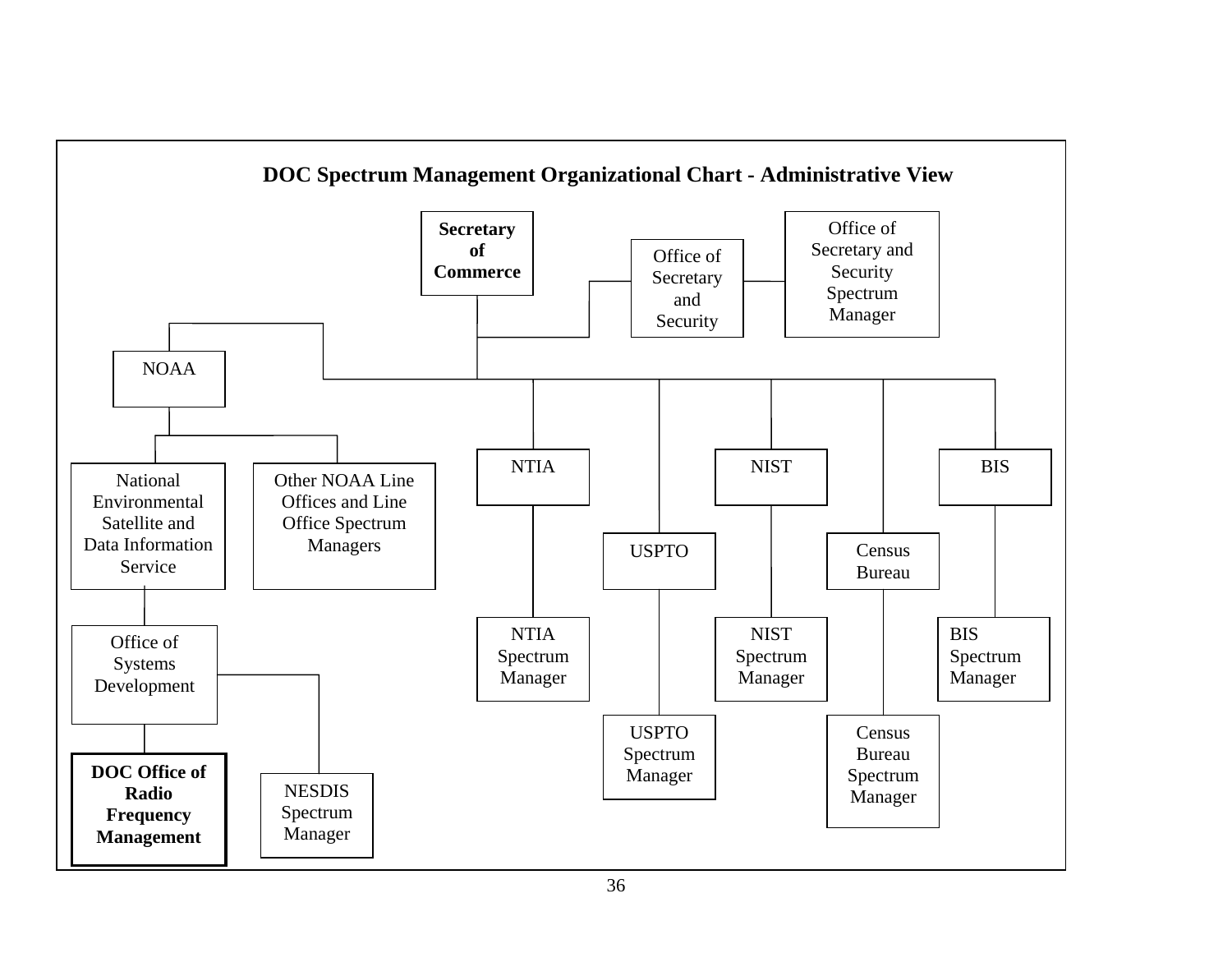## <span id="page-40-0"></span>**DOC Strategic Spectrum Plan Approval Process**

The DOC spectrum management process is unique among the Federal agencies due to the fact the DOC is tasked with management of all Government spectrum use, and must also represent its own interests, which may conflict with other Federal and non-Federal users. Within DOC, NTIA serves as both a spectrum user and as the regulator of all Government spectrum use. Since NOAA is the largest user of spectrum within DOC, NOAA is tasked with representing the DOC spectrum interests, allowing NTIA to maintain an unbiased position with respect to management of spectrum for all federal agencies. DOC ORFM develops the DOC Spectrum plan based on input from all DOC offices and bureaus, and submits the plan to NOAA management for approval. The NOAA Under Secretary approves the plan as the DOC input and it is submitted to DOC for use in development of the Federal Spectrum Plan.

## **Strategic Spectrum Planning- DOC Budget, Planning, Programming, and Operational Execution**

Incorporating Spectrum Planning in the DOC budget, planning, programming and operational execution process has been difficult and largely unsuccessful. Historically there has been little recognition for the need to plan the use of spectrum resources as part of initial planning of a new program. Until recent years when spectrum has become a scarce resource, new programs have succeeded without any spectrum planning effort, establishing a culture within many parts of DOC that spectrum planning and spectrum management is unimportant to the success of the DOC mission. Due to the established culture, program offices are largely unaware of the DOC spectrum management process, NTIA requirements, and the existence of ORFM and the connection made only when ORFM learns of the program's existence or the program office encounters spectrum related problems and seeks help. Education of the budget, program and procurement offices is a slow process.

## **Strategic Spectrum Planning- System Certification and Frequency Assignment Requests**

The need to change the DOC culture and the view of the DOC budget, program and procurement offices hold regarding the required spectrum management process is discussed in the previous section. As stated above, changing the DOC culture is a slow process. Many program offices are ensuring the have submitted spectrum certification and frequency assignment requests in a timely manner, however there are still instances where programs progress very far into the procurement and deployment process before program managers realize the spectrum certification and assignment process is a necessary step.

## **Strategic Spectrum Planning- Process Changes**

DOC budget, program and procurement offices are widely spread both across DOC offices and bureaus, and geographically. ORFM is working to incorporate the necessary spectrum planning steps in the DOC processes, however it may be an extended time before significant changes are made to the extent that spectrum planning is included in the planning process of every program requiring access to radio spectrum.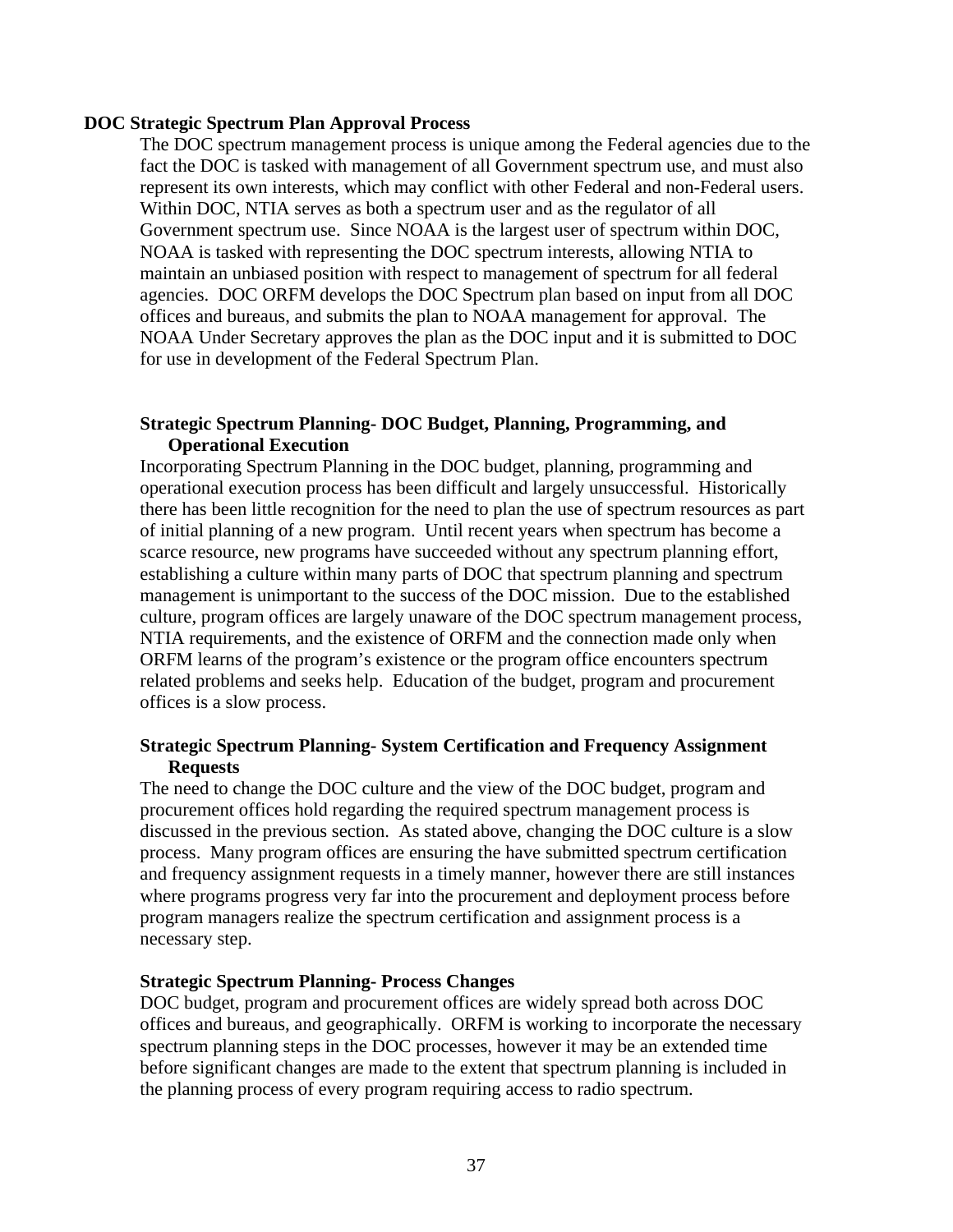## <span id="page-41-0"></span>**Contact information**

James Mentzer DOC/NOAA Office of Radio Frequency Management 1315 East West Highway SSMC3, STE 10601, (E/OSD6) Silver Spring, MD 20910 james.mentzer@noaa.gov Phone: (301) 713-1853 Fax: (301) 713-1861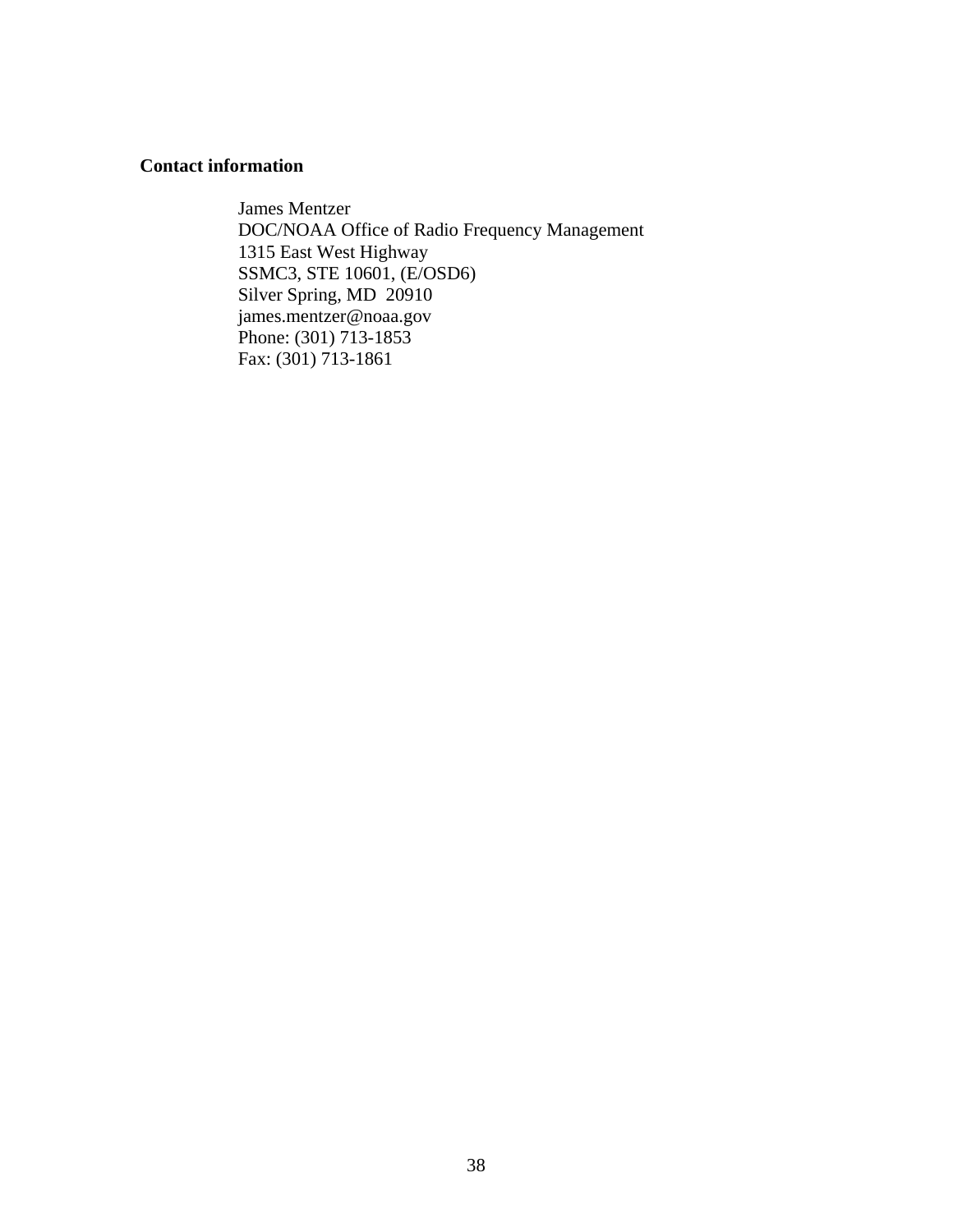# <span id="page-42-0"></span>**ANNEX A-Table Summary of DOC Radio Applications**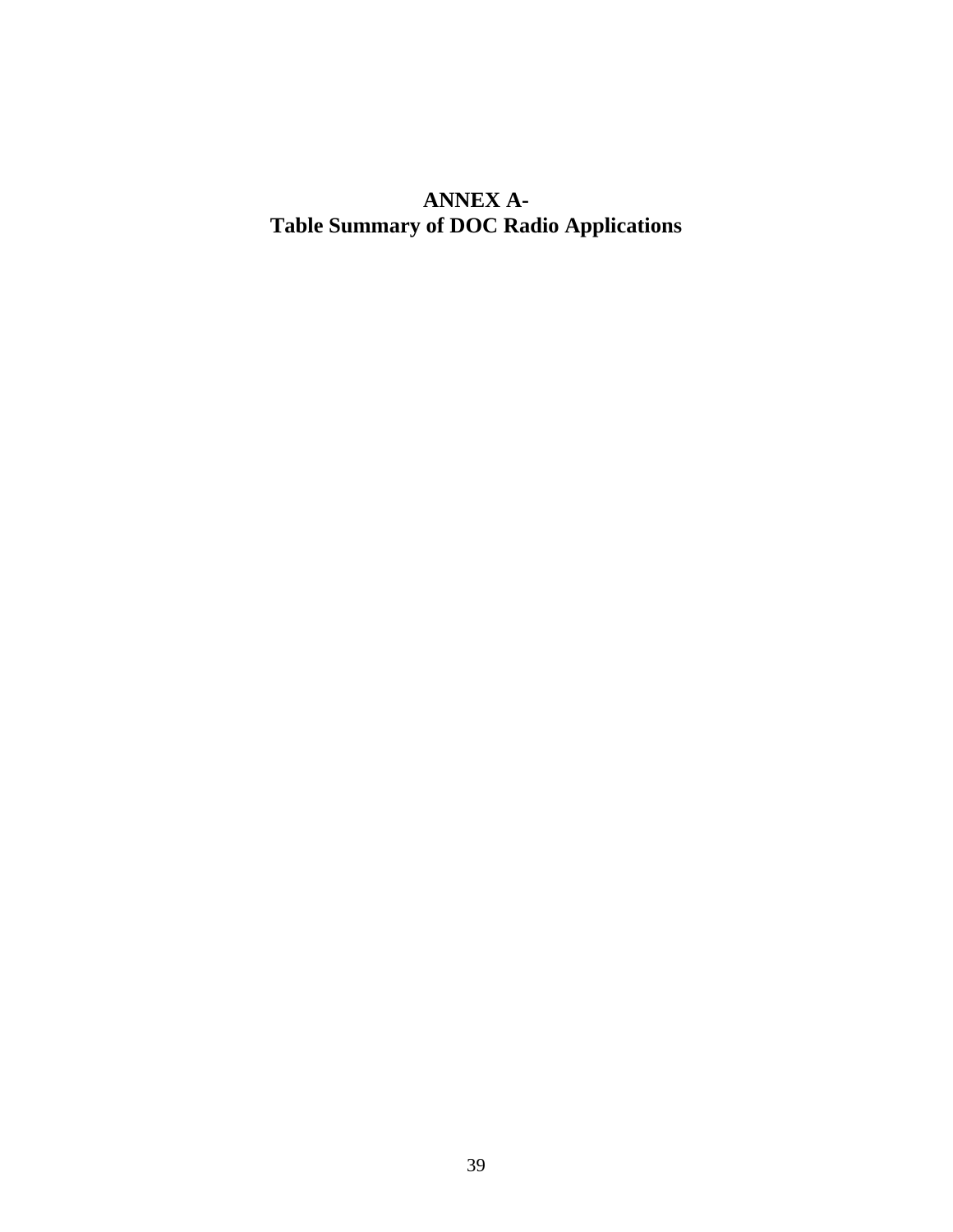| <b>TABLE A1- Summary of DOC Spectrum Requirements</b> |                                                 |                                                               |               |                                                                                     |                                |                                |  |
|-------------------------------------------------------|-------------------------------------------------|---------------------------------------------------------------|---------------|-------------------------------------------------------------------------------------|--------------------------------|--------------------------------|--|
|                                                       |                                                 |                                                               |               | <b>Number of</b>                                                                    | <b>Projected Change</b>        | COOP,                          |  |
| <b>Band</b>                                           | <b>System</b>                                   | <b>Current Use</b>                                            | <b>Bureau</b> | Assignments*                                                                        | in Requirements                | COG or                         |  |
|                                                       |                                                 |                                                               |               |                                                                                     | In Next 10 Years               | <b>Interoperability</b>        |  |
| 19.05-20.05 kHz                                       | Frequency and<br>Time Standard                  | Time and Frequency<br>Transmission                            | <b>NIST</b>   | 1                                                                                   | None                           | COG                            |  |
| $60$ kHz                                              | <b>Time Standard</b>                            | Standard Frequency and<br>Time                                | <b>NIST</b>   | $\overline{2}$                                                                      | None                           |                                |  |
| 134.2 kHz                                             | <b>Animal Tracking</b>                          | Salmon Fish Tags                                              | <b>NOAA</b>   |                                                                                     | None                           |                                |  |
| 1000 kHz                                              | <b>Time Standard</b>                            | <b>Time Transmission</b>                                      | <b>NIST</b>   | $\mathbf{1}$                                                                        | None                           |                                |  |
| 2-30 MHz                                              | Maritime<br>Communications                      | Maritime Operations and<br>Maritime Weather Warnings          | <b>NOAA</b>   | 865                                                                                 | None                           | COG                            |  |
|                                                       | HF<br>Communications                            | <b>COOP</b>                                                   | <b>NOAA</b>   |                                                                                     | None                           | COOP/Interoperability          |  |
|                                                       | <b>Distress Safety</b><br>and Calling           |                                                               | <b>NOAA</b>   |                                                                                     | None                           |                                |  |
|                                                       | Voice<br>Communications                         | For Emergency Net                                             | <b>OSY</b>    | 16                                                                                  | None                           | <b>COOP</b>                    |  |
|                                                       | HF Coordination                                 | Research, Development,<br>Test and Evaluation Support         | <b>NOAA</b>   | $\overline{2}$                                                                      | None                           |                                |  |
|                                                       | <b>Time Standard</b>                            | Time Transmission                                             | <b>NIST</b>   | 17                                                                                  | None                           | COG                            |  |
|                                                       | Amateur Radio                                   | Meteorological Operations<br>(Severe Weather<br>Observations) | <b>NOAA</b>   | Not direct NOAA requirement. Service provided to NOAA by Amateur<br>Radio Community |                                |                                |  |
|                                                       | HF<br>Communications                            | Emergency, SHARES                                             | <b>NTIA</b>   | $\overline{4}$                                                                      | 2 additional channels          | COOP, COG,<br>Interoperability |  |
| 30-40 MHz                                             | <b>Land Mobile</b>                              | Law Enforcement                                               | <b>NOAA</b>   | $\sqrt{5}$                                                                          | None                           |                                |  |
|                                                       | Radio                                           | Geodetic Field<br>Communications                              | <b>NOAA</b>   | $\overline{7}$                                                                      | None                           |                                |  |
|                                                       | <b>Animal Tracking</b>                          | <b>Fish Tags</b>                                              | <b>NOAA</b>   |                                                                                     | None                           |                                |  |
| 40-42 MHz                                             | <b>AMBCS</b><br>(Meteorburst<br>Communications) | Meteorological/Hydrologic<br>Operations                       | <b>NOAA</b>   | 15                                                                                  | 6 additional sites per<br>year | COG                            |  |
|                                                       | <b>VHF</b><br>Coordination                      | Research, Development,<br><b>Test and Evaluation Support</b>  | <b>NOAA</b>   | $\overline{4}$                                                                      | None                           |                                |  |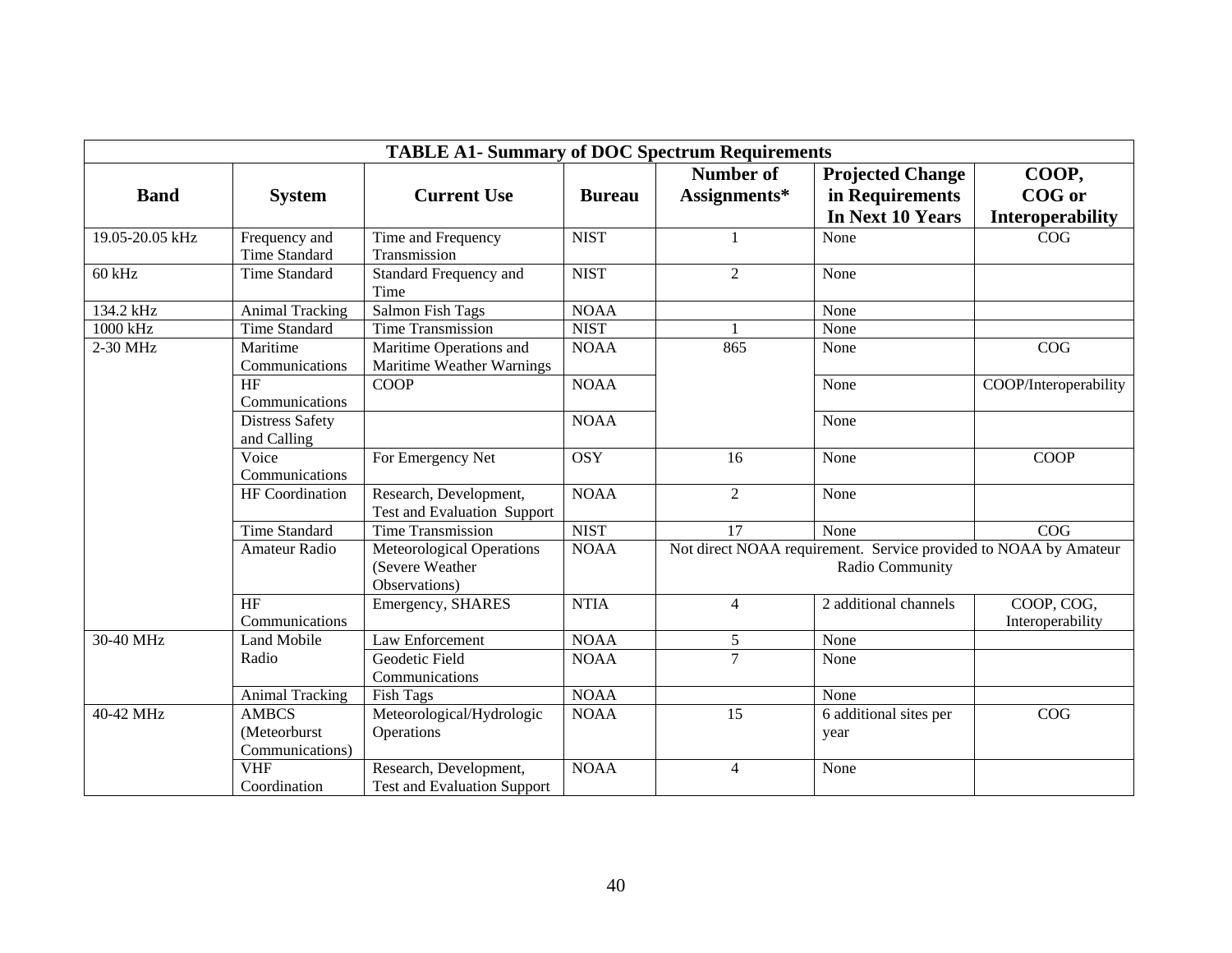| <b>TABLE A1 (continued)- Summary of DOC Spectrum Requirements</b> |                                   |                                                                |               |                                     |                                                                             |                                |  |
|-------------------------------------------------------------------|-----------------------------------|----------------------------------------------------------------|---------------|-------------------------------------|-----------------------------------------------------------------------------|--------------------------------|--|
| <b>Band</b>                                                       | <b>System</b>                     | <b>Current Use</b>                                             | <b>Bureau</b> | Number of<br>Assignments*           | <b>Projected Change</b><br>in Requirements                                  | COOP,<br>COG or                |  |
|                                                                   |                                   |                                                                |               |                                     | In Next 10 Years                                                            | <b>Interoperability</b>        |  |
| 40-42 MHz<br>(continued)                                          | Radar                             | Wind and Temperature<br><b>Profiling Radars</b>                | <b>NOAA</b>   |                                     | minor                                                                       |                                |  |
| 42-50 MHz                                                         | <b>Land Mobile</b><br>Radio       | Law Enforcement                                                | <b>NOAA</b>   | 3                                   | None                                                                        |                                |  |
|                                                                   | HF<br>Communications              | Emergency, SHARES                                              | <b>NTIA</b>   | 1                                   | None                                                                        | COOP, COG,<br>Interoperability |  |
|                                                                   | R&D                               | <b>Harbor Area Observation</b>                                 | <b>NOAA</b>   | 5                                   | None                                                                        |                                |  |
| <b>50 MHz</b>                                                     | Profiler                          | <b>Research Profiler</b>                                       | <b>NOAA</b>   |                                     | None                                                                        |                                |  |
| 108-117.975<br><b>MHz</b>                                         | Navigation                        | Aeronautical<br>Radionavigation                                | <b>NOAA</b>   | Receive only                        | None                                                                        |                                |  |
| 118-136.975<br><b>MHz</b>                                         | Communication                     | <b>Aeronautical Mobile</b>                                     | <b>NOAA</b>   |                                     | None                                                                        | Interoperability               |  |
| 121.45-121.55<br><b>MHz</b>                                       | <b>SARSAT</b>                     | <b>Emergency Position Beacons</b>                              | <b>NOAA</b>   | NOAA requirement is<br>receive only | Expected to be phased<br>out within the next 5<br>years                     |                                |  |
| 122-123 MHz                                                       | Communications<br>"ground to air" | Severe Storm Studies and<br>related weather/climate<br>studies | <b>NOAA</b>   | 2                                   | None                                                                        |                                |  |
| 137-138 MHz                                                       | MetSat Data<br>Transmission       | Data Transmission to Earth                                     | <b>NOAA</b>   | 10                                  | None                                                                        |                                |  |
| 144.390 MHz                                                       | Citizen Weather<br>Data           | <b>Citizen Weather Observer</b><br>Program                     | <b>NOAA</b>   |                                     | Not direct NOAA use. Service provided to NOAA by Amateur Radio<br>Community |                                |  |
| 151.4 MHz                                                         | <b>Animal Tracking</b>            | <b>Fish Tags</b>                                               | <b>NOAA</b>   | $\Omega$                            | Future system-extent<br>of use unknown at this<br>time.                     |                                |  |
| 156-157.5                                                         | Maritime Mobile<br>Radio          | <b>Inter-Ship Communications</b>                               | <b>NOAA</b>   | 16                                  | None                                                                        |                                |  |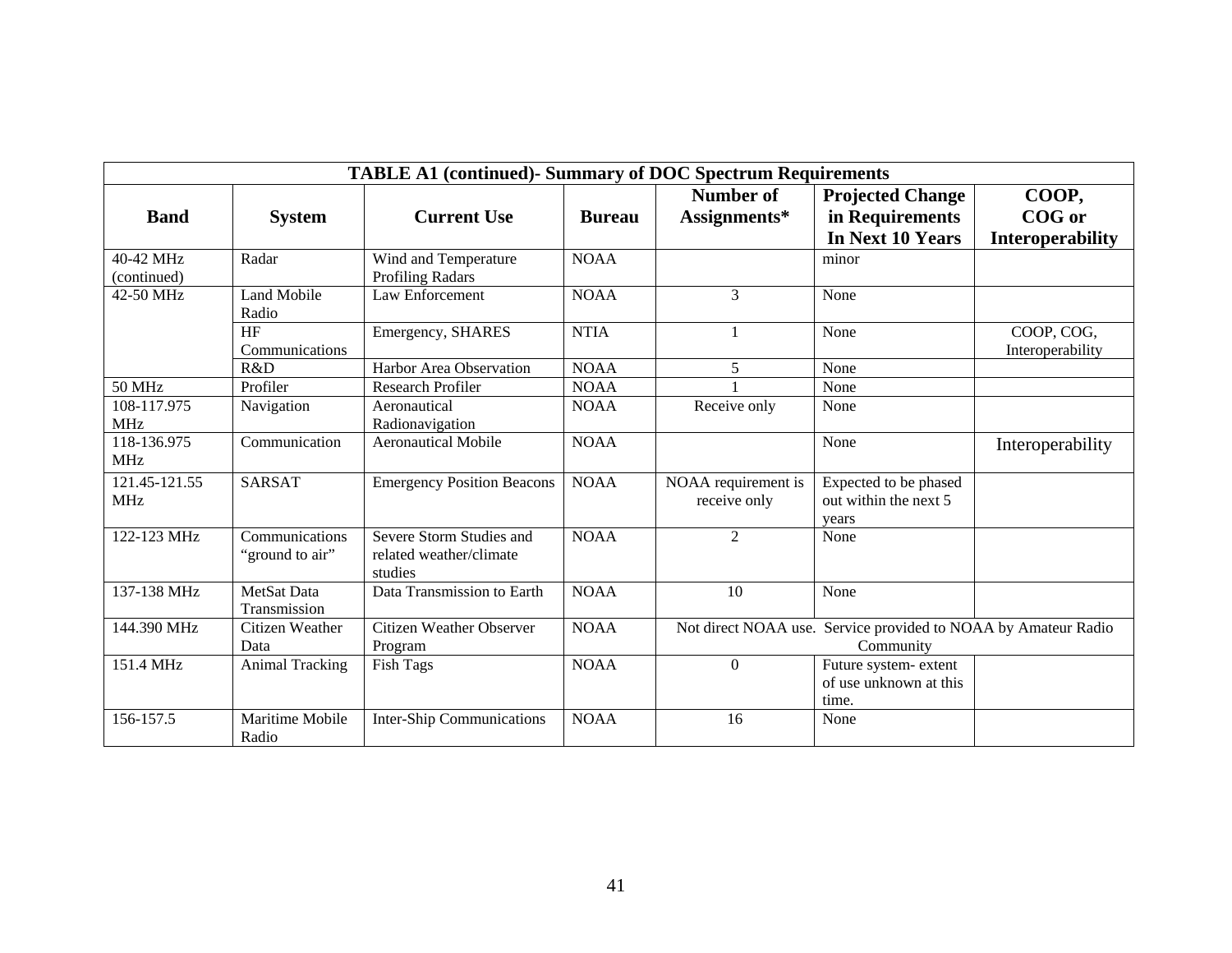| <b>TABLE A1 (continued)- Summary of DOC Spectrum Requirements</b> |                                                           |                                                                                             |                                                                               |                                     |                                                                           |                         |  |  |
|-------------------------------------------------------------------|-----------------------------------------------------------|---------------------------------------------------------------------------------------------|-------------------------------------------------------------------------------|-------------------------------------|---------------------------------------------------------------------------|-------------------------|--|--|
|                                                                   |                                                           |                                                                                             |                                                                               | Number of                           | <b>Projected Change</b>                                                   | COOP,                   |  |  |
| <b>Band</b>                                                       | <b>System</b>                                             | <b>Current Use</b>                                                                          | <b>Bureau</b>                                                                 | Assignments*                        | in Requirements                                                           | COG or                  |  |  |
|                                                                   |                                                           |                                                                                             |                                                                               |                                     | In Next 10 Years                                                          | <b>Interoperability</b> |  |  |
| 162-174 MHz                                                       | <b>Land Mobile</b><br>Radio                               | Operations Support,<br>Maintenance, and Security                                            | NOAA,<br>NIST,<br>Census,<br>Office of<br>Secretary,<br>Office of<br>Security | 4366                                | None                                                                      |                         |  |  |
|                                                                   | Hydrologic<br><b>Networks</b>                             | Meteorological/Hydrologic<br>Operations                                                     | <b>NOAA</b>                                                                   |                                     | Potential deployment<br>of $8 - 10,000$ new<br>sites for NERON<br>Program |                         |  |  |
|                                                                   | <b>NOAA</b> Weather<br>Radio                              | Public All-Hazards<br>Warnings                                                              | <b>NOAA</b>                                                                   |                                     | None                                                                      | COG                     |  |  |
|                                                                   | <b>EMWIN</b>                                              | <b>Meteorological Operations</b><br>in Support of Emergency<br><b>Management Activities</b> | <b>NOAA</b>                                                                   |                                     | EMWIN phased out in<br>5 to 10 years                                      | <b>COOP</b>             |  |  |
|                                                                   | <b>Animal Tracking</b>                                    | Marine Mammal Radio Tags                                                                    | <b>NOAA</b>                                                                   |                                     | Expanded use over<br>next 3 years                                         |                         |  |  |
|                                                                   | Research                                                  | <b>RDTE</b> Support                                                                         | <b>NOAA</b>                                                                   |                                     | None                                                                      |                         |  |  |
|                                                                   | Research                                                  | <b>RDTE</b> Support                                                                         | <b>NTIA</b>                                                                   | 19                                  | None                                                                      |                         |  |  |
|                                                                   | Transportation                                            |                                                                                             | <b>CEN</b>                                                                    | $\mathfrak{Z}$                      | None                                                                      |                         |  |  |
| 213 MHz                                                           | Wind Profiler<br>Radar                                    | <b>Experimental Tropospheric</b><br>Profiler                                                | <b>NOAA</b>                                                                   | $\mathbf{1}$                        | None                                                                      |                         |  |  |
| 225-400 MHz                                                       | Hurricane<br>Reconnaissance<br>Aircraft<br>Communications | <b>Meteorological Operations</b>                                                            | <b>NOAA</b>                                                                   | $\overline{2}$                      | None                                                                      | COG                     |  |  |
|                                                                   | <b>SARSAT</b><br>$(242.95 - 243.05$<br>MHz)               | <b>Emergency Position Beacons</b>                                                           | <b>NOAA</b>                                                                   | NOAA requirement is<br>receive only | Expected to be phased<br>out within the next 5<br>vears                   |                         |  |  |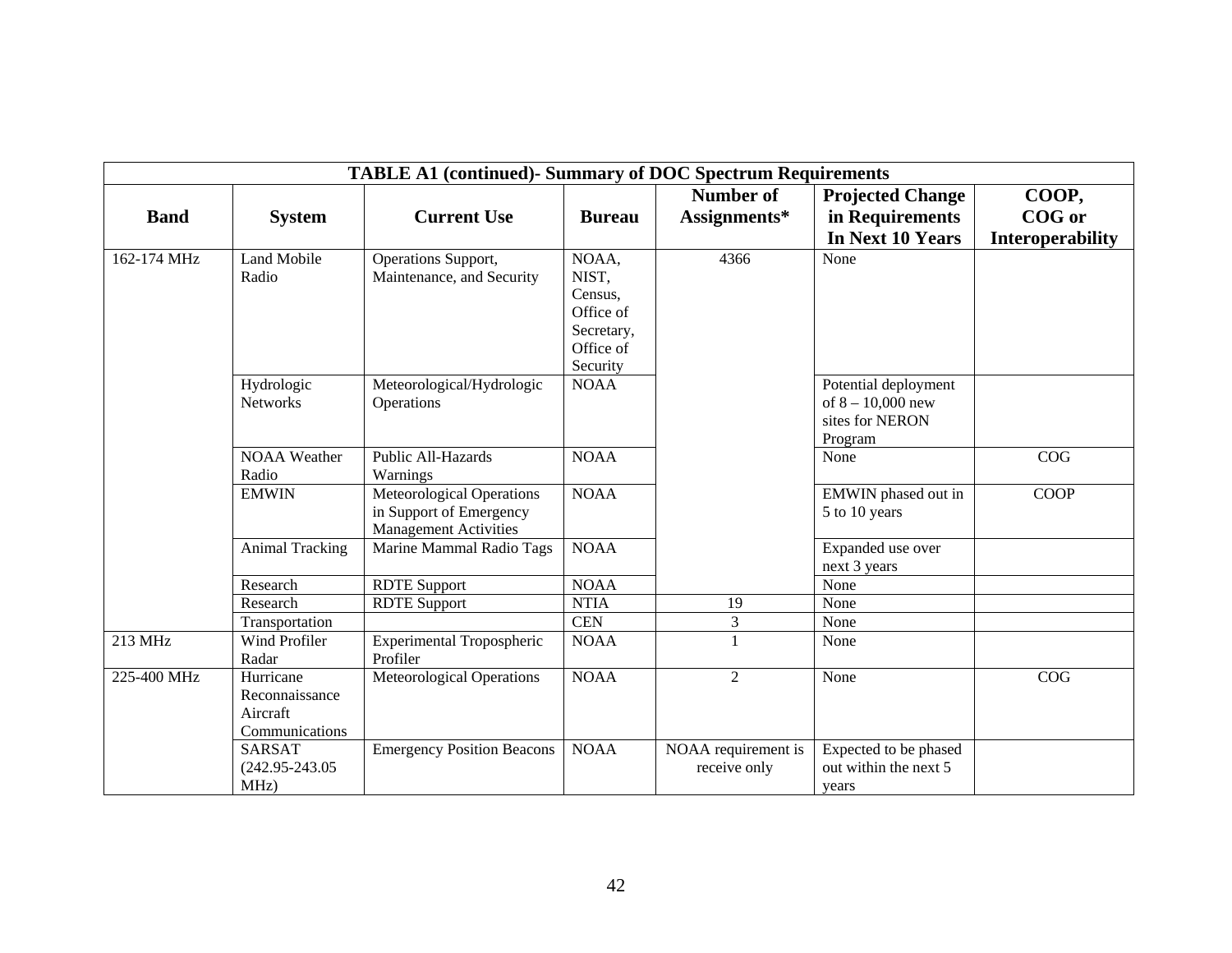| <b>TABLE A1 (continued)- Summary of DOC Spectrum Requirements</b> |                                                                 |                                                              |               |                  |                                     |                         |  |
|-------------------------------------------------------------------|-----------------------------------------------------------------|--------------------------------------------------------------|---------------|------------------|-------------------------------------|-------------------------|--|
|                                                                   |                                                                 |                                                              |               | <b>Number of</b> | <b>Projected Change</b>             | COOP,                   |  |
| <b>Band</b>                                                       | <b>System</b>                                                   | <b>Current Use</b>                                           | <b>Bureau</b> | Assignments*     | in Requirements                     | <b>COG</b> or           |  |
|                                                                   |                                                                 |                                                              |               |                  | In Next 10 Years                    | <b>Interoperability</b> |  |
| 400.15-406 MHz                                                    | Radiosondes                                                     | <b>Meteorological Operations</b><br>and Atmospheric Research | <b>NOAA</b>   | 1048             | None                                | COG                     |  |
|                                                                   | Wind Profiler<br>Radar                                          | <b>Wind Profiler Radar</b><br><b>Experimental Network</b>    | <b>NOAA</b>   |                  | Discontinued use of<br>401-406 MHz. |                         |  |
|                                                                   | MetSat Data<br>Transmission                                     | Data Collection Platform<br><b>Transmission to Satellite</b> | <b>NOAA</b>   |                  | None                                |                         |  |
|                                                                   | Radiosondes                                                     | <b>Test and Research</b>                                     | <b>NTIA</b>   |                  | None                                |                         |  |
| 406-406.1                                                         | <b>SARSAT</b>                                                   | <b>EPIRB</b> Uplink                                          | <b>NOAA</b>   | $\overline{2}$   | None                                |                         |  |
| 406.1-420 MHz                                                     | Automated<br>Surface<br><b>Observing System</b>                 | Meteorological<br>Operations (aviation support)              | <b>NOAA</b>   | 1618             | None                                | COG                     |  |
|                                                                   | Hydrologic<br><b>Networks</b>                                   | Meteorological/Hydrologic<br>Operations                      | <b>NOAA</b>   |                  | None                                | COG                     |  |
|                                                                   | <b>NOAA</b> Weather<br>Radio Links                              | Public All-Hazards<br>Warnings                               | <b>NOAA</b>   |                  | None                                | COG                     |  |
|                                                                   | Satellite Animal<br>Tracking                                    | Transmit Fish<br>Electromyogram Data                         | <b>NOAA</b>   |                  | Expanded use in next<br>3 years     |                         |  |
|                                                                   | Research                                                        | Miscellaneous Research                                       | <b>NIST</b>   |                  | None                                |                         |  |
|                                                                   | <b>Land Mobile</b><br>Radio                                     | Law Enforcement                                              | <b>BIS</b>    |                  | None                                |                         |  |
|                                                                   | Research                                                        | Tsunami Warning Research                                     | <b>NOAA</b>   |                  | None                                |                         |  |
|                                                                   | <b>Land Mobile</b>                                              | FedSMR Trunking System                                       | <b>NTIA</b>   |                  | None                                | Interoperability        |  |
|                                                                   | Radio (LMR)                                                     | <b>Operations Support</b>                                    | <b>CEN</b>    |                  | None                                |                         |  |
|                                                                   | Physical<br>Oceanographic<br><b>Real Time</b><br>System (PORTS) | Ocean Current Measurement<br>System                          | <b>NOAA</b>   |                  | None                                |                         |  |
|                                                                   | Water Level<br><b>Stations</b>                                  | Measure tide levels                                          | <b>NOAA</b>   |                  | None                                |                         |  |
|                                                                   | Research                                                        | <b>RDTE</b> Support                                          | <b>NTIA</b>   |                  | None                                |                         |  |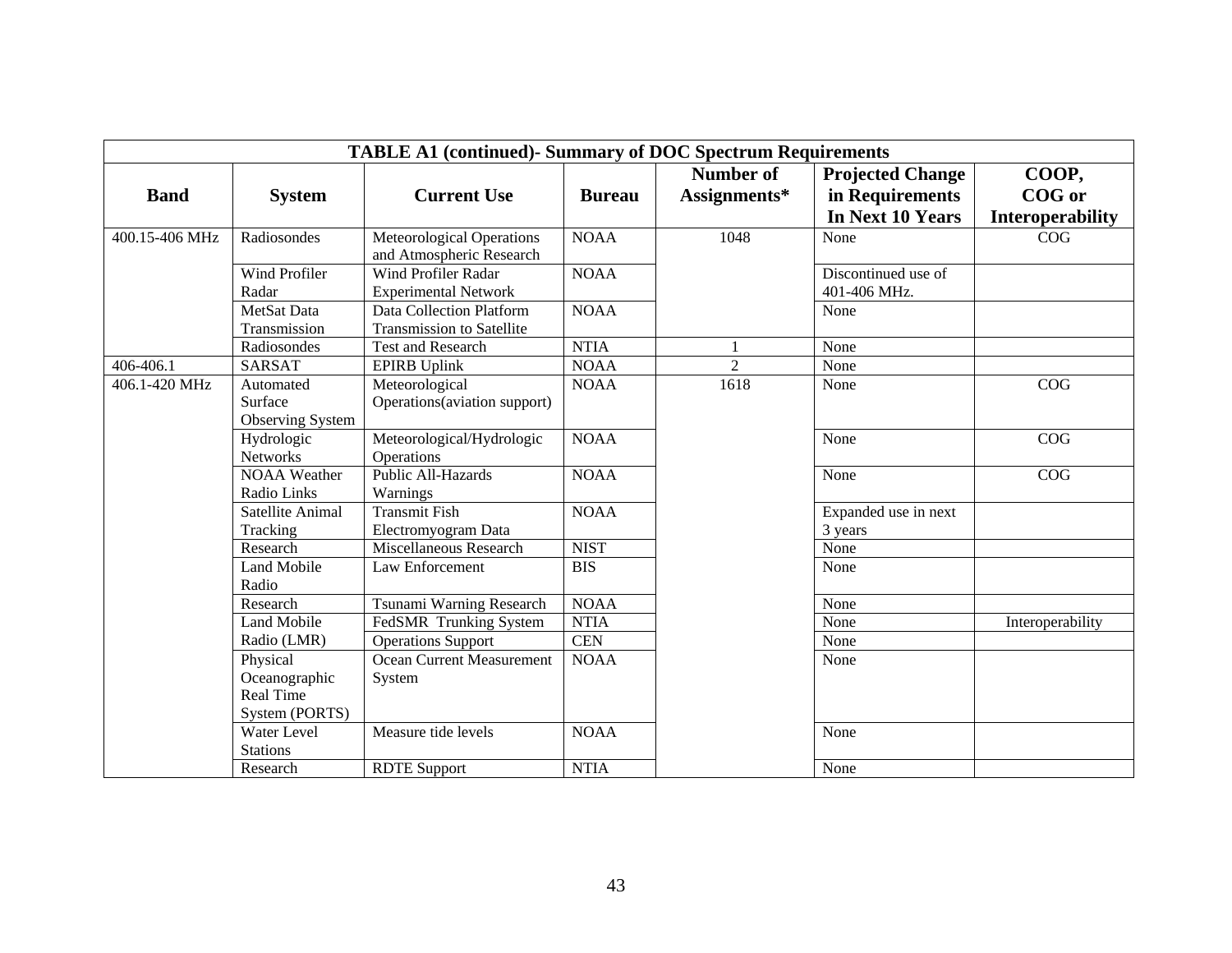| <b>TABLE A1 (continued)- Summary of DOC Spectrum Requirements</b> |                               |                                      |               |                                |                           |                  |  |
|-------------------------------------------------------------------|-------------------------------|--------------------------------------|---------------|--------------------------------|---------------------------|------------------|--|
|                                                                   |                               |                                      |               | Number of                      | <b>Projected Change</b>   | COOP,            |  |
| <b>Band</b>                                                       | <b>System</b>                 | <b>Current Use</b>                   | <b>Bureau</b> | Assignments*                   | in Requirements           | COG or           |  |
|                                                                   |                               |                                      |               |                                | In Next 10 Years          | Interoperability |  |
| 449 MHz                                                           | Wind Profiler                 | <b>Meteorological Operations</b>     | <b>NOAA</b>   | 5                              | Deployment of 37          |                  |  |
|                                                                   | Radar                         | and Atmospheric Research             |               |                                | systems - vacating 401-   |                  |  |
|                                                                   |                               |                                      |               |                                | 406 MHz band.             |                  |  |
| 458.54 MHz                                                        | <b>Animal Tracking</b>        | <b>VEMCO Fish Tracking</b><br>System | <b>NOAA</b>   | 3                              | None                      |                  |  |
| 460-470 MHz                                                       | MetSat Data                   | <b>Data Collection Platform</b>      | <b>NOAA</b>   | 15                             | Expand to include         |                  |  |
|                                                                   | Transmission                  | Interrogation from GOES              |               |                                | polar-orbiting satellites |                  |  |
| 861-866 MHz                                                       | Research                      | <b>RDTE</b> Support                  | <b>NTIA</b>   | 6                              | None                      |                  |  |
| 816-821 MHz                                                       | Voice<br>Communication        | <b>Storm Intercept Vehicles</b>      | <b>ERL</b>    | 25                             | None                      |                  |  |
| 902-928 MHz                                                       | <b>Wind Profiler</b><br>Radar | Atmospheric Research                 | <b>NOAA</b>   | $\overline{3}$                 | None                      |                  |  |
| 1164-1188 MHz                                                     | Radionavigation               | GPS <sub>L5</sub>                    | <b>NOAA</b>   | NOAA requirement is            | To be transmitted in      |                  |  |
|                                                                   | Satellite Service             |                                      |               | receive only and is            | 2007 when first Block     |                  |  |
|                                                                   |                               |                                      |               | critical to many               | IIF satellite is launched |                  |  |
|                                                                   |                               |                                      |               | operations                     |                           |                  |  |
| 1215-1240 MHz                                                     | Radionavigation               | GPS <sub>L2</sub>                    | <b>NOAA</b>   | NOAA requirement is            | New atmospheric           |                  |  |
|                                                                   | <b>Satellite Service</b>      |                                      |               | receive only and is            | observing systems         |                  |  |
|                                                                   |                               |                                      |               | critical to many<br>operations |                           |                  |  |
| 1215-1400 MHz                                                     | Meteorological                | Research Air Turbulence and          | <b>NOAA</b>   |                                | None                      |                  |  |
|                                                                   | Radar                         | Meteorological Radars                |               |                                |                           |                  |  |
| 1400-1450 MHz                                                     | Radio Astronomy               | <b>Environmental Research</b>        | <b>NOAA</b>   |                                | New oceans and            |                  |  |
|                                                                   |                               |                                      |               |                                | surface data collections  |                  |  |
| 1544-1545 MHz                                                     | <b>SARSAT</b>                 | Search and Rescue<br>Downlink        | <b>NOAA</b>   | 33                             | None                      |                  |  |
| 1559-1610 MHz                                                     | Radionavigation               | <b>GPS L1</b>                        | <b>NOAA</b>   | NOAA requirement is            | New atmospheric           |                  |  |
|                                                                   | Satellite Service             |                                      |               | receive only and is            | observing systems         |                  |  |
|                                                                   |                               |                                      |               | critical to many               |                           |                  |  |
|                                                                   |                               |                                      |               | operations                     |                           |                  |  |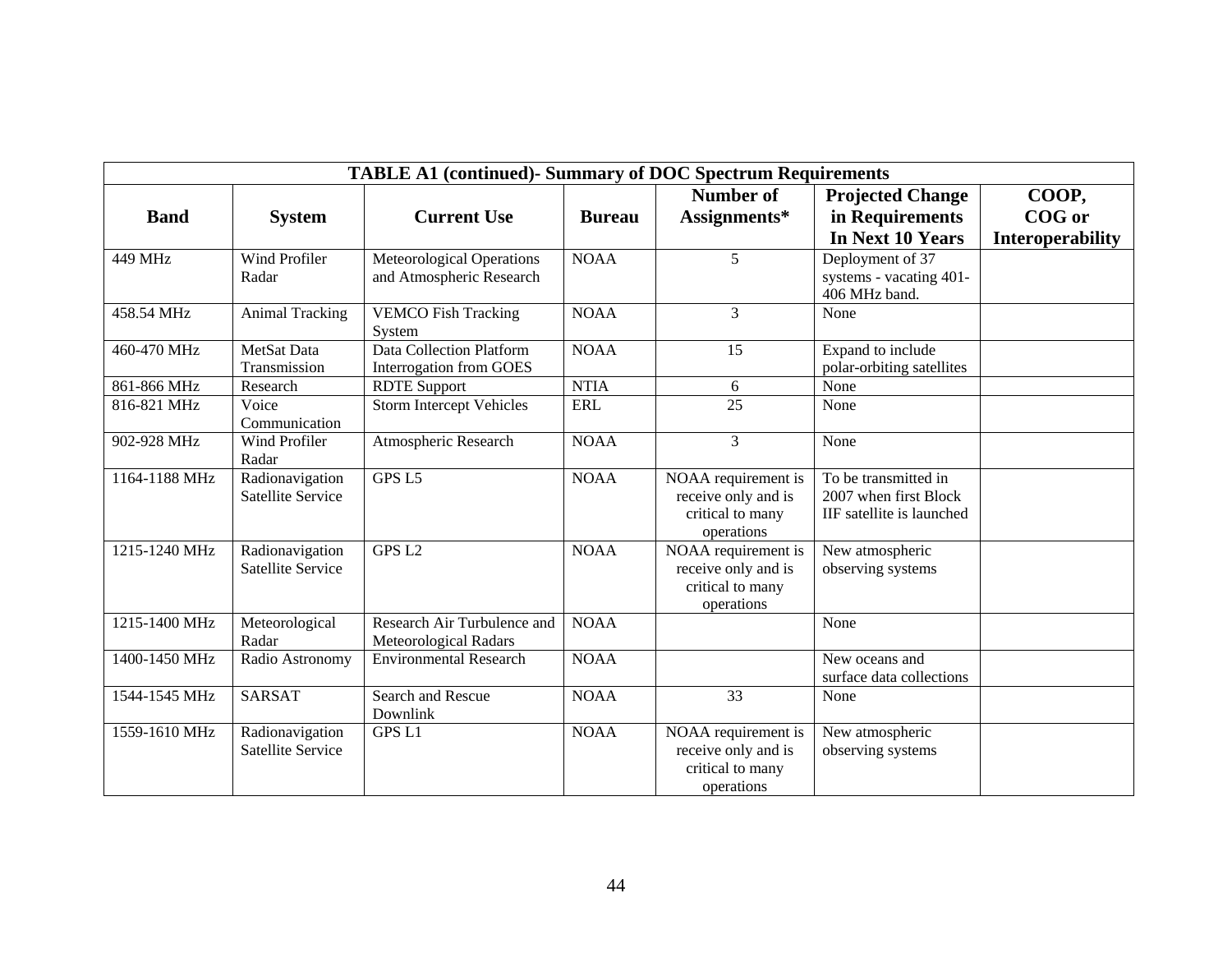| <b>TABLE 1 (continued)- Summary of DOC Spectrum Requirements</b> |                                                  |                                                                       |               |                  |                                                                                                                              |                  |  |
|------------------------------------------------------------------|--------------------------------------------------|-----------------------------------------------------------------------|---------------|------------------|------------------------------------------------------------------------------------------------------------------------------|------------------|--|
|                                                                  |                                                  |                                                                       |               | <b>Number of</b> | <b>Projected Change</b>                                                                                                      | COOP,            |  |
| <b>Band</b>                                                      | <b>System</b>                                    | <b>Current Use</b>                                                    | <b>Bureau</b> | Assignments*     | in Requirements                                                                                                              | COG or           |  |
|                                                                  |                                                  |                                                                       |               |                  | In Next 10 Years                                                                                                             | Interoperability |  |
| 1675-1683 MHz                                                    | Radiosondes                                      | <b>Meteorological Operations</b>                                      | <b>NOAA</b>   | 124              | None<br>(Deployment of<br>modernized system<br>underway-spectrum<br>efficiency increased<br>reducing requirements<br>$50%$ ) |                  |  |
| 1670-1710 MHz                                                    | Satellite Data<br>Downlinks                      | Command and Data<br>Acquisition<br>Data Collection Platform<br>Report | <b>NOAA</b>   | 82               | None                                                                                                                         | COG              |  |
| 1765-1840 MHz                                                    | Meteorological<br>Data Exchange                  | <b>NEXRAD</b> link                                                    | <b>NOAA</b>   | 18               | None                                                                                                                         | COG              |  |
|                                                                  | Video<br>Transmission                            | Remote Wildlife Monitoring                                            | <b>NOAA</b>   |                  | None                                                                                                                         |                  |  |
| 2000-2400 MHz                                                    | Satellite Uplink                                 | TT&C                                                                  | <b>NOAA</b>   | 54               | None                                                                                                                         | COG              |  |
| 2412 MHz                                                         | R&D                                              | <b>Experimental Testing of</b><br>802.11B system                      | <b>ERL</b>    | $\mathbf{1}$     | None                                                                                                                         |                  |  |
| 2700-3000 MHz                                                    | Meteorological<br>Radar                          | Forecast and Warnings<br>Operations                                   | <b>NOAA</b>   | 145              | None                                                                                                                         | COG              |  |
| $3/6$ GHz                                                        | Commercial<br><b>Fixed Satellite</b><br>Services | Meteorological Operations<br>(AWIPS, NWWS, ISCS,<br>NIDS, MetLab)     | <b>NOAA</b>   | 38               | None                                                                                                                         |                  |  |
|                                                                  |                                                  | Weather and All-Hazards<br>Warning                                    | <b>NOAA</b>   | $\mathbf{0}$     | Future requirement- up<br>to 800 Earth stations                                                                              | COG              |  |
| 4800-4990 MHz                                                    | Research                                         | <b>RDTE</b> Support                                                   | <b>NTIA</b>   | 6                | None                                                                                                                         |                  |  |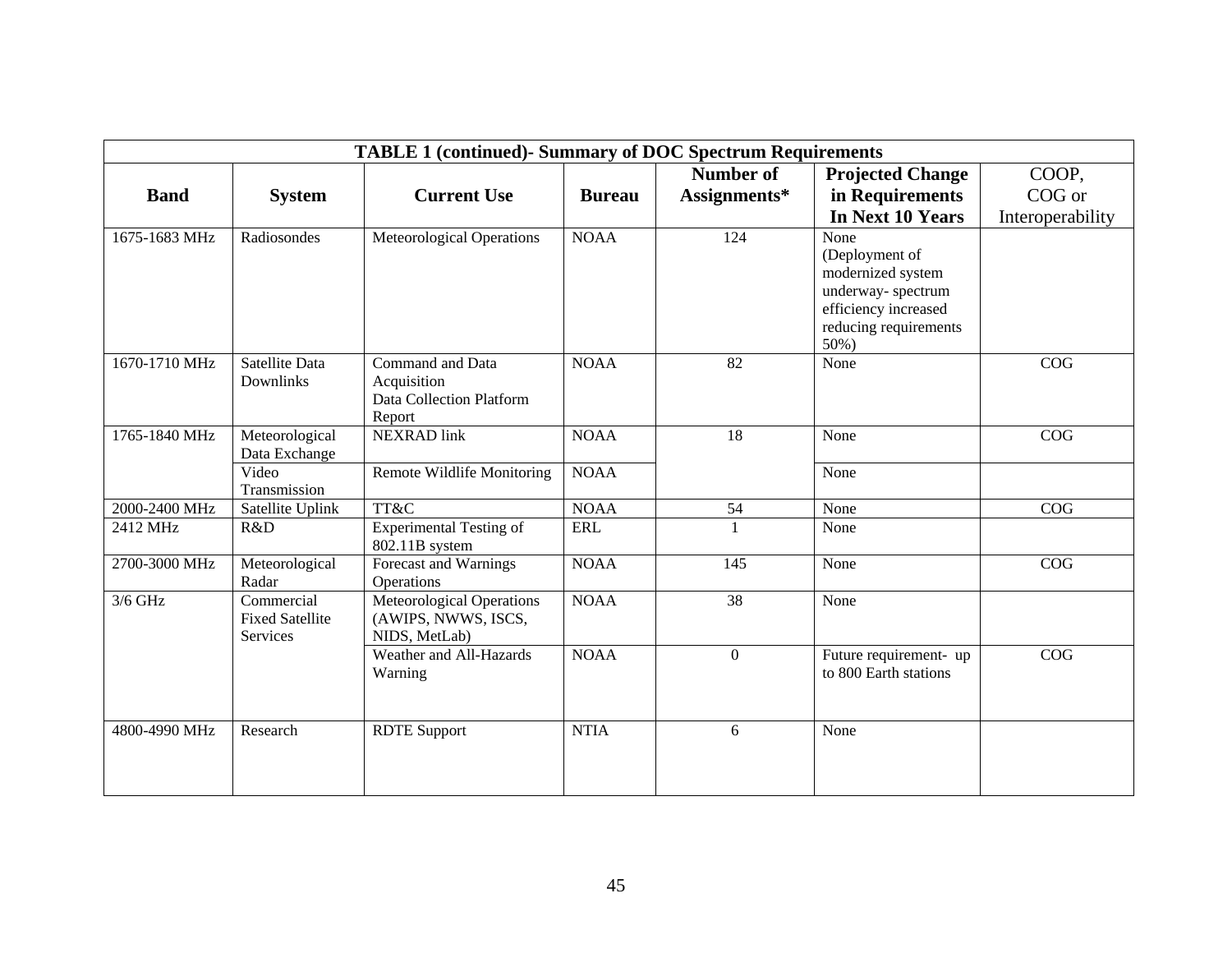| <b>TABLE A1 (continued)- Summary of DOC Spectrum Requirements</b> |                                                        |                                              |               |                  |                                                                                          |                         |  |
|-------------------------------------------------------------------|--------------------------------------------------------|----------------------------------------------|---------------|------------------|------------------------------------------------------------------------------------------|-------------------------|--|
|                                                                   |                                                        |                                              |               | <b>Number of</b> | <b>Projected Change</b>                                                                  | COOP,                   |  |
| <b>Band</b>                                                       | <b>System</b>                                          | <b>Current Use</b>                           | <b>Bureau</b> | Assignments*     | in Requirements                                                                          | COG or                  |  |
|                                                                   |                                                        |                                              |               |                  | In Next 10 Years                                                                         | <b>Interoperability</b> |  |
| 4950-5450 MHz                                                     | Meteorological<br>Radar                                | Atmospheric Research                         | <b>NOAA</b>   | 5                | <b>Ongoing Research for</b><br>future potential<br>requirements                          |                         |  |
| 5250-5570 MHz                                                     | Satellite Active<br>Sensing                            | <b>NPOESS Altimeter</b>                      | <b>NOAA</b>   | $\Omega$         | Future requirement,<br>circa 2010                                                        |                         |  |
| 5600-5650 MHz                                                     | Meteorological<br>Radar                                | Atmospheric Research                         | <b>NOAA</b>   | 5                | Ongoing research for<br>future potential<br>requirement                                  |                         |  |
| $6425 - 7025$ <sup>1</sup>                                        | Satellite<br>Passive Sensing                           | Conical Microwave Imaging<br>Sounder (CMIS)  | <b>NOAA</b>   | $**$             | None                                                                                     | COG                     |  |
| 7190-7235 MHz                                                     | MetSat Data<br>Transmission                            | Data Transmission to<br>Spacecraft           | <b>NOAA</b>   | 2                | None                                                                                     |                         |  |
| 7750-7850 MHz                                                     | MetSat Data<br>Transmission                            | Data Transmission to Earth                   | <b>NOAA</b>   | $\boldsymbol{0}$ | Use by NPOESS,<br>circa 2010                                                             |                         |  |
| 8025-8400 MHz                                                     | MetSat Data<br>Transmission                            | Data Transmission to Earth<br>and Spacecraft | <b>NOAA</b>   | 6                | Possible GOES<br>Series R use                                                            |                         |  |
| 9300-9500 MHz                                                     | Meteorological<br>Radar                                | Atmospheric Research                         | <b>NOAA</b>   | $\overline{7}$   | Possible deployment<br>of gap filler radars.<br>Number of systems<br>not yet determined. |                         |  |
|                                                                   | Experimental<br>Radar                                  | Research                                     | <b>NTIA</b>   | $\mathbf{1}$     | None                                                                                     |                         |  |
| $10.6 - 10.8$ GHz                                                 | <b>Satellite Passive</b><br>Sensing                    | <b>CMIS</b>                                  | <b>NOAA</b>   | $**$             | None                                                                                     | COG                     |  |
| 12/14 GHz                                                         | Commercial<br><b>Fixed Satellite</b><br>Services       | Tsunami Warning Network                      | <b>NOAA</b>   | 5                | None                                                                                     | COG                     |  |
| 14-14.5 GHz                                                       | <b>AVKSAT 1214-1</b><br>Commercial<br>Service Provider | Data compression research<br>of satellites   | <b>NTIA</b>   | $\mathbf{1}$     | None                                                                                     |                         |  |
| $13.25 - 13.75$<br>GHz                                            | Satellite Active<br>Sensing                            | <b>NPOESS Altimeter</b>                      | <b>NOAA</b>   | $\boldsymbol{0}$ | Future requirement,<br>circa 2010                                                        |                         |  |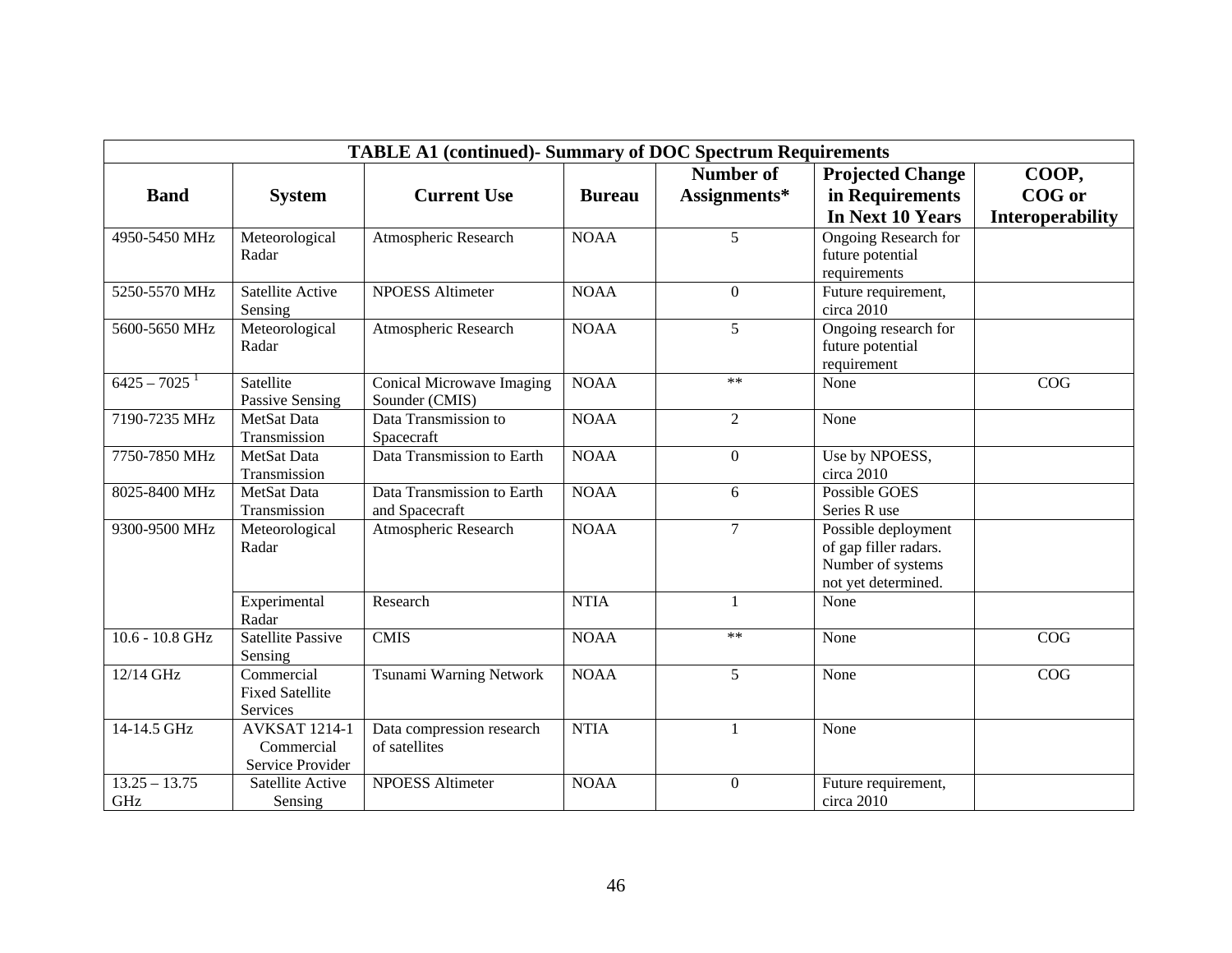| <b>TABLE A1 (continued)- Summary of DOC Spectrum Requirements</b> |                                     |                                                                                                                                   |               |                  |                               |                  |  |
|-------------------------------------------------------------------|-------------------------------------|-----------------------------------------------------------------------------------------------------------------------------------|---------------|------------------|-------------------------------|------------------|--|
|                                                                   |                                     |                                                                                                                                   |               | <b>Number of</b> | <b>Projected Change</b>       | COOP,            |  |
| <b>Band</b>                                                       | <b>System</b>                       | <b>Current Use</b>                                                                                                                | <b>Bureau</b> | Assignments*     | in Requirements               | COG or           |  |
|                                                                   |                                     |                                                                                                                                   |               |                  | In Next 10 Years              | Interoperability |  |
| 15.731 GHz                                                        | Research                            | Experimental System to<br>measure electromagnetic<br>propagation during<br>precipitation                                          | <b>NOAA</b>   | 1                | None                          |                  |  |
| 18.1-18.3 GHz                                                     | MetSat Data<br>Transmission         | Data Transmission to Earth                                                                                                        | <b>NOAA</b>   |                  | Future requirement            |                  |  |
| $23.6 - 24$ GHz                                                   | <b>Satellite Passive</b><br>Sensing | <b>Advanced Microwave</b><br>Sounding Unit-A (AMSU-<br>A) Sensor, Advanced<br><b>Technology Microwave</b><br>Sounder (ATMS), CMIS | <b>NOAA</b>   | $***$            | None                          | COG              |  |
| 25.5-27 GHz                                                       | MetSat Data<br>Transmission         | Stored mission data<br>transmission to Earth                                                                                      | <b>NOAA</b>   | $\boldsymbol{0}$ | Use for NPOESS,<br>circa 2010 |                  |  |
| 31.3 - 31.5 GHz                                                   | <b>Satellite Passive</b><br>Sensing | AMSU-A and ATMS                                                                                                                   | <b>NOAA</b>   | $**$             | None                          | COG              |  |
| 34.5-35 GHz                                                       | Radar                               | Clouds and other related<br>weather research                                                                                      | <b>NOAA</b>   | 3                | Minor increases<br>possible   |                  |  |
| $36 - 37$ GHz                                                     | <b>Satellite Passive</b><br>Sensing | <b>CMIS</b>                                                                                                                       | <b>NOAA</b>   | $**$             | None                          | COG              |  |
| 50.2-50.4 GHz                                                     | <b>Satellite Passive</b><br>Sensing | AMSU-A, CMIS and ATMS                                                                                                             | <b>NOAA</b>   | $**$             | None                          | COG              |  |
| 51.4 - 59.3 GHz                                                   | <b>Satellite Passive</b><br>Sensing | AMSU-A, CMIS and ATMS                                                                                                             | <b>NOAA</b>   | $**$             | None                          | COG              |  |
| $59.3 - 60.55$<br>$\mathbf{G}\mathbf{H}\mathbf{z}^{1}$            | <b>Satellite Passive</b><br>Sensing | <b>CMIS</b>                                                                                                                       | <b>NOAA</b>   | $**$             | None                          | COG              |  |
| 86 - 92 GHz                                                       | <b>Satellite Passive</b><br>Sensing | AMSU-A, AMSU-B, ATMS<br>and CMIS                                                                                                  | <b>NOAA</b>   | $**$             | None                          | COG              |  |
| $148.5 - 155.5$<br>GHz                                            | <b>Satellite Passive</b><br>Sensing | Microwave Humidity<br>Sounder                                                                                                     | <b>NOAA</b>   | $**$             | None                          | COG              |  |
| $164 - 167$ GHz                                                   | <b>Satellite Passive</b><br>Sensing | <b>ATMS</b> and CMIS                                                                                                              | <b>NOAA</b>   | $**$             | None                          | COG              |  |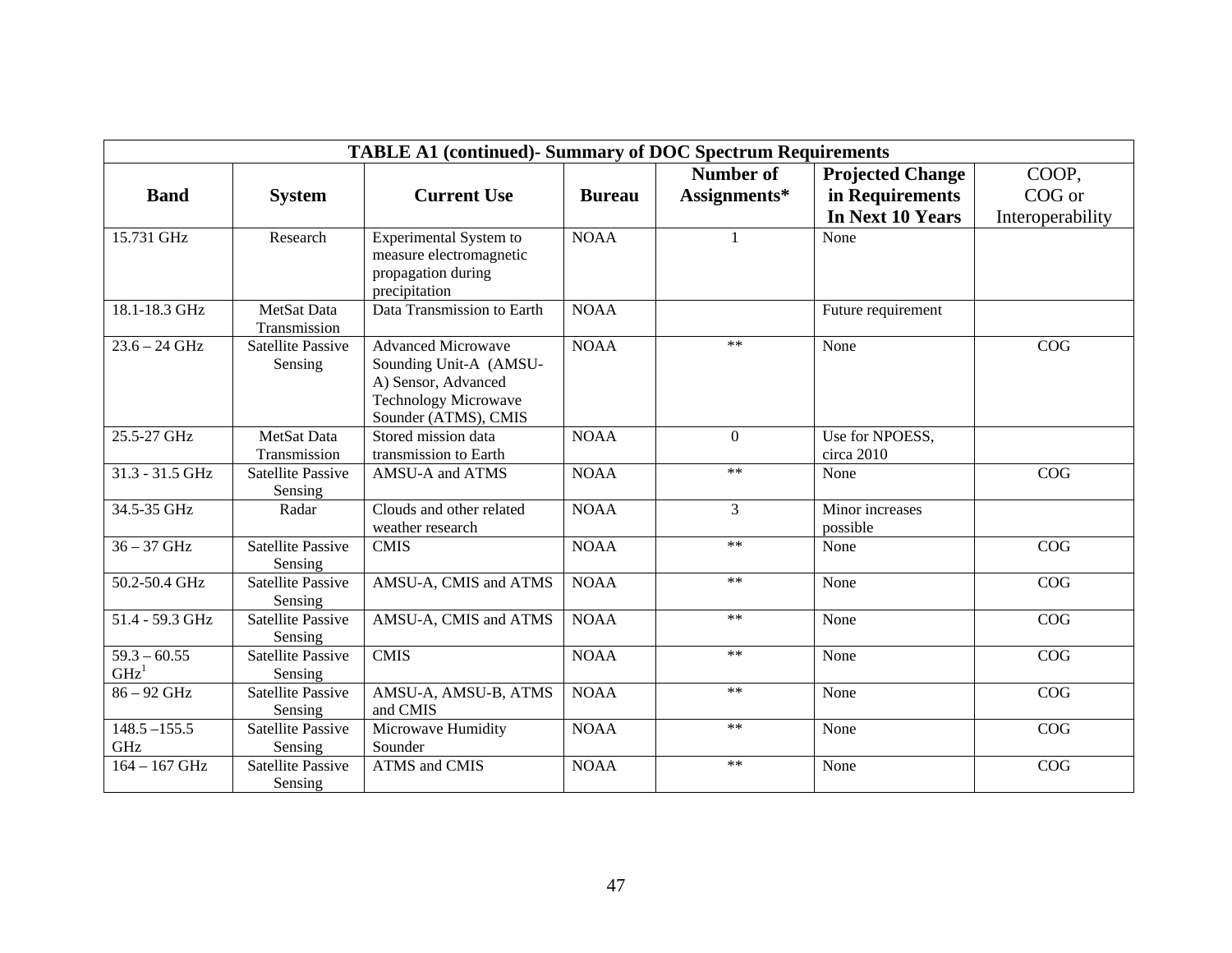| <b>TABLE A1 (continued)- Summary of DOC Spectrum Requirements</b> |                   |                    |               |              |                         |                  |  |  |
|-------------------------------------------------------------------|-------------------|--------------------|---------------|--------------|-------------------------|------------------|--|--|
|                                                                   |                   |                    |               | Number of    | <b>Projected Change</b> | COOP,            |  |  |
| <b>Band</b>                                                       | <b>System</b>     | Current Use        | <b>Bureau</b> | Assignments* | in Requirements         | COG or           |  |  |
|                                                                   |                   |                    |               |              | In Next 10 Years        | Interoperability |  |  |
| 174.8 - 191.8                                                     | Satellite Passive | AMSU-B, CMIS and   | <b>NOAA</b>   | $***$        | None                    | COG              |  |  |
| <b>GHz</b>                                                        | Sensing           | Microwave Humidity |               |              |                         |                  |  |  |
|                                                                   |                   | Sounder            |               |              |                         |                  |  |  |
| 316 -334 GHz                                                      | Satellite Passive | <b>CMIS</b>        | <b>NOAA</b>   | $***$        | None                    | COG              |  |  |
|                                                                   | Sensing           |                    |               |              |                         |                  |  |  |

\* Number of Assignments reflects total number in the indicated band and may not reflect actual number of users in that band due to generic assignments (i.e. U.S. and Possessions (US&P) assignments).

\*\* Passive only operations. Frequency assignments not required, but may be submitted.

1 - Band not allocated to EESS (passive).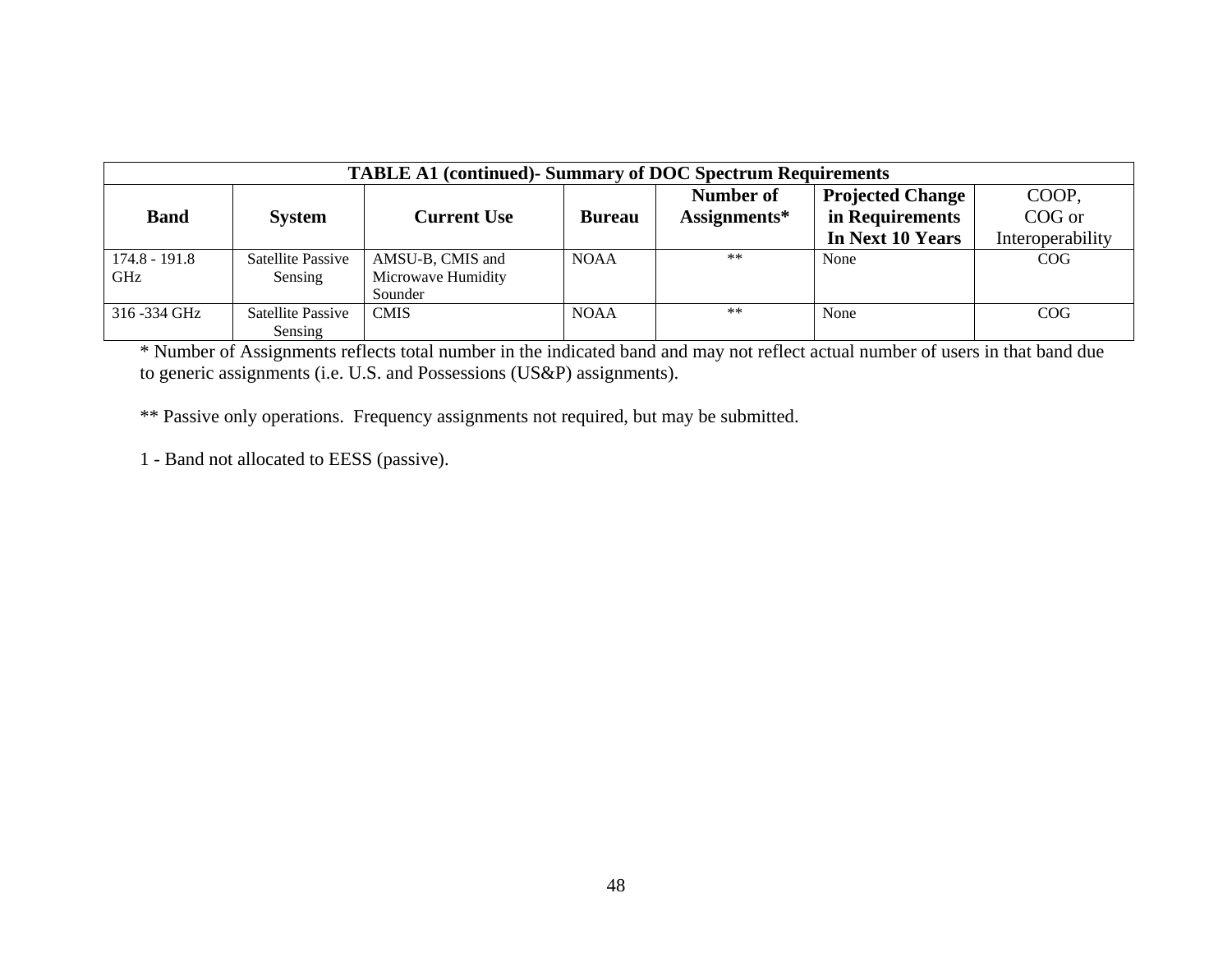## **ANNEX B**

## <span id="page-52-0"></span>**DOC Office and Bureau Spectrum Requirements Points of Contact**

**Office of Radio Frequency Management (ORFM):** ORFM is responsible for spectrum management for DOC and its agencies.

• James Mentzer, james.mentzer@noaa.gov, (301) 713-1853 x176

## **Office of Security:**

• Robert Page, rpage@doc.gov, (202) 482-8333

## **Bureau of Industry and Security:**

• Dawn Leaf, dleaf@bis.doc.gov, (202) 482-4143

## **Economics and Statistics Administration:**

• Christopher D. Volatile. cristopher.d.volatile@census.gov, (301) 763-1805

## **Minority Business Development Agency:**

• Ronald Marin, rmarin@mbda.gov, (202) 482-3341

## **National Oceanic and Atmospheric Administration:**

- Knute Berstis (NOS), knute.berstis@noaa.gov, (301) 713-2853
- John Bortniak (NMFS), john.bortniak@noaa.gov, (301) 713-2252
- Steve Brodet (NOS), steve.brodet@noaa.gov, (301) 713-2653
- Frank Coluccio (NMAO), frank.coluccio@noaa.gov, (206) 553-4548
- Franz Zichy (NWS), franz.zichy@noaa.gov, (301) 713-1853
- Seth I. Gutman (OAR), seth.i.gutman@noaa.gov, (303) 497-7031
- Teresa Maraia (OAR), teresa.maraia@noaa.gov, (303) 497-6548
- Dave McGinnis (NESDIS), dave.mcginnis@noaa.gov, (301) 713-2789
- Charles Payton (NOS), charles.payton@noaa.gov, (301) 713-2897
- Roger V. Pierce (OAR), roger.pierce@noaa.gov, (301) 713-2465
- Mark E. Rogers (NMAO), mark.e.rogers@noaa.gov, (813) 828-3310
- Jim H. Roles (NMAO),  $\lim_{h \to 0}$  noaa.gov, (813) 828-3310
- Todd C. Stiles (NMAO-PPI), todd.c.stiles@noaa.gov, (301) 713-1622 x201

## **National Telecommunications and Information Administration:**

- Leslie A. Taylor, ltaylor@ntia.doc.gov, (202) 482-4214
- John McFall, jmcfall@ntia.doc.gov, (202) 482-1486

## **Technology Administration:**

• Deana Ramsburg, deana.ramsburg@nist.gov, (301) 975-3325

## **United States Patent and Trademark Office:**

• Ronald Hack, ronald.hack@USPTO.GOV, (571) 272-9095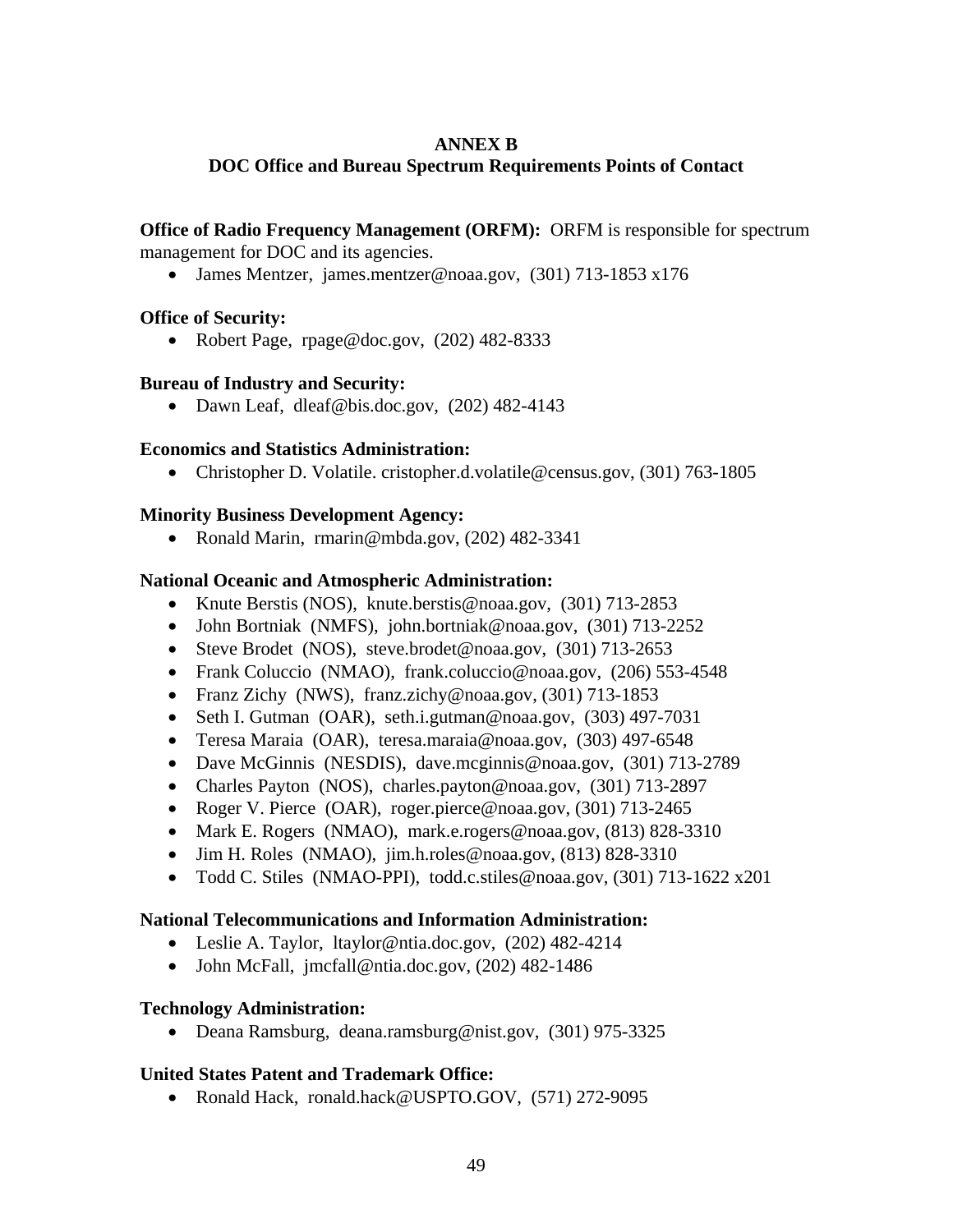## **ANNEX C Acronyms and Abbreviations**

- <span id="page-53-0"></span>ALE - Automatic Link Establishment
- ALERT Automated Local Evaluation in Real Time
- AMBCS Alaska Meteorburst Communications System

AMSU-A - Advanced Microwave Sounding Unit A

AMSU-B - Advanced Microwave Sounding Unit B

ARGOS – POES Data Collection System

ASOS - Automated Surface Observing System

AWIPS - Automated Weather Information Processing System

BIS - Bureau of Industry and Security

CDMA - Code Division Multiple Access

COSPAS-SARSAT - Cosmitscheskaja Sistema Poiska Awarinitsch Sudow - Search and Rescue Satellite-aided Tracking

- CMIS Conical Microwave Imaging Sounder
- COOP Continuity of Operations
- COG Continuity of Government
- CWOP Citizen weather Observer Program
- DHS Department of Homeland Security
- DOC Department of Commerce
- DOD Department of Defense
- EESS Earth Exploration Satellite Service

EMWIN - Emergency Manager's Weather Information Network

- EPIRB emergency position indicating radio beacon
- FAA Federal Aviation Administration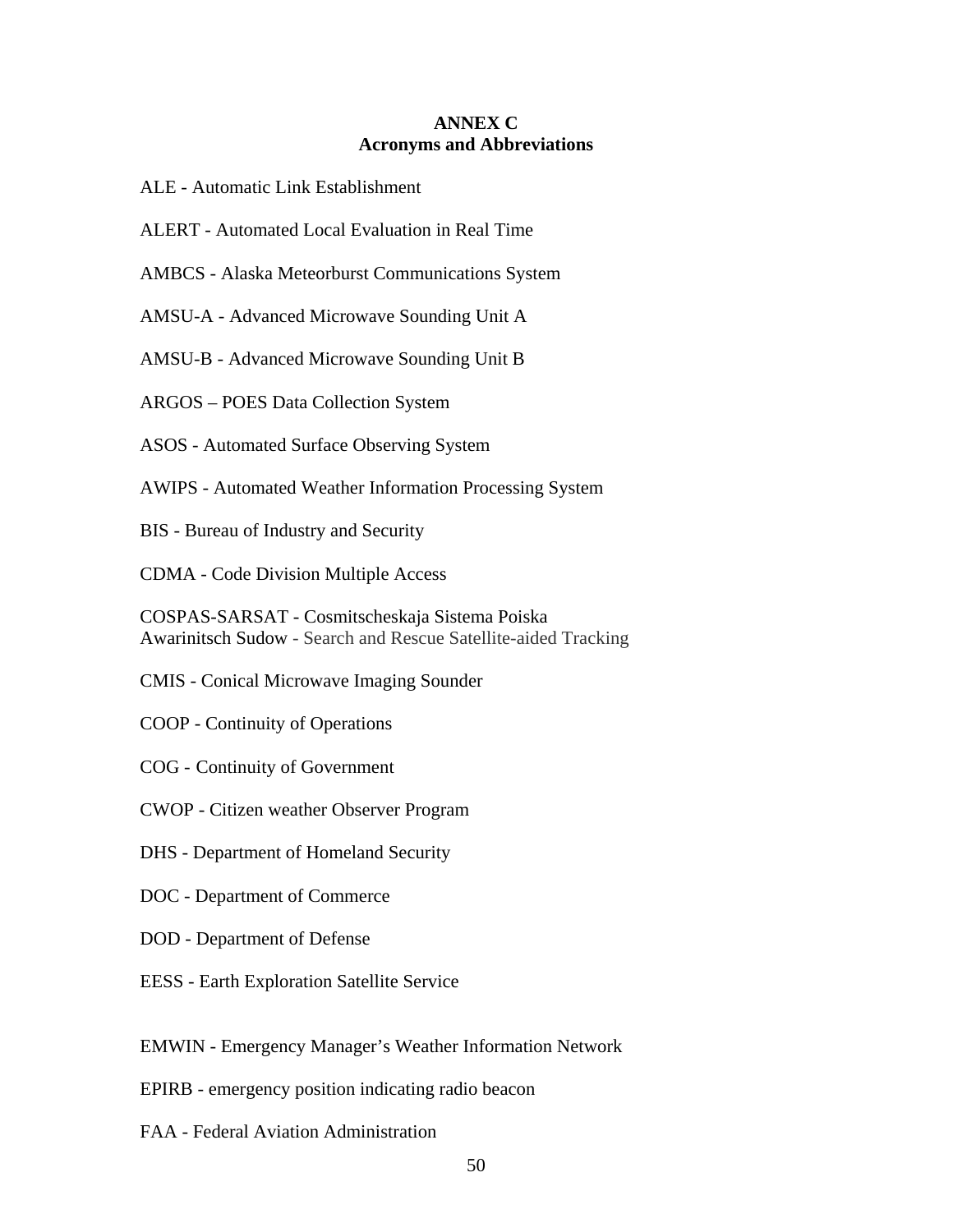FCC - Federal Communications Commission

FedSMR - Federal Specialized Mobile Radio

FM - frequency modulation

FRSC - Federal Radio Service Corporation

- FSS fixed satellite service
- GDP gross domestic product
- GHz gigahertz
- GMF Government Master File
- GEOSS Global Earth Observation System of Systems
- GLONASS Global Navigation Satellite System
- GOES Geostationary Operational Environmental Satellite
- GOES-R Geostationary Operational Environmental Satellite, Series R
- HF- high frequency
- IEOS Integrated Earth Observation System
- ISCS International Satellite Communications System
- ITS Institute of Telecommunications Sciences
- kHz kilohertz
- LAN local area network
- LMR- land mobile radio
- MetAids meteorological aids
- MetSat meteorological satellite
- MHz Megahertz
- MSS mobile-satellite service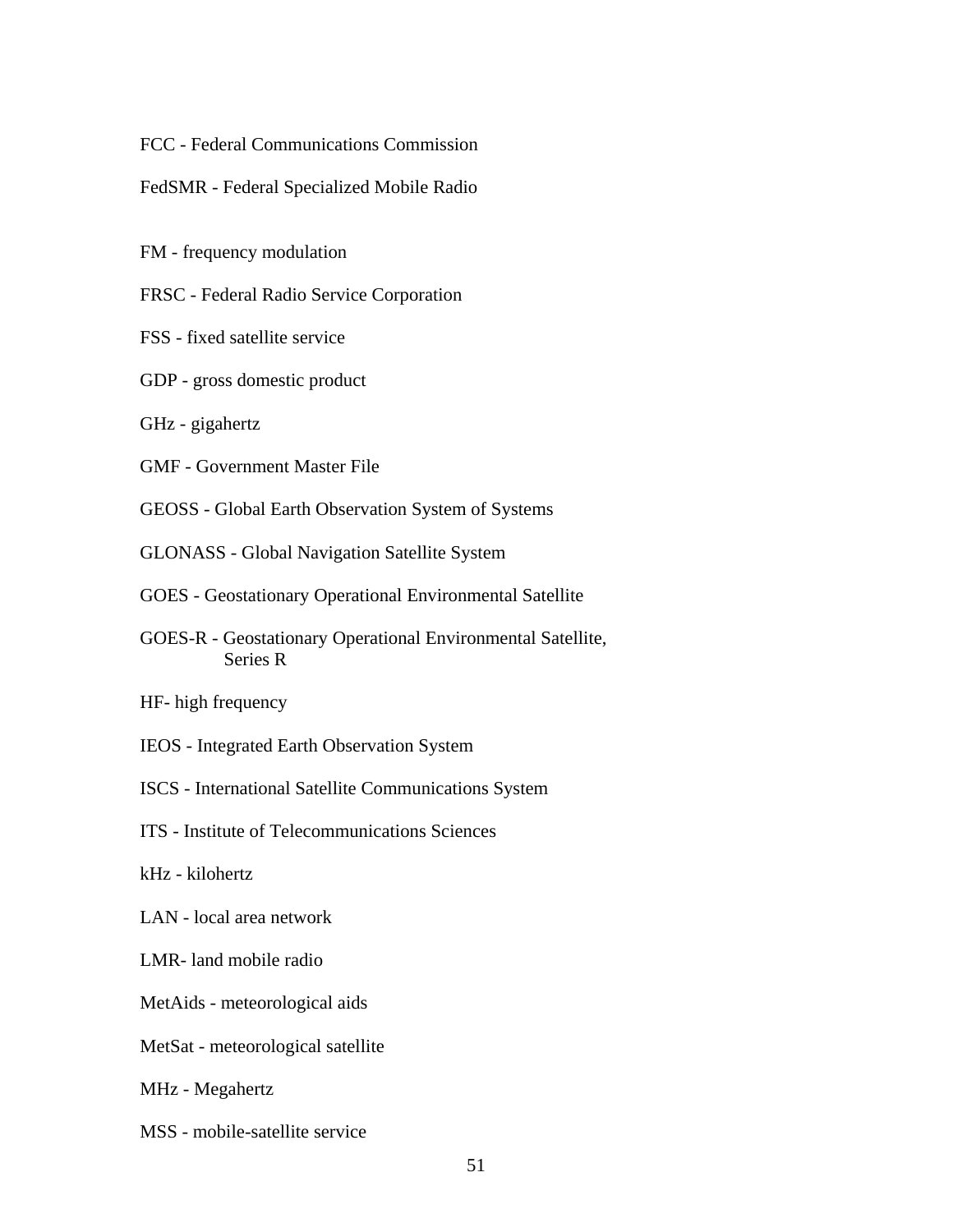- NEF National Essential Function
- NERON Near Real Time Observing Network
- NESDIS National Environmental Satellite and Data
- NIDS NEXRAD Information Display System
- NIST National Institute of Standards and Technology
- NOAA National Oceanic and Atmospheric Administration
- NOS National Ocean Service
- NMFS National Marine Fisheries Service
- NPOESS National Polar-orbiting Operational Environmental
- NS/EP National Security/Emergency Preparedness
- NTIA National Telecommunications and Information Administration
- NTS National Telecommunications System
- NWR NOAA Weather Radio
- NWRL NOAA Weather Radio Links
- NWS National Weather Service
- NWWS NOAA Weather Wire Service
- OAR Oceanic and Atmospheric Research
- OEE Office of Export Enforcement
- ORFM Office of Radio Frequency Management
- P25 Project 25
- PC personal computer
- PLB personal locating beacon
- PMEF Priority Mission Essential Function